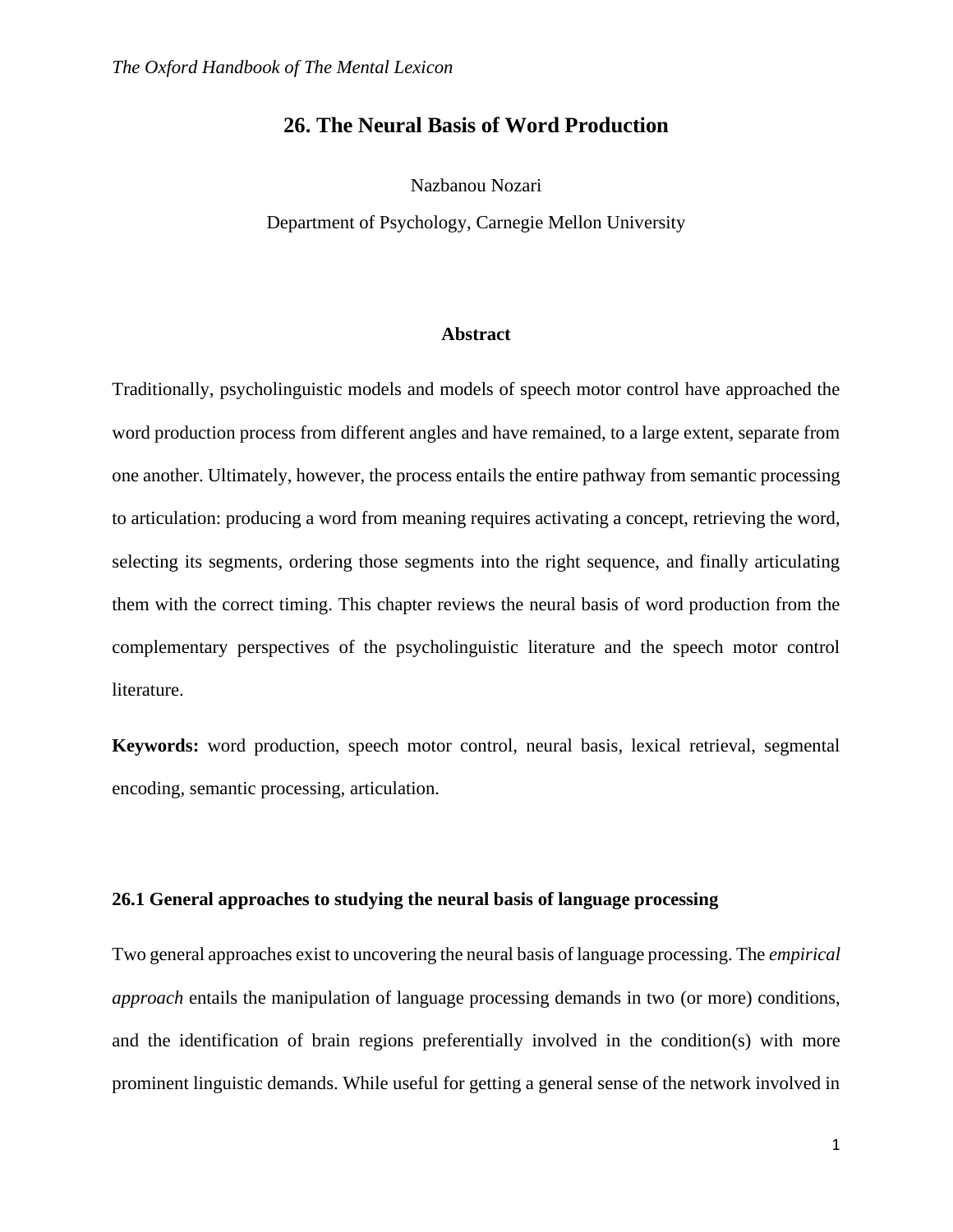language processing, the absence of a theoretical framework limits the interpretations that can be assigned to regions in this network. The *theoretical approach*, on the other hand, starts with a theoretical model, the components or parameters of which are the target of the neural investigation. This approach thus allows for a more meaningful interpretation of the findings, but the caveat is that such interpretation is dependent on the specific model. Models of language production vary considerably in their scope and assumptions. For example, Hickok (2012) assumes that "speech production is fundamentally a motor control problem." (p. 137), while psycholinguistic models see the main challenge of production as mapping meaning to sound, which includes a great deal more than motor control of speech (e.g., Dell, 1986; Levelt, Roelofs, & Meyer, 1999). Even when the scope is agreed upon, models still vary substantially in the number and nature of the layers of representations they propose and the dynamics of information flow between these layers (see Chapter 28).

In this chapter, I adopt a theoretical approach inspired by the psycholinguistic tradition. Language production encompasses several tasks including reading, writing, and typing. But given the limited space, I will focus on a hallmark production task; namely, oral production of a word from meaning. Often tested experimentally using picture naming, this task requires activating semantic knowledge, selecting the correct word, mapping it onto a sequence of sounds, and finally articulating it. A neural account of such a process must therefore cover the neural basis of semantic, phonological, and articulatory-motor processing, at a minimum. Instead of adopting a specific psycholinguistic model, however, I will use a schematic model of word production, the components of which have been derived from various models and empirical findings, and will opt for the minimum number of layers necessary for mapping meaning to sounds.

#### **26.2 What representations are involved in word production?**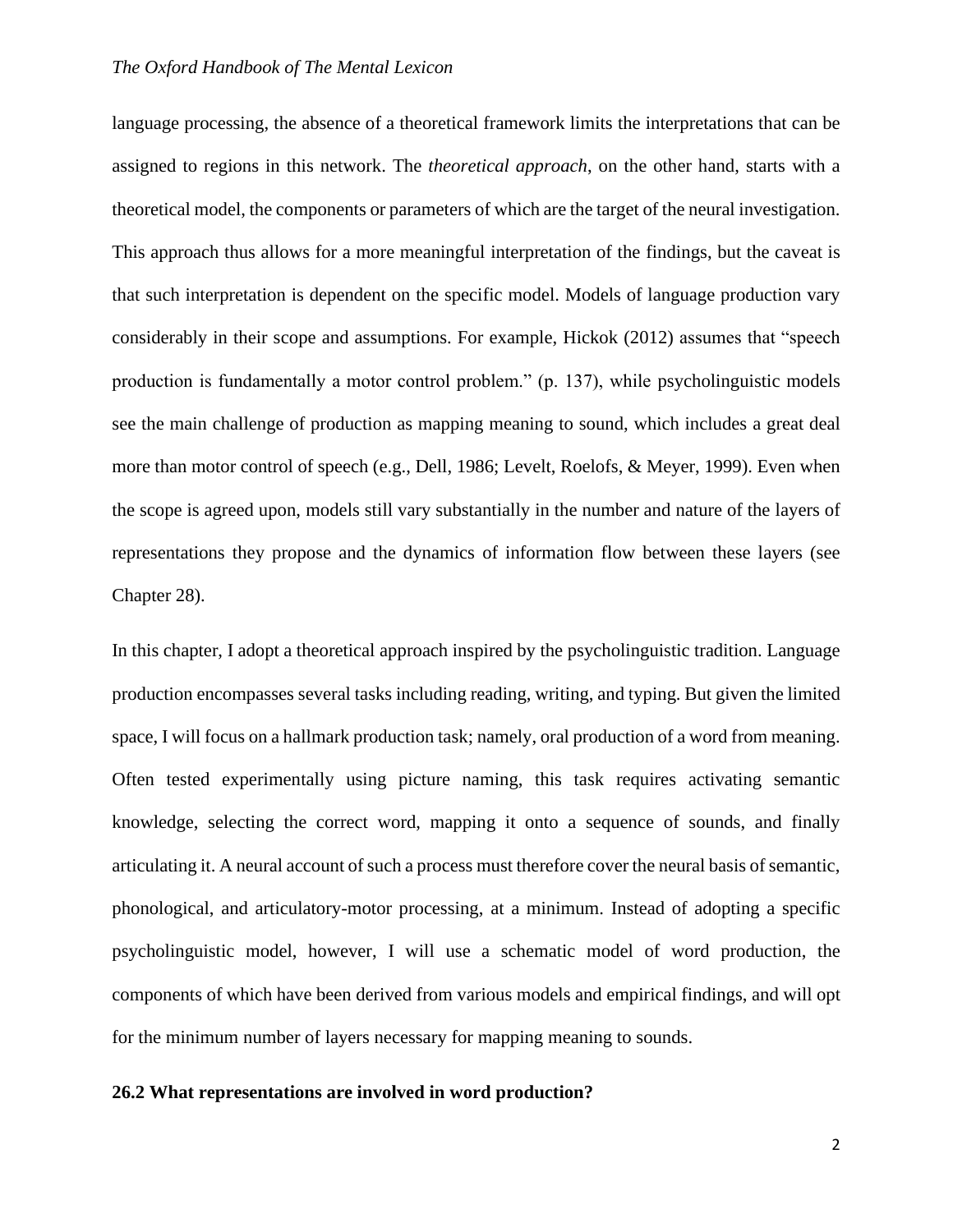Most empirical studies of the neural basis of word production have adopted the representations assumed by symbolic models of production (e.g., Kemmerer, 2018). This approach removes the burden of defining the nature of representations from neural investigations, but it must be noted that, unlike symbolic models, neural processing is continuous. It is thus reasonable to ask whether the distinct representations assumed by symbolic models really do have distinct neural representations. In my view, this is the biggest challenge in uncovering the neural basis of word production. I will thus dedicate some space to unpacking this problem. The readers only interested in the discussion of the neural evidence may skip this section.

Figure 1 shows a schematic model of word production. Processing begins with a "message", i.e., semantic knowledge, and ends with "sound", i.e., the acoustic product of the articulatory system. Because the relationship between semantics and sounds is not systematic (e.g., not all male entities correspond to words that have the sound  $/m<sub>l</sub>$ , it is safe to assume that phonology does not simply spring from semantics, and that the two have distinct representations that must be clearly separated at the neural level. Since relevant phonological representations must be activated from semantics, we can further assume that there must be *at least* one intermediate layer of representation which mediates this mapping. We often think of this layer of representation as "words". Symbolic models, however, assume multiple intermediate layers and do not always agree on the nature of the representations in these layers. For example, Levelt et al. (1999) assume that semantic features must first converge on localist representations called "lexical concepts". Such representations are then mapped onto a different kind of representations called "lemmas", i.e., representations that link lexical concepts to syntactic information. Moreover, it is assumed that lemmas have different representations from morphemes (smallest units that convey meaning; e.g., "swim" and "er" in "swimmer"). Other symbolic models pose additional representations for word-like units, such as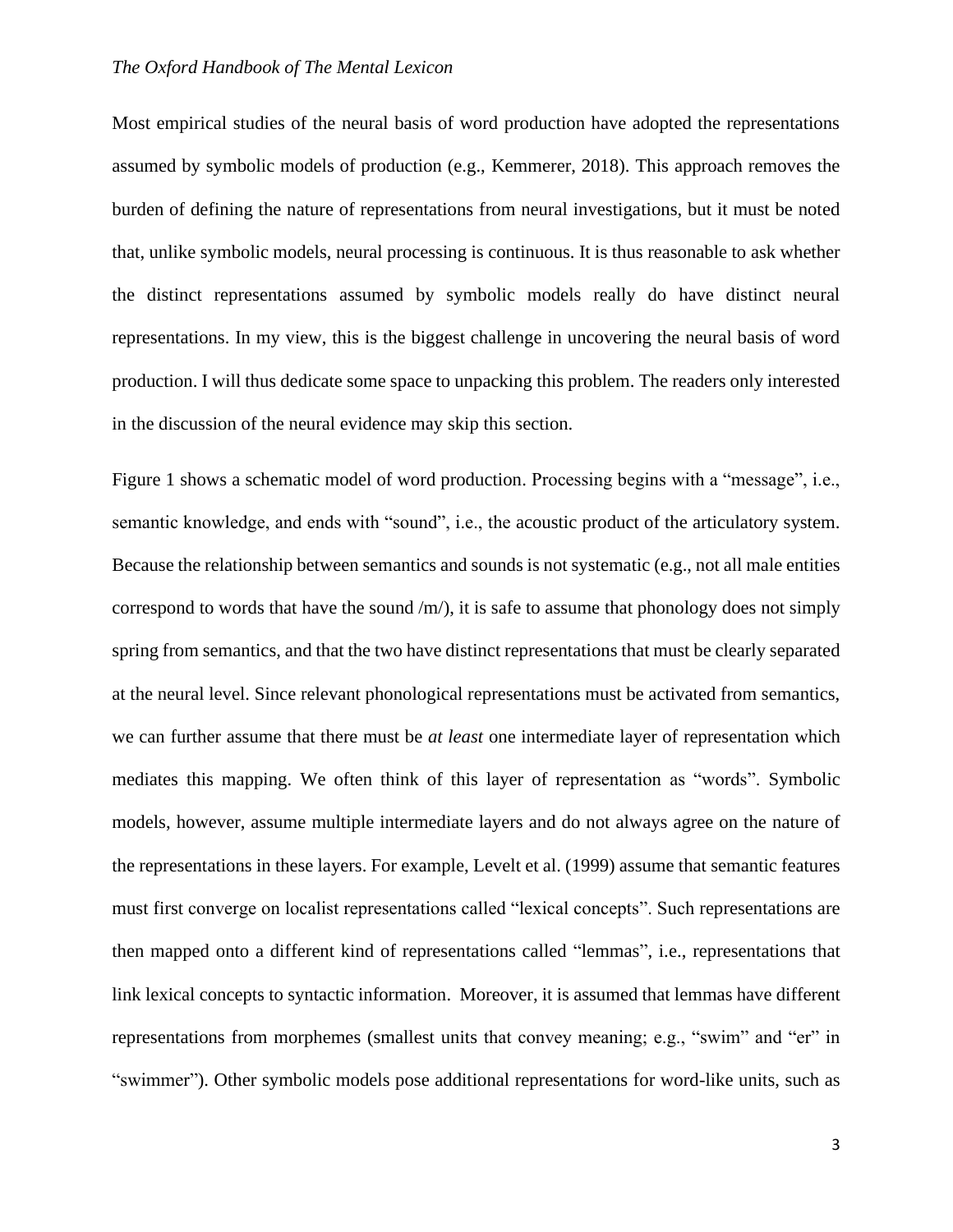lexemes (domain-specific representations that have access to segments such as phonemes in spoken and graphemes in written production), etc.

Should we look for the neural correlates of lexical concepts separately from lemmas, lexemes, and morphemes? Given the continuity of neural processing, I do not believe such separation to be either well-motivated or fruitful at the neural level. Empirical attempts in this vein have not uncovered clearly separate regions either, especially for higher levels of language processing such as lexical semantic processing. Such distinctions are clearer at the lower levels of production, such as representations of learned sequences (chunked into common syllables or consonant clusters) vs. representations of novel sequences (as individual segments). But even in those cases, as I will discuss in later sections, these two types of sequences are contained in the same neural regions. What is different are the neural pathways that map the abstract representations of these sequences onto motor commands.

Therefore, for the purpose of a neural investigation, I will commit to one independent layer of representation between semantic features and phonemes, and call it simply "words" (Foygel & Dell, 2000), emphasizing that this choice does not invalidate the utility of linguistic representations such as morphemes for purposes other than neural investigations. I will also define a final layer of motor output in the schematic model which I will unpack when discussing the neural correlates of motor production.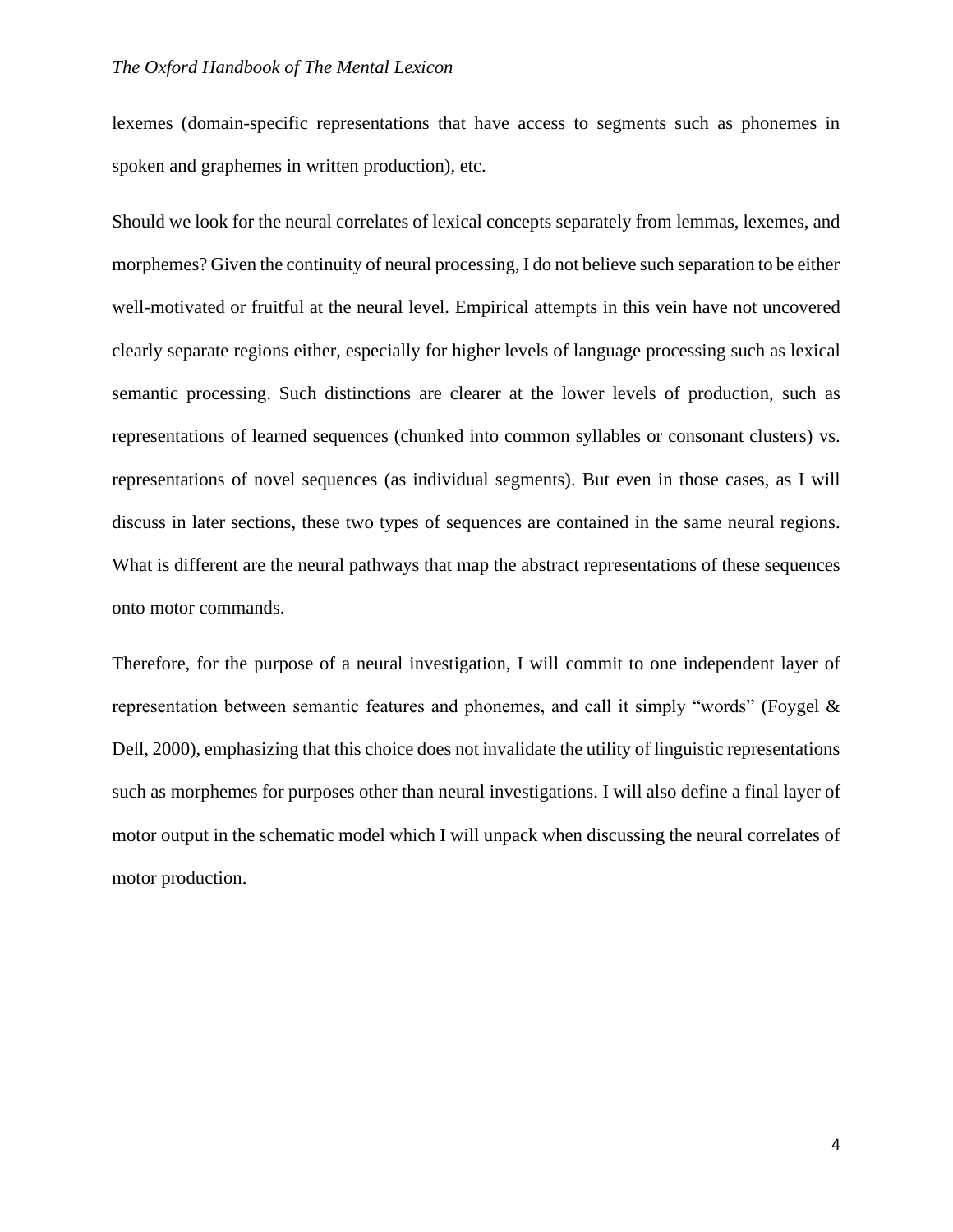

*Figure 1. Schematic of a word production model. D, determiner; N, noun; P, phrase; S, sentence; V, verb.* 

Also important for modeling language production is the concept of separation of *content* and *frame* (Chomsky 1975; Garrett 1975; Lashley 1951). The idea is that once a conceptual message has been constructed, two general kinds of frame must be built for the insertion of linguistic content. The *syntactic frame* is built under the guidance of the semantic message and syntactic rules, and identifies the phrasal structure—with syntactically labeled slots—for the insertion of lexical items. The *segmental frame* is built under the guidance of language-specific phonotactic rules, and contains information about the order, syllabic structure, and perhaps other aspects of segmental encoding, such as the stress pattern. This view has been embraced by both connectionist (e.g., Dell 1988; MacKay 1987; Stemberger 1985) and symbolic models of segmental encoding (e.g., Meyer 1990; Shattuck-Hufnagel 1979), although alternatives such as parallel distributed processing approaches to content-frame separations have also been proposed (Dell, Juliano, & Govindjee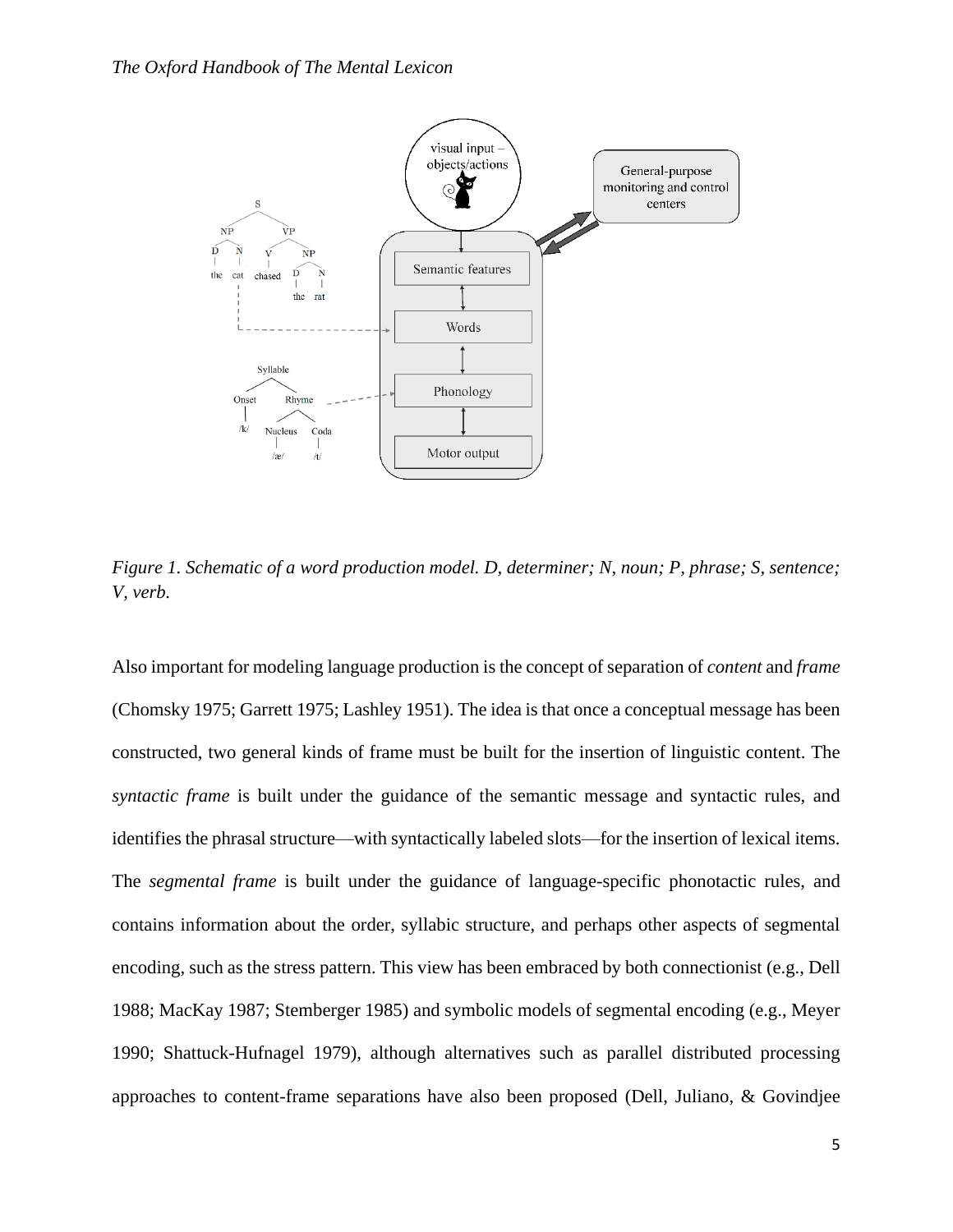1993). Since the focus of this chapter is on single word production, I will refrain from discussing the syntactic frames, which are primarily relevant to phrase- and sentence-level production, although I adopt the view that such frames exist and interact with representations at a level higher than phonology (Figure 1). However, as will be seen in the section on "articulatory-phonetic encoding and motor production", the content-frame separation is immediately relevant to the discussion of the neural correlates of motor speech processing.

To summarize, my schematic model (Figure 1) consists of semantic features (i.e., all pieces of information, including sensory-motor representations, that make up a concept), words (conjunctions of semantic features, also linked to syntactic information), phonology (abstract representations of sounds), and motor output, which itself comprises multiple parts. These representations interact closely with different types of frames at different levels (e.g., syntactic frames at the word level, syllabic frames at the phonological layer, etc.). This entire system is constantly monitored and regulated by monitoring and control mechanisms. The next four sections discuss the neural correlates of this schematic model.

Studies of the neural correlates of language processing have employed various methodologies, including neuroimaging methods (e.g., PET, fMRI, tractography methods, etc.), lesion studies, brain stimulation (e.g., transcranial magnetic stimulation, or TMS, and transcranial indirect current stimulation, or tDCS), and electrophysiological recordings. We have recently written a comprehensive review of the electrophysiological studies of word production (Nozari & Pinet, under review). In light of the inferior spatial resolution of the most common method in this group (EEG), and the general problems we have laid out in that review regarding the interpretations assigned to the findings from this literature, I will not include the EEG data in the current chapter.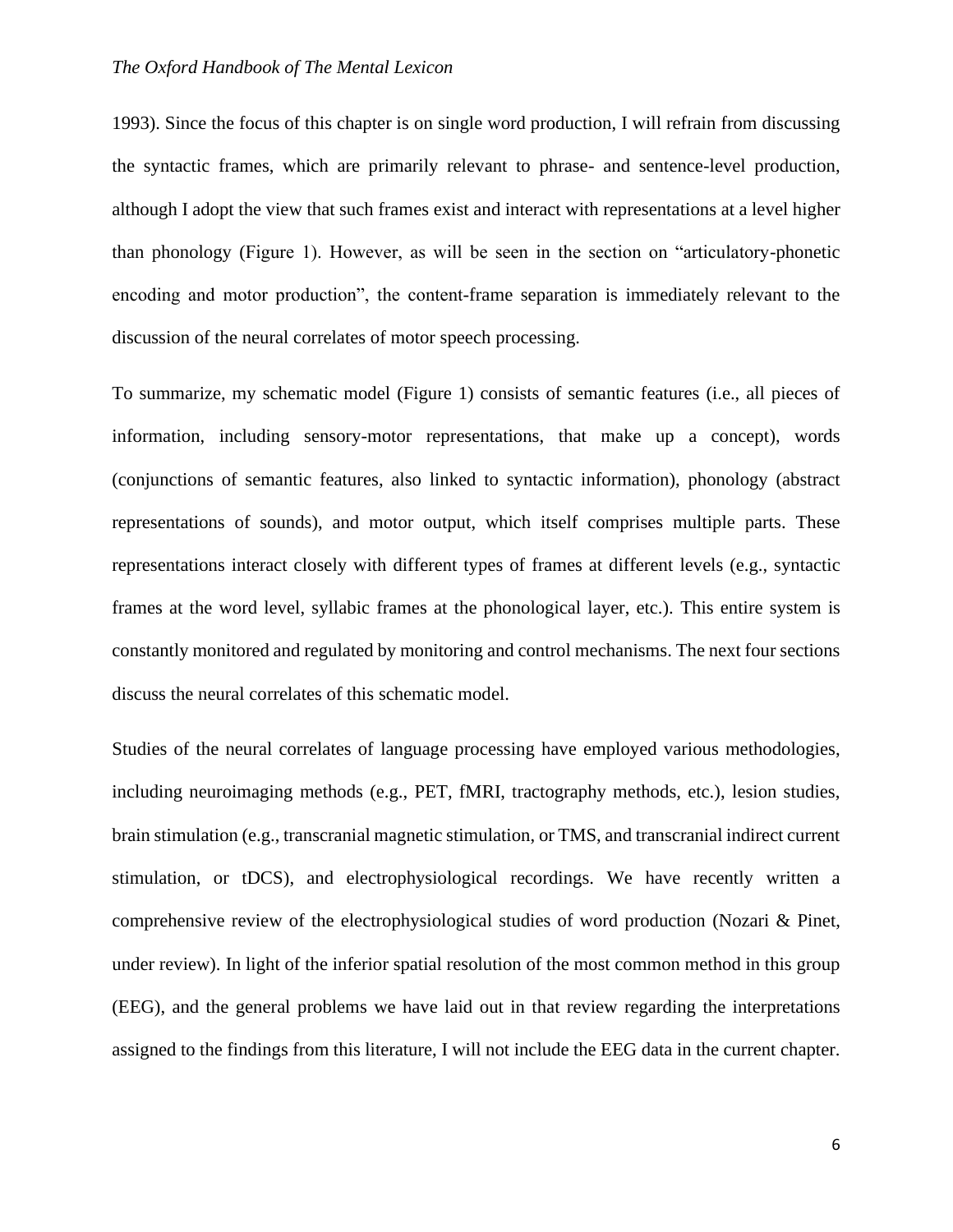Instead, I will use a combination of neuroimaging, lesion-based, and brain stimulation studies to discuss converging findings on the neural basis of word production.

#### **26.3 Neural correlates of lexical semantic processing**

Many attempts at word production start with conceptualization, i.e., activation of semantics. Several chapters in the book (e.g., Jackendoff, this volume; Stojnic & Lepore; this volume, and Landau, this volume) are dedicated to the nature of semantic representations, so I will refrain from a long discussion here, but will point out two opposing views that have been taken in computational models of word production. Some models assume distributed semantic representations, or "semantic features" (e.g., Caramazza 1997; Foygel and Dell 2000). Others have insisted on non-decompositional semantics (Levelt et al., 1999; Roelofs, 1992), based on two arguments: a) that speakers do not name superordinates of the target (e.g., "animal" instead of "horse"; *the hyperonym problem*; Levelt 1989), and b) that words with more complex feature sets are not harder to access than those with simple feature sets (*the complexity problem*; Levelt, Schreuder, & Hoenkamp 1978). The evidence against the first argument comes from individuals with aphasia, who, not uncommonly, produce superordinates instead of target names. The second argument also need not be true, since under a distributed view activation of a subset of features is sufficient to activate the concept. In fact, activation of concepts through the activation of various subsets of their features is critical in light of the evidence supporting the flexible context-dependent view of concepts (see Yee & Thompson-Schill, 2016 for a review). This position also naturally accommodates embodied views on concept processing (e.g., Barsalou, 1999). I will, therefore, adopt the distributed view.

According to the distributed view of semantics (e.g., classic models such as Meynert and Wernicke's, Eggert 1977; embodied theories, e.g., Martin 2016; and newer theories such as the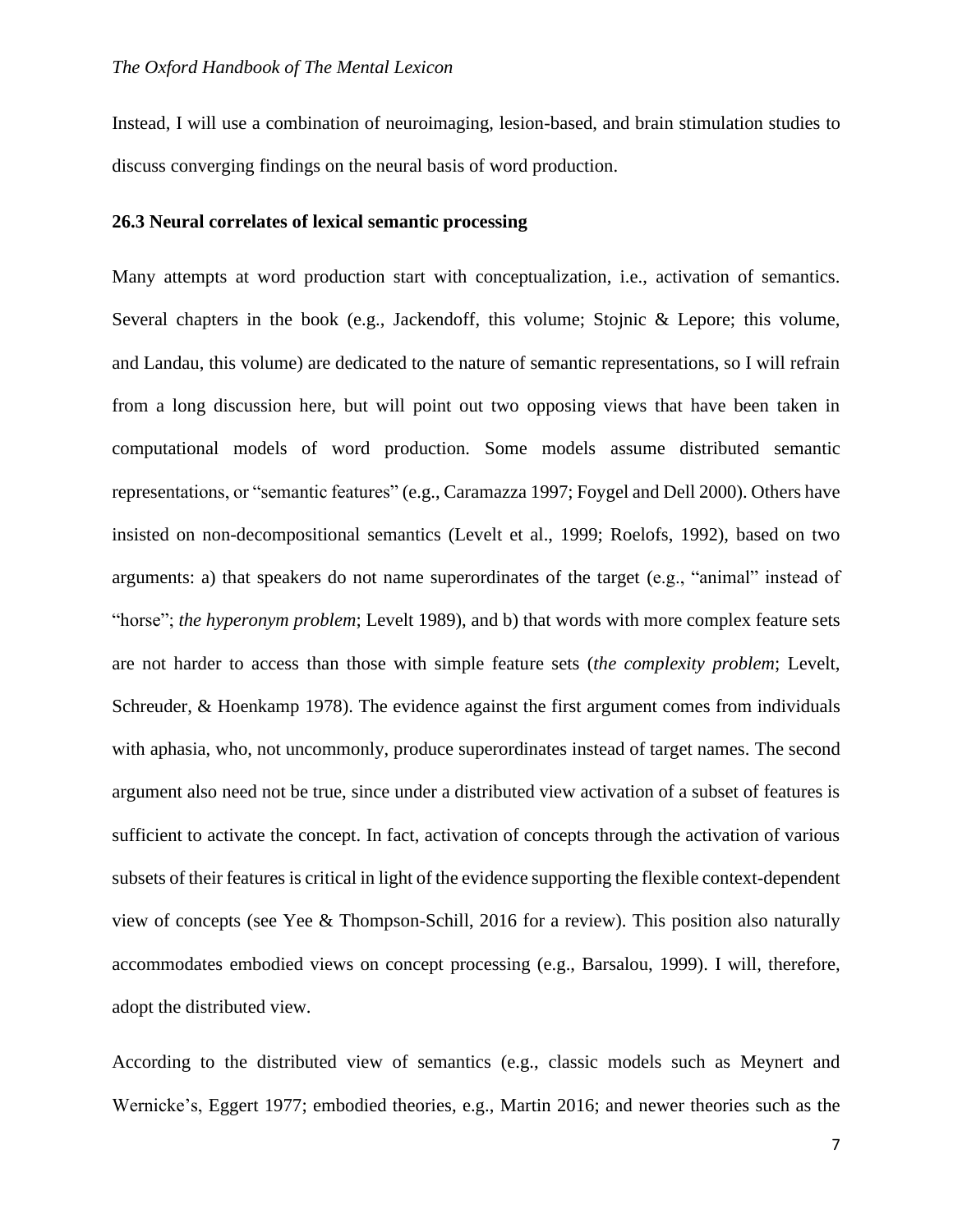hub-and-spokes model of semantic representation, e.g., Lambon Ralph et al. 2017; Patterson, Nestor, & Rogers 2007), concepts are constructed of various pieces of information learned by experience and encoded in modality-specific cortices (Fischer & Zwaan, 2008; Kiefer & Pulvermüller, 2012; Meteyard, Cuadrado, Bahrami, & Vigliocco, 2012). Some theories posit that such features converge onto unifying hubs (called amodal, cross-modal, heteromodal, transmodal, or supramodal representations by various research groups) that are assumed to be housed bilaterally in the anterior temporal lobes (ATLs; see Lambon Ralph et al. 2017 for a review). The claim that ATL is the main semantic hub has been argued primarily on the basis of semantic dementia, a neurodegenerative condition causing atrophy of bilateral anterior ventral and polar temporal regions, which causes consistent and pervasive semantic impairment in all modalities and almost all types of concepts, except the knowledge of simple numbers (e.g., Bozeat et al. 2000; see also semantic variant of primary progressive aphasia, e.g., Gorno‐Tempini et al. 2004; but see Simmons & Martin, 2009 for a different perspective). More recently, additional hubs have been proposed in temporal and parietal regions that are characteristically distant from primary sensory and motor cortices, but have rich connections to the modal association cortices (e.g., Binder 2016; Binder et al. 2009).

There are good arguments for why hubs, i.e., high-level conjunctive representations that summarize a number of semantic features into a concept, would be useful for abstract, yet flexible and context-sensitive, representation of pure semantic knowledge (Binder, 2016). But since the focus of this chapter is mapping semantic features onto sounds, such conjunctive representations are naturally necessary as the mediating layer, for the reasons discussed in the previous section. Some attempts have been made to separate these representations into lexical concept nodes and lemmas. For example, Kemmerer (2018) identifies the locus of the interference in cyclic blocked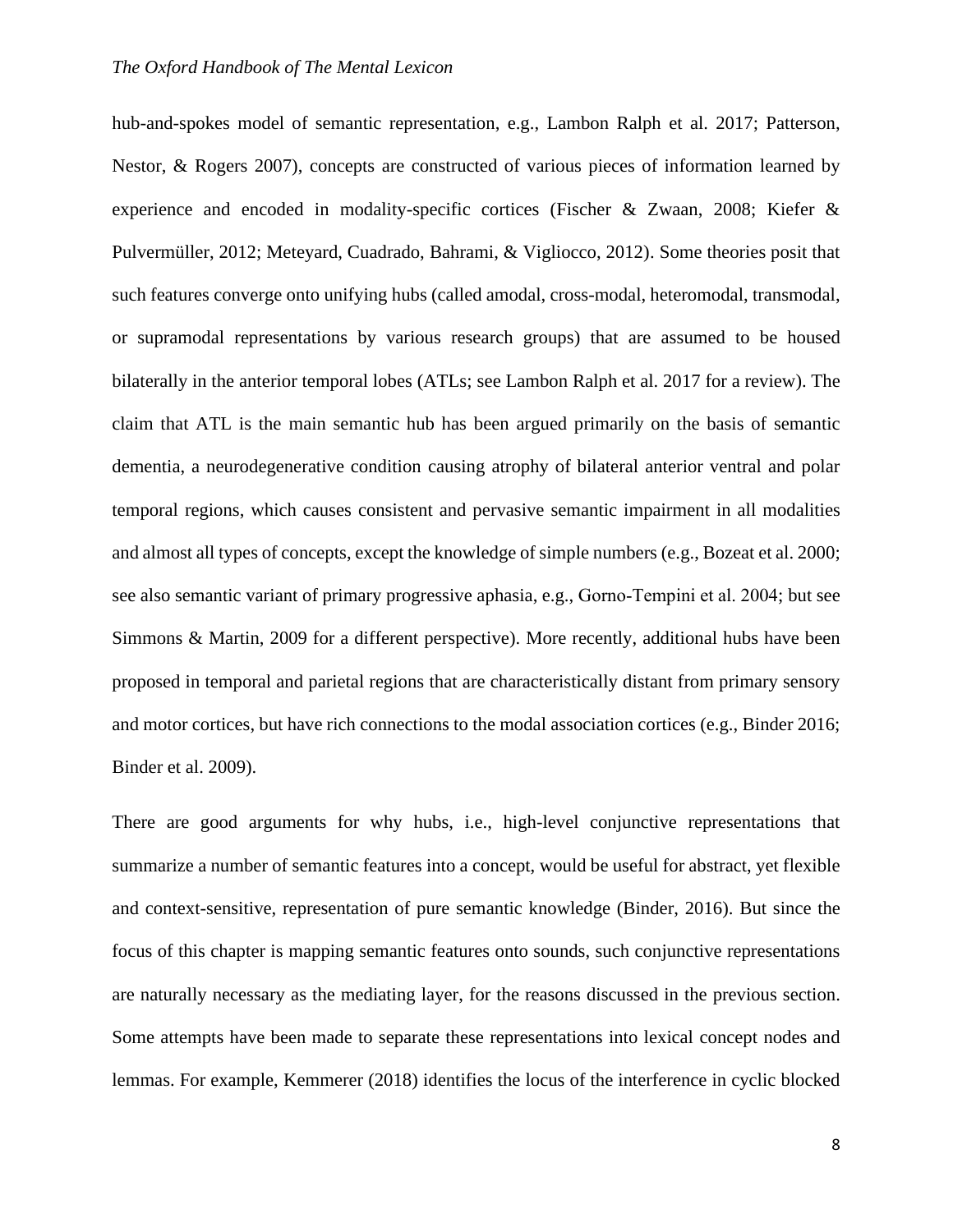naming paradigms (where participants are progressively slowed down by naming a small set of semantically related pictures) as "lexical concepts", but views pure anomia as a condition targeting "lemmas". I do not know of any empirical evidence that clearly suggests that, as far as the "word" layer goes, these two cases involve different representations. Similarly, simulations of semantic errors using the lesioned version of the Foygel and Dell (2000) model have been ascribed to lemmas (in contrast to lexical concepts; Kemmerer, 2018), but in this, and most other versions of the 2-step interactive model by Dell and his colleagues, a single "word" layer serves both to combine semantic features and link them to syntactic information, without differentiating between lexical concepts and lemmas.

In short, the conjunctive representation of semantic knowledge (not to be confused with the distributed representation of semantic knowledge) and the representations that must mediate the mapping of meaning to sound (generally labeled as "words") are similar enough, and, as suggested by the evidence below, spatially close enough, to be discussed in one place, although a hierarchy of such representations is not impossible. I will thus discuss them in one place. Note that this is not the same as assuming semantic knowledge and words are the same. They are not, as shown in Figure 1, and they can be damaged separately. Rather, the issue is whether post-semantic representations that unify various semantic features into a lexical concept are distinct enough from lemmas to be considered two separate sets of representations or not. I adopt the position that the latter distinction is not critical for a neural investigation. A similar approach was adopted by Binder et al. (2009). In one of the largest and most meticulously controlled meta-analyses of neuroimaging data in semantic processing, the authors analyzed data from 120 studies targeting semantic access from (spoken or written) words, and identified 1145 foci of activation representing a distributed lexical semantic network. The thresholded activation likelihood estimate (ALE) map lateralized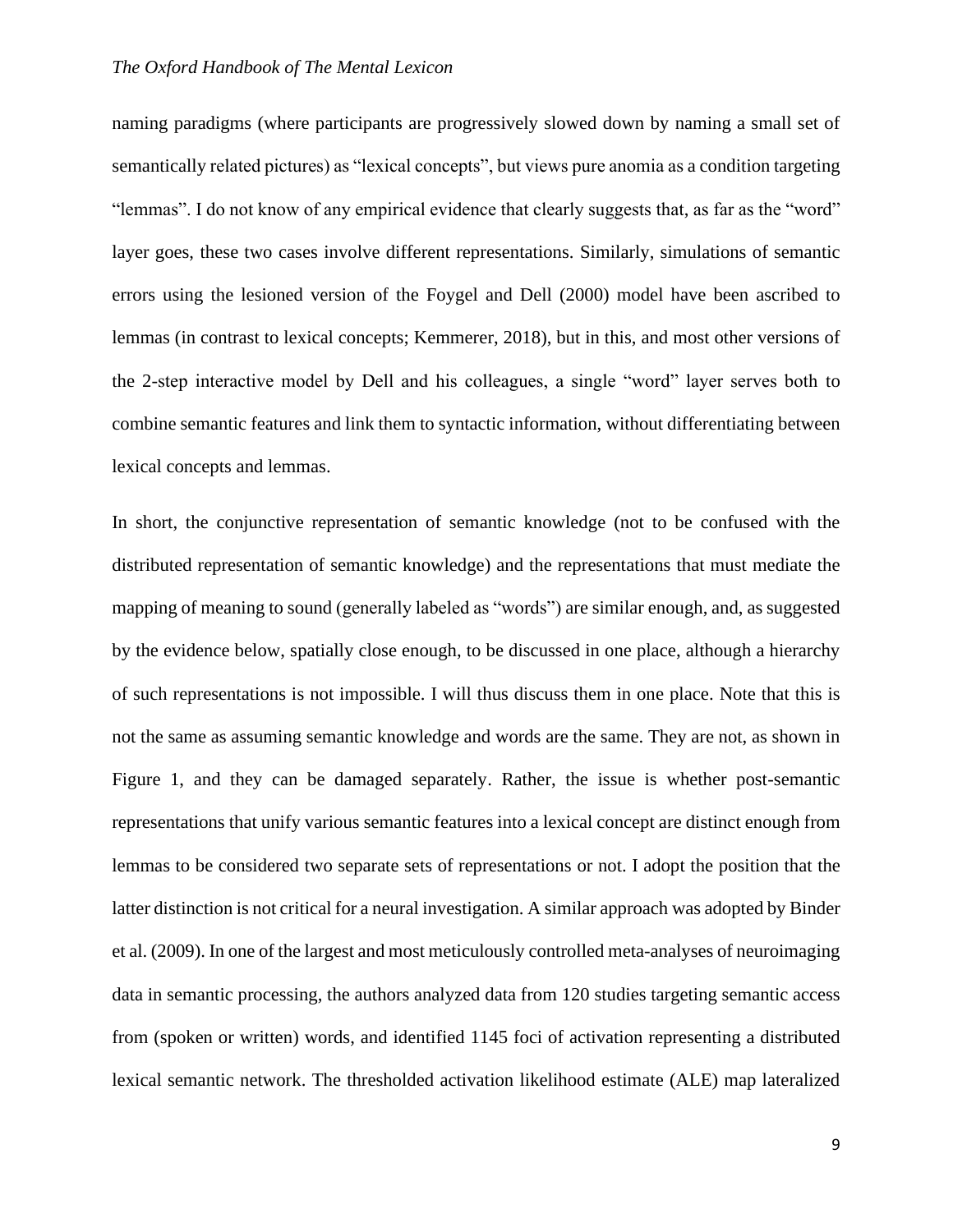the effect largely to the left hemisphere (with some extensions to the right in angular gyrus and posterior cingulate cortex), and identified seven key regions in temporal, parietal, frontal, and paralimbic areas (Figure 2). I will briefly review the hypothesized roles of these main areas in light of the empirical evidence.

*26.3.1 Temporal regions.* A main region implicated in the study of Binder et al. (2009) was the lateral part of temporal lobe, including the entire length of the middle temporal gyrus (MTG) and posterior parts of the inferior temporal gyrus (ITG; Figure 1, region 1). MTG (and less frequently posterior ITG) activation has been reliably reported during picture naming (de Zubicaray, Miozzo, Johnson, Schiller, & McMahon, 2012; Maess, Friederici, Damian, Meyer, & Levelt, 2002; Moore & Price, 1999; Murtha, Chertkow, Beauregard, & Evans, 1999). Moreover, activation of this region is sensitive to the co-activation of words that are semantically similar during picture naming (e.g., de Zubicaray, Wilson, McMahon, & Muthiah, 2001; see Nozari & Pinet, under review for a review). Left mid-MTG is also implicated in the meta-analysis of Indefrey and Levelt (2004), in which the authors contrasted regions activated during picture naming and associative word generation (both of which require lexical retrieval) with those activated by tasks like reading words and pseudowords (which they argued have the activation of phonological code as the first processing step).

In the same vein, along with ATL, damage to MTG has been shown to correlate with semantic errors (e.g., saying "dog" instead of "cat") in picture naming tasks (Henseler, Regenbrecht, & Obrig, 2014; Mirman et al., 2015; Schwartz et al., 2011, 2009; Walker et al., 2011). Importantly, MTG is also consistently implicated in tasks requiring word comprehension, and although selective damage to MTG is rare, it is often associated with language comprehension and semantic deficits (Dronkers, Wilkins, Van Valin, Redfern, & Jaeger, 2004; Hillis & Caramazza, 1991;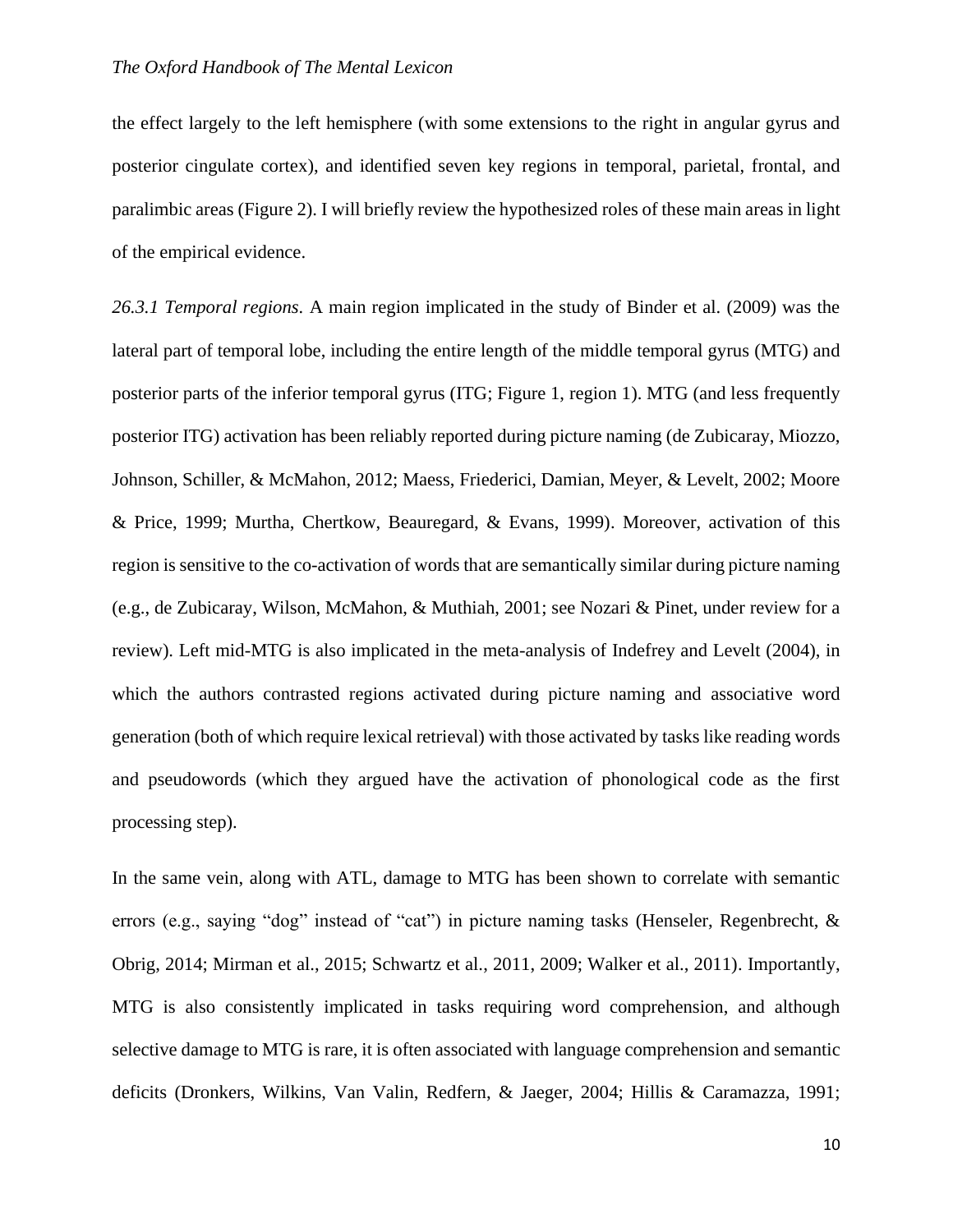Kertesz, Lau, & Polk, 1993). Large lesions to MTG and ITG (sometimes along with the fusiform and angular gyri) lead to transcortical sensory aphasia, a syndrome with impaired speech comprehension despite intact phonological production abilities, such as auditory repetition of words and sentences (Alexander, Hiltbrunner, & Fischer, 1989; Andrew Kertesz, Sheppard, & MacKenzie, 1982; Rapcsak and Rubens 1994). The convergence of lexical semantic deficits in both comprehension and production after damage to anterior and lateral aspects of the temporal lobe implies that these regions most likely store conjunctive representations that are shared between production and comprehension (Ben Shalom & Poeppel, 2008; Friederici, 2002).



*Figure 2. Regions involved in semantic-lexical processing. 1) Lateral temporal lobe, including the entire length of the middle temporal gyrus (MTG) and posterior portions of the inferior temporal gyrus (ITG); 2) a ventromedial region of the temporal lobe centered on mid-fusiform gyrus and adjacent parahippocampus; 3) angular gyrus (AG) and adjacent supramarginal gyrus (SMG); 4) ventromedial and orbital prefrontal cortex; 5) dorsomedial prefrontal cortex in the superior frontal gyrus and adjacent middle frontal gyrus; 6) posterior cingulate gyrus and adjacent ventral precuneus; 7) inferior frontal gyrus (IFG), especially the pars orbitalis. Reproduced with Permission from Binder et al. (2009).* 

The role of the more posterior parts of MTG (pMTG) is less clear. Some have linked this region to anomia (Antonucci, Beeson, & Rapcsak, 2004; Baldo, Arévalo, Patterson, & Dronkers, 2013;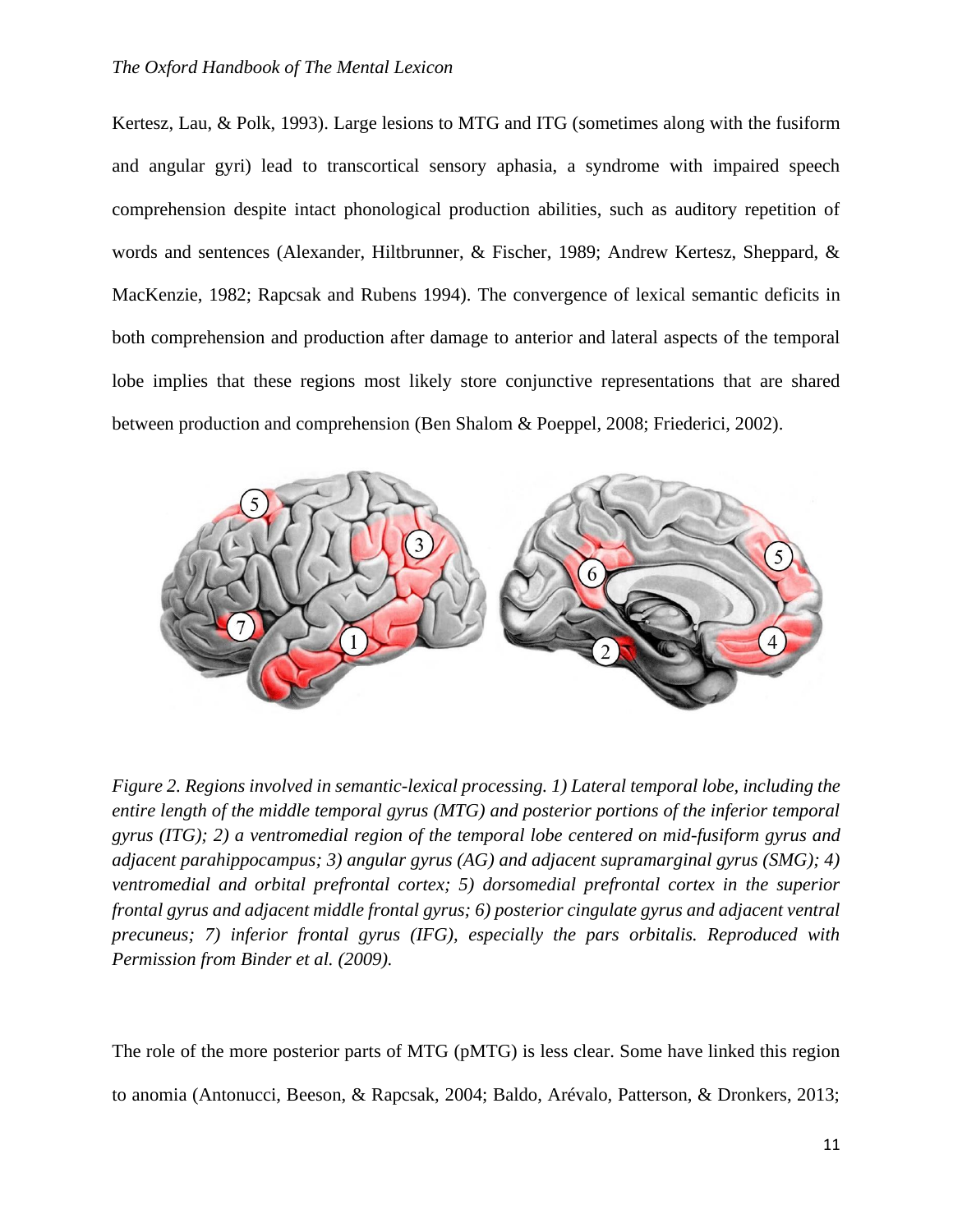Raymer et al., 1997), although failure to find a word even in the presence of good semantic comprehension may have different etiologies, including a failure to activate the right word from the concept, failure of inhibiting competing words (e.g., Cloutman et al., 2009; Nozari, 2019), or failure of activating representations further downstream. Thus without a finer-grained analysis of error types and other accompanying deficits, association with anomia is not particularly telling about the function of a neural region. Others have proposed that the most posterior parts of the left middle and inferior lateral temporal cortex, i.e., the temporal-occipital junction, show the greatest concentration of activation foci for processing the meaning of artifacts (as opposed to living things) in neuroimaging studies (see Binder et al. 2009, for a review of these studies). Together with the vicinity of this region to the visual motion processing and parietal praxis-coding regions, this finding has been taken to imply the region's specialization for processing the visual attributes of actions and tools (A. Martin, Ungerleider, & Haxby, 2000). In line with this claim, Hanna Damasio and her colleagues found lesions to this region to cause a particular difficulty in naming common manipulable objects such as a fork (as opposed to proper nouns and nouns of common animals; H. Damasio, Grabowski, Tranel, Hichwa, & A. Damasio, 1996). This position follows the view that semantic knowledge is systematically organized in the temporal lobe, which is agreed upon by most researchers, although substantial disagreement exists about the nature of this organization (Binder et al., 2009; H. Damasio et al., 1996; Lambon Ralph et al., 2017; A. Martin, 2016). A third account has been proposed for the role of pMTG as a region involved in implementing cognitive control over semantic retrieval (e.g., Lambon Ralph et al., 2017). For example, several studies from the same research group have shown that applying inhibitory TMS to this region disrupts semantic processing most strongly in conditions with high cognitive control demand, such as matching words with low vs. high semantic association (salt-grain vs. salt-pepper; Lambon Ralph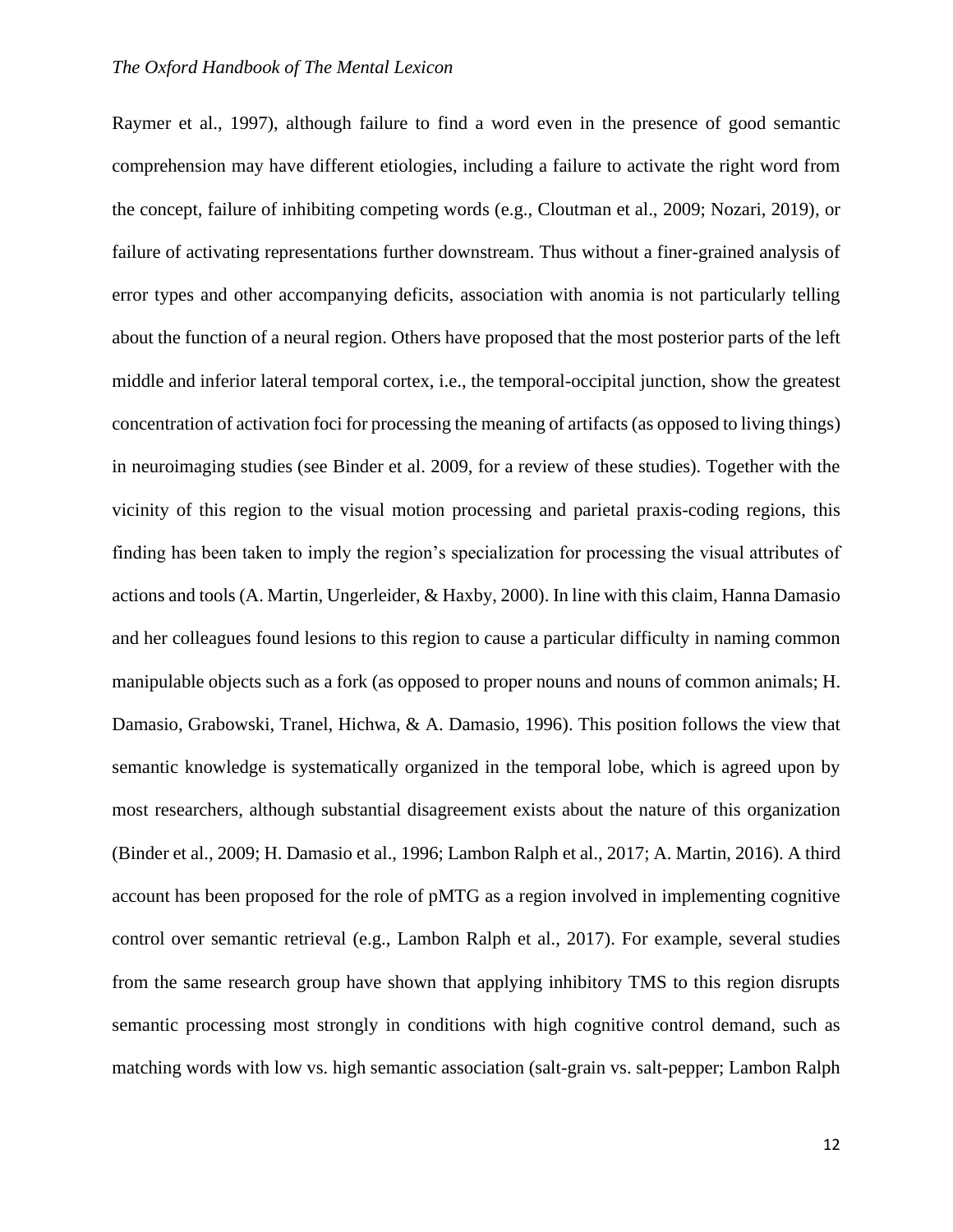et al., 2017; Whitney, Kirk, O'Sullivan, Lambon Ralph, & Jefferies, 2011a, 2011b). Not far from this interpretation, Binder (2017) interprets the more prominent involvement of this region in processing complex sentences vs. simple words as evidence of a work space for integrating the meaning of multiple words while their phonological forms are held active in phonological working memory, a task for which the pMTG is well suited based on its rich connectivity to the angular gyrus, anterior and inferior temporal lobe, and inferior and superior frontal gyri.

In contrast, the superior temporal gyrus (STG) does not seem to be reliably implicated in studies involving semantic processing (Binder et al. 2009; see also e.g., Price 2000). It has sometimes been implicated during overt word production (de Zubicaray et al., 2001; Hocking, McMahon, & de Zubicaray, 2008), but this probably reflects a role in the auditory processing of self-produced speech, in line with the region's confirmed role in auditory processing (see Chapter 3). I will return to this when discussing speech monitoring. Binder et al.'s (2009) meta-analysis also identified a focal region in the ventral part of the temporal cortex in fusiform and parahippocampal gyri (Figure 1, region 2). These regions are not often reported in studies of language processing, with the exception of reading and writing (e.g., Devlin, Jamison, Gonnerman, & Matthews, 2006). The close proximity of the mid fusiform gyrus to the object perception areas has led to proposals that this region is involved in retrieving knowledge of the visual attributes of objects (Chao & Martin, 1999; Kan, Barsalou, Solomon, Minor, & Thompson-Schill, 2003; Thompson-Schill, Aguirre, Desposito, & Farah, 1999; Vandenbulcke, Peeters, Fannes, & Vandenberghe, 2006). The parahippocampal component has been suggested to link episodic memory to long-term memory by linking hippocampus to lateral cortex (Levy, Bayley, & Squire, 2004).

*26.3.2 Parietal regions.* The angular gyrus (AG) and a part of the supramarginal gyrus (SMG) just anterior to it were parts of the inferior parietal lobule implicated in the meta-analysis of Binder et

13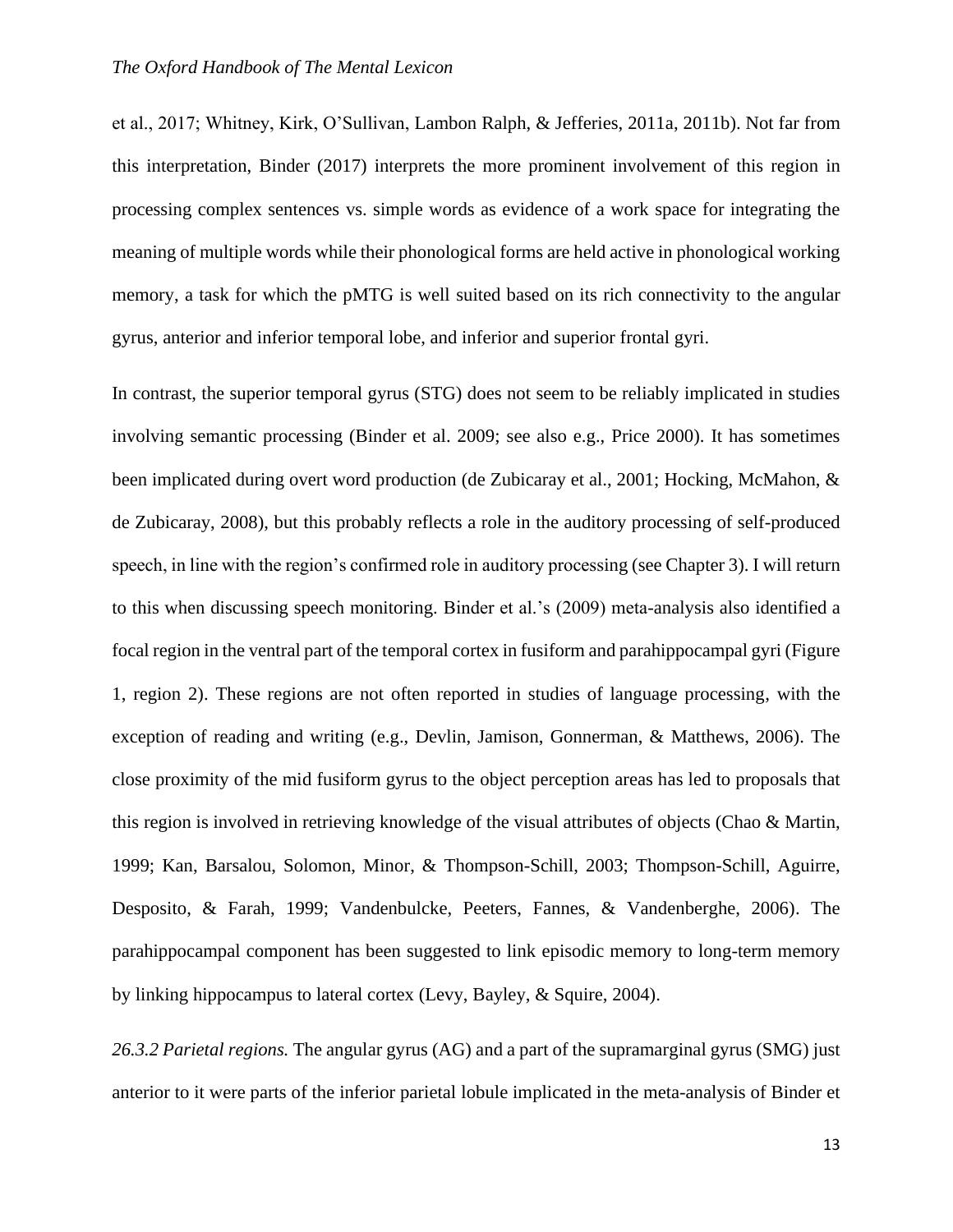al. (2009; Figure 2, region 3). Although receiving little input from primary sensory areas, AG is richly connected to other association regions (Cavada & Goldman‐Rakic, 1989a, 1989b; Hyvärinen, 1982; Seltzer & Pandya, 1994). Due to this connectivity, it has been implicated as one of the best candidates for high-level integration and potentially another semantic hub in addition to the ATL (Binder & Desai, 2011; Patterson et al., 2007). In keeping with this notion, damage to AG leads to a host of deficits that reflect problems in integration of complex knowledge such as alexia and agraphia (Dejerine, 1892), anomia (Benson 1979), and acalculia (Cipolotti, Butterworth, & Denes, 1991), among others.

In neuroimaging studies of sentence comprehension, AG's activation has been shown in late stages when all the bits of information are to be integrated into a coherent sentence (Humphries, Binder, Medler, & Liebenthal, 2007), in connected discourse vs. unrelated sentences (Fletcher et al., 1995; Homae, Hashimoto, Nakajima, Miyashita, & Sakai, 2002; Xu, Kemeny, Park, Frattali, & Braun, 2005), in response to semantically anomalous words (Friederici, Rüschemeyer, Hahne, & Fiebach, 2003; Ni et al., 2000), and in the processing of thematic relationships, such as the comparison of "lake house" to its reversed construct "house lake" (right-lateralized effect; (Graves, Binder, Desai, Conant, & Seidenberg, 2010). Further attempts to pinpoint the exact function of AG in linguistic operations have shown AG's sensitivity to event-denoting verbs (Boylan, Trueswell, & Thompson-Schill, 2015), and relational compounds, e.g., "wood stove" (Boylan, Trueswell, & Thompson-Schill, 2017). Moreover, AG has been implicated in metaphor processing (Bambini, Gentili, Ricciardi, Bertinetto, & Pietrini, 2011), and in the production of creative metaphoric language (e.g., "The lamp is a supernova") vs. literal expressions ("The lamp is bright" (Benedek et al., 2014). In studies by Lambon Ralph, Jefferies, and their colleagues, dorsal AG, along with pMTG, has been implicated in semantic tasks demanding executive control, with patterns very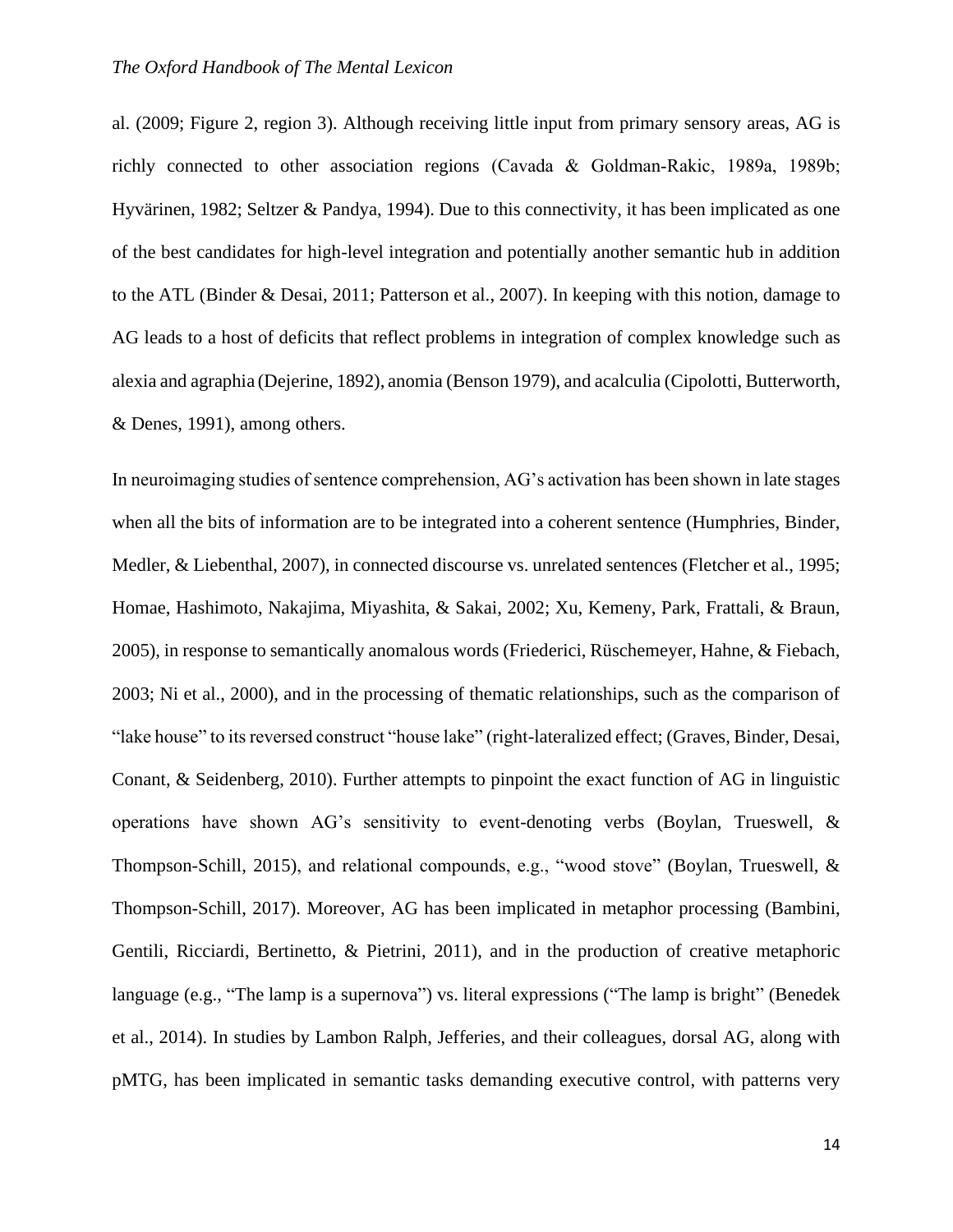similar to the left ventral prefrontal cortex discussed below (see Lambon Ralph et al. 2017 for a review).

SMG is often implicated in tasks that tap into the knowledge for actions, and lesions to this region and pMTG lead to ideomotor apraxia (Buxbaum, Kyle, & Menon, 2005; Haaland, Harrington, & Knight, 2000; Jax, Buxbaum, & Moll, 2006; Tranel, Kemmerer, Adolphs, H. Damasio, & A. Damasio, 2003). Consistent with this region's role in the praxis features of object knowledge (e.g., Buxbaum, Kyle, Tang, & Detre, 2006), repetitive TMS to left SMG in a picture naming task selectively impairs the naming of manipulable artifacts (Pobric, Jefferies, & Lambon Ralph, 2010). SMG has a more extensive role in phonological encoding which will be discussed in a later section.

*26.3.3 Frontal regions:* The meta-analysis of Binder et al. (2009) identified three regions in the medial prefrontal cortex. The first is ventromedial prefrontal cortex (Figure 1, region 4), which has ties to emotion and reward processing, and is likely to be involved in processing the emotional aspects of concepts and words (A. Damasio 1994; Kuchinke et al., 2005; Phillips, Drevets, Rauch, & Lane, 2003). The second is the dorsomedial prefrontal cortex (Figure 1, region 5) anterior to the supplementary motor area (SMA). Because these two regions share a common blood supply isolated damage to them is rare, making functional separation difficult. Damage to this general region leads to transcortical motor aphasia, which is characterized by reduced speech output unless speech is constrained enough (e.g., counting 1-10). This profile has led to the proposal that this region is involved in self-guided retrieval of semantic information, especially to serve a communicative goal. The third region is posterior cingulate cortex (Figure 1, region 6), for which many functions have been proposed, the most likely of which is acting as the interface between semantic retrieval and formation of episodic memories in hippocampal areas (Binder et al., 2009).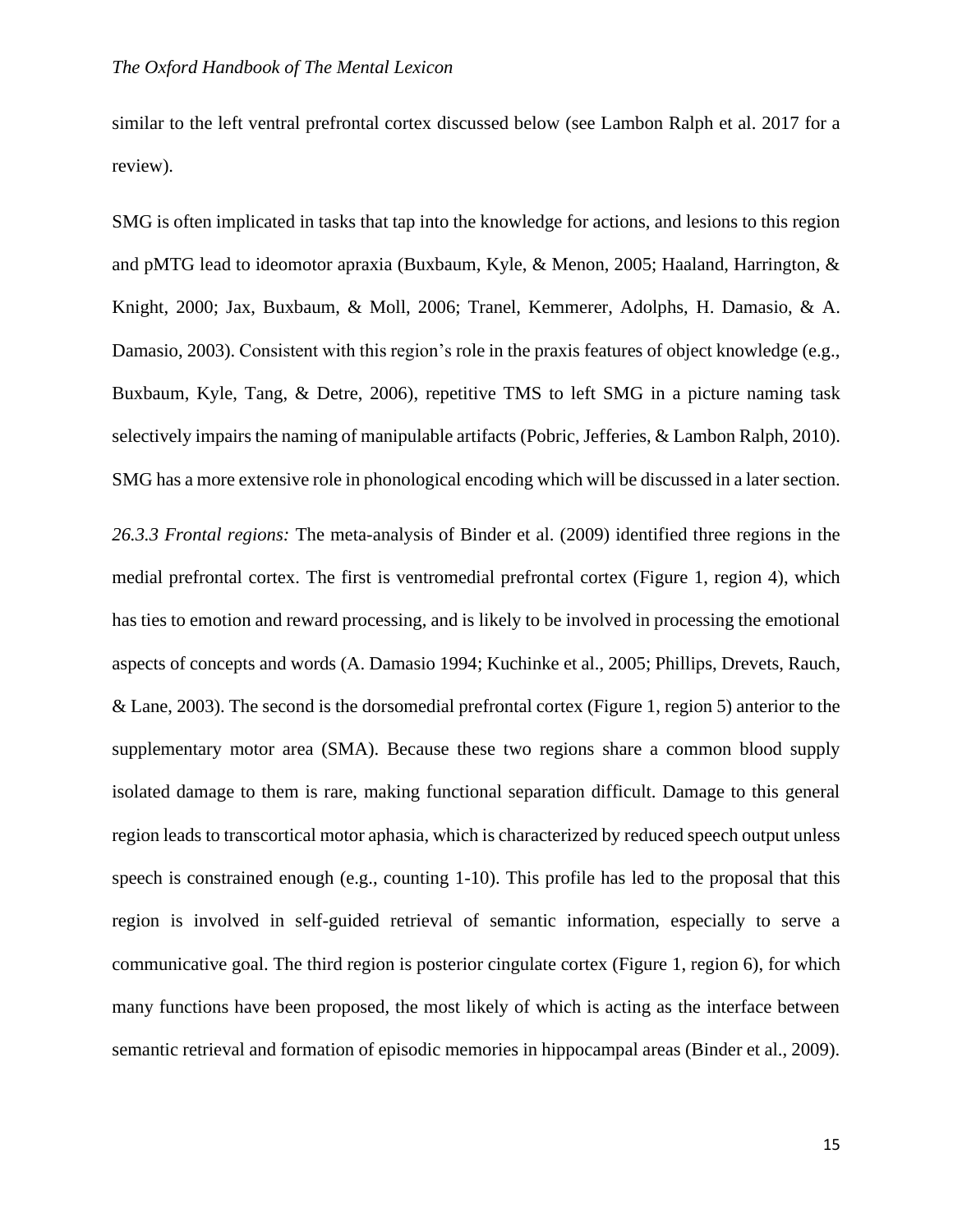On the lateral surface of the frontal cortex, Binder et al.'s (2009) meta-analysis revealed left inferior frontal gyrus (LIFG) as an important locus of lexical semantic processing (Figure 2, region 7). The functions attributed to this region (sometimes referred to as the ventrolateral prefrontal cortex) are numerous and encompass a variety of semantic, phonological, and syntactic operations (see Novick, Trueswell, & Thompson-Schill, 2005, and Nozari & Thompson-Schill, 2016 for reviews). Importantly, LIFG is one of the regions most associated with task difficulty. Along with other regions such as the anterior cingulate cortex (ACC), it is often activated when selection demands are high. This could be because the correct response is weaker than a prepotent but incorrect response (e.g., naming the ink color "blue" while ignoring the written word "red" in incongruent Stroop trials), because several responses are all equally probable (e.g., generating a verb for a noun that is not strongly associated with a verb, e.g., "cat": Play? Purr? Meow?; Thompson-Schill, D'Esposito, Aguirre, & Farah, 1997; Thompson-Schill et al., 1998). In keeping with this, picture naming under circumstances of increased competition between lexical semantic alternatives consistently activates this region (Kan & Thompson-Schill, 2004; Schnur et al., 2009). TMS studies suggest that this region's function, which has often been called "conflict resolution", is more prominent for lexical-semantic decisions in the anterior part of LIFG. Some have argued for additional regions with a similar function in temporoparietal regions (pMTG and dorsal angular gyrus; Davey et al., 2015; Hoffman, Jefferies, & Ralph, 2010; Whitney et al., 2011a, 2011b; see Noonan, Jefferies, Visser, & Lambon Ralph, 2013, for a review). Posterior LIFG, on the other hand, has often been implicated in tasks that require manipulation of phonological information, such as syllabification and sequencing (Devlin, Matthews, & Rushworth, 2003; Gough, Nobre, & Devlin, 2005; see also Clos, Amunts, Laird, Fox, & Eickhoff, 2013, for a meta-analytic connectivity-based parcellation of LIFG). More fine-grained functional organizations on multiple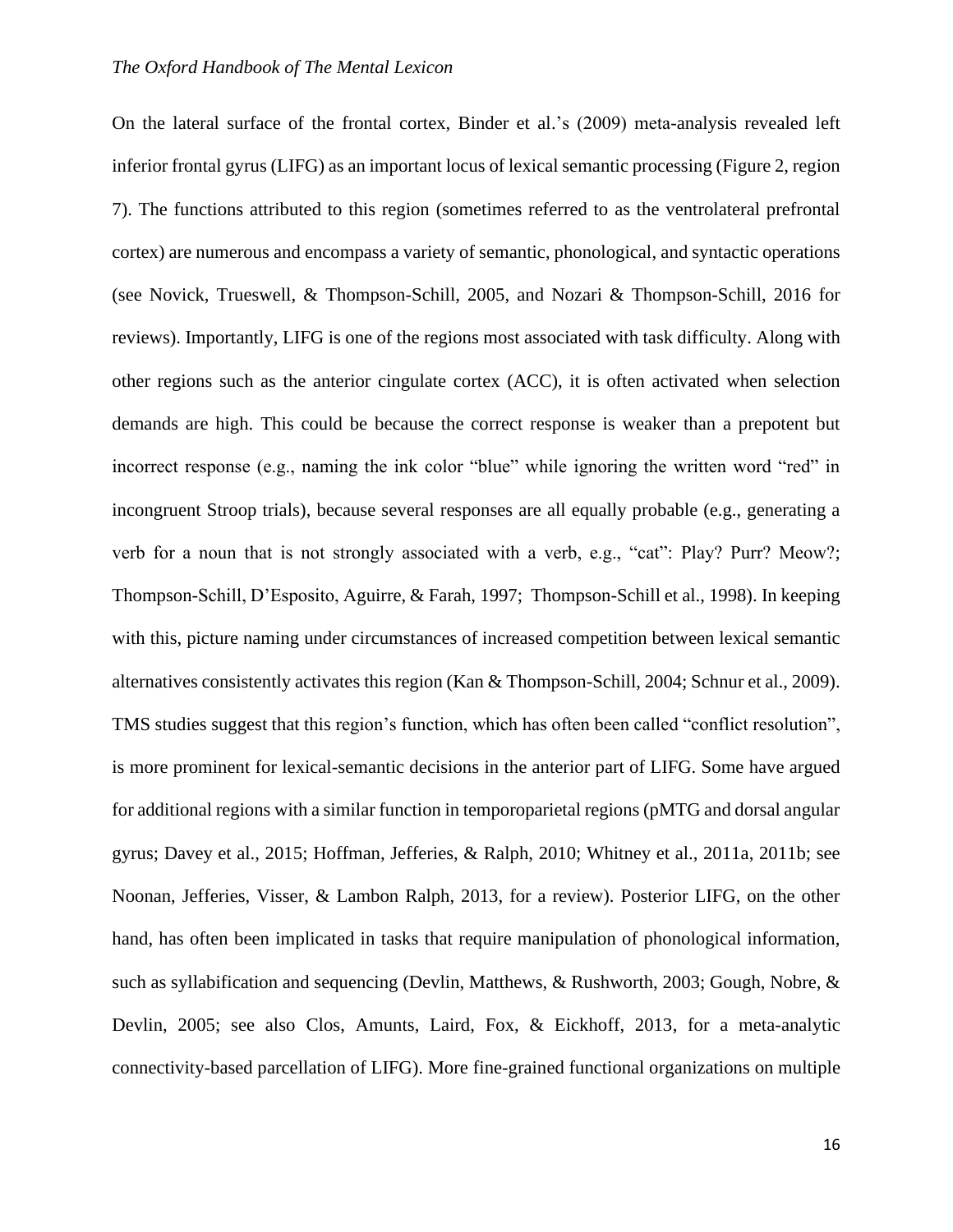axes have also been proposed for the lateral frontal cortex (e.g., Bahlmann, Blumenfeld,  $\&$ D'Esposito, 2015).

Another account of the role of LIFG is that of strengthening associations (R. Martin & Cheng, 2006; Wagner, Paré-Blagoev, Clark, & Poldrack, 2001). In keeping with this view, a TMS study over this region resulted in the disruption of performance when participants had to match items with weak associations (e.g., salt/grain), but performance was unaffected for items with strong associations (e.g., salt/pepper; Whitney et al., 2011a). In a recent eye-tracking study, we showed that a group of individuals with anterior lesions including LIFG were more impaired in using both semantic and phonological cues in locating a referent during sentence comprehension, compared to individuals with posterior lesions (Nozari, Mirman, & Thompson-Schill, 2016). We have discussed the results within the framework of a drift diffusion model, in which LIFG's role has been proposed as boosting the rate of evidence accumulation for establishing an association. In the context of selection among activated alternatives, this function is equivalent to conflict resolution.

Connectivity measures also support the idea of LIFG implementing control over semantic selection. For example, damage to the uncinated fasciculus, which connects the pars orbitalis of LIFG to ATL, has been shown to be correlated with semantic control deficits (Harvey, Wei, Ellmore, Hamilton, & Schnur, 2013). Harvey and Schnur (2015) also found that damage to the inferior fronto-occipital fasciculus, which connects LIFG with the posterior temporal lobe was related to semantic interference during picture naming.

To summarize, the lexical semantic network can be roughly divided into two parts: regions that store long-term knowledge, and those that are involved in initiating and controlling the retrieval of that knowledge. By most accounts, temporal regions have the former function, with potential subregions for different types of knowledge and varying degrees of integration (Binder, 2017). In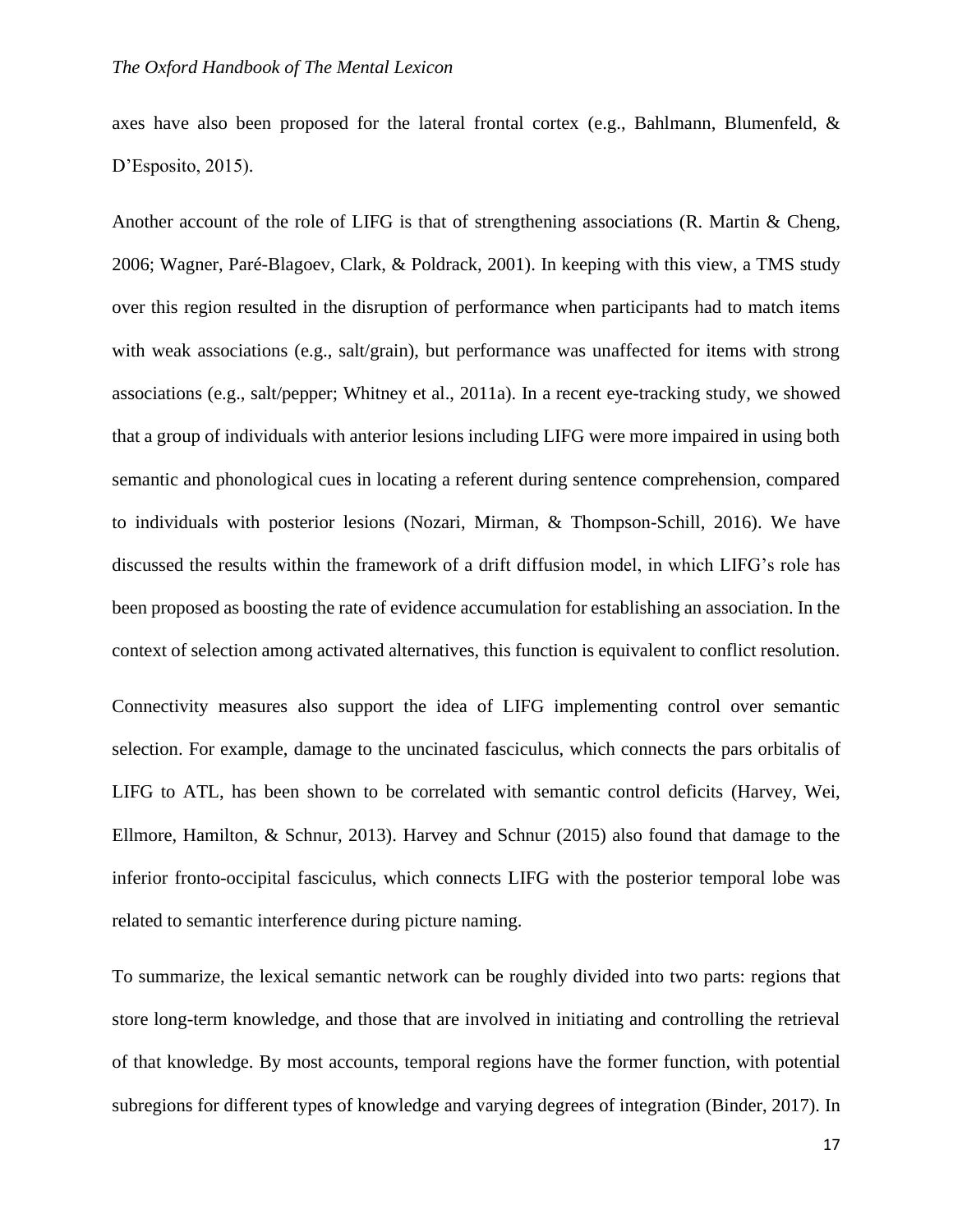contrast, superior and medial frontal structures appear to have a role in motivation and task initiation, and LIFG seems to be involved in strengthening of associations and helping with selection among competing alternatives. The role of inferior parietal regions is less agreed upon, but the evidence points to an integrative function.

#### **26.4 Phonological encoding**

The term "phonological code" has sometimes been used to refer exclusively to long-term phonological representations of known words, specifically excluding pronounceable nonword strings like BILF (e.g., Indefrey & Levelt, 2004). Others, however, have included such strings when discussing neural correlates of phonological encoding (e.g., Acheson, Hamidi, Binder, & Postle, 2010; Yue, Martin, Hamilton, & Rose, 2019). Since similar neural regions have been implicated in processing of both words and pronounceable nonwords, I will not emphasize this distinction, and instead define a phonological code as a representation containing an ordered sequence of phonemes to be translated into articulatory gestures, without the representation itself being rich in phonetic details (Oppenheim & Dell, 2008). In the case of real words, such representations naturally link the word representations to sounds.

Binder (2015) summarizes the findings of 14 neuroimaging studies that tap into phonological processing with controls for semantic, articulatory, and auditory processing. Manipulations include comparison of pseudoword vs. word reading, naming pictures with high- vs. lowfrequency names, lexical decision with phonologically related and unrelated primes, a variety of rhyme matching tasks with words and pseudowords, and silent rehearsal of words, pseudowords, or pseudosentences (Binder, 2015; Appendix e-1). Figure 3A shows the activation loci from these studies. Figure 3B shows the result of a lesion-symptom mapping study in 40 individuals with left hemisphere stroke. The map indicates the correlation between lesioned voxels and scores in a silent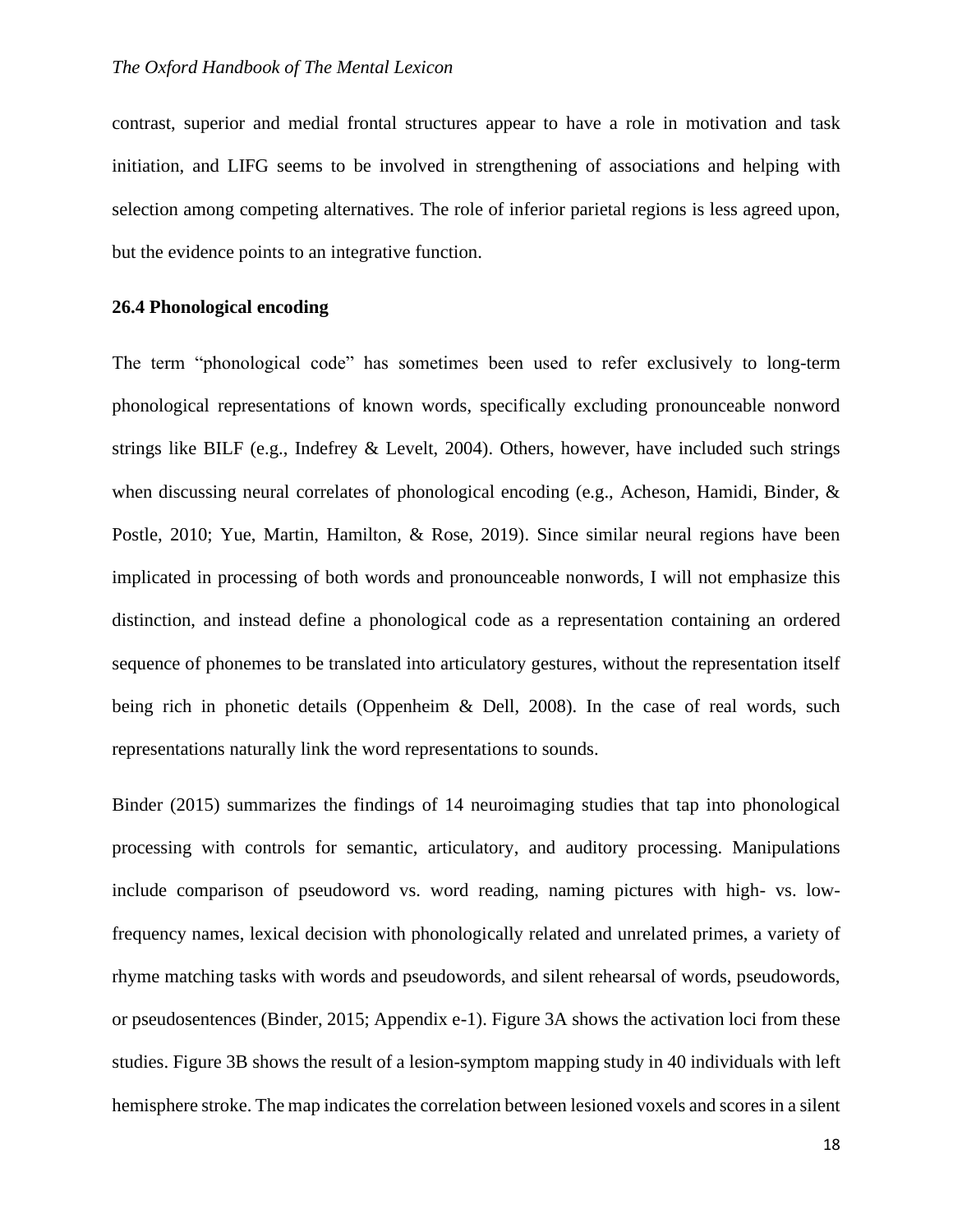visual rhyme judgment task (snow/blow/plow; Pillay, Stengel, Humphries, Book, & Binder, 2014). Finally, Figure 3C shows sites where direct cortical stimulation in patients undergoing brain surgery elicited phonological errors during reading without impairing comprehension (Anderson et al., 1999; Roux et al., 2012). Examination of these three figures shows a striking convergence of the results of neuroimaging, lesion, and stimulation studies of phonological processing in pSTG and SMG, with pMTG also implicated in the neuroimaging and stimulation studies but not in the lesion study, suggesting that it may support phonological encoding but not be necessary for it.

The reader may have noticed that the general region implicated by these studies is often referred to as Wernicke's area. It is important to note that damage to this region does not cause Wernicke's aphasia, but a different syndrome, called conduction aphasia, which unlike Wernicke's aphasia does not impact comprehension. Instead, phonological production abilities are clearly impaired (Axer, A. Keyserlingk, Berks, & D. Keyserlingk, 2001; H. Damasio & A. Damasio, 1980; Fridriksson et al., 2010; see Buchsbaum et al., 2011, for a review). Similar symptoms can be evoked in neurotypical speakers by cortical stimulation of the same region (Anderson et al., 1999; Corina et al., 2010; Hamberger et al., 2016; Quigg & Fountain, 1999). Moreover, cortical degeneration of this region leads to the logopenic variant of primary progressive aphasia, the hallmark of which is phonological paraphasias and impaired verbal short-term memory, anomia, and various degrees of impaired comprehension of sentences (but not single words; Croot Karen, Ballard Kirrie, Leyton Cristian E., & Hodges John R., 2012; Leyton, Ballard, Piguet, & Hodges, 2014; Rohrer et al., 2010; see Henry & Gorno-Tempini, 2010, for a review).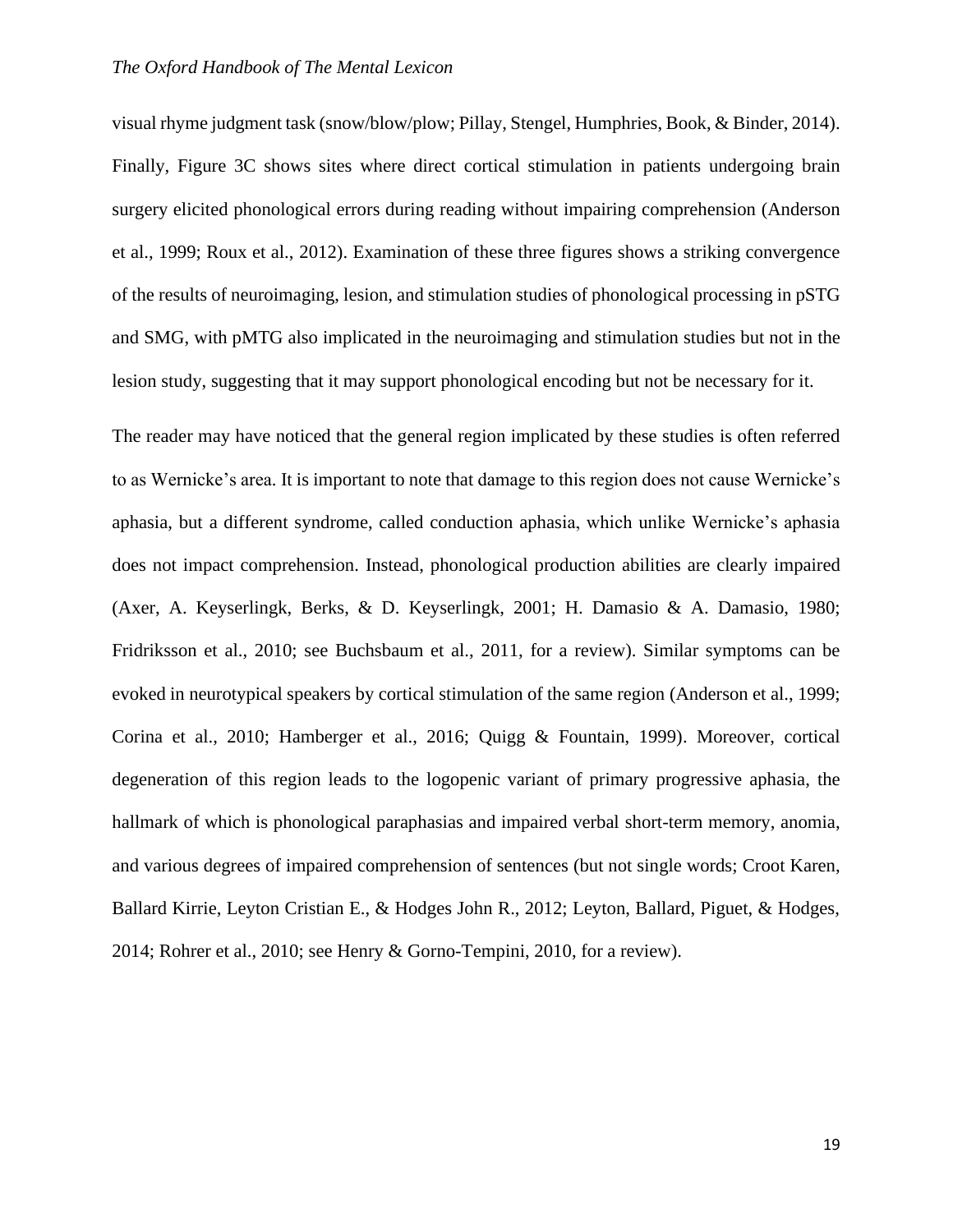

*Figure 3. Neural correlates of phonological encoding. A) A summary of 14 functional neuroimaging studies examining phonological encoding. B) Lesion sites in 40 left-hemisphere stroke survivors with selective phonological impairment. C) Locations where cortical stimulation in 14 patients led to phonological errors during reading. See text for descriptions and references. Reproduced with permission From Binder (2015).*

There is now wide agreement that pSTG stores phonological representations. However, researchers disagree on whether the same representations are activated during phonological working memory tasks (Acheson et al., 2010), or whether a different part of cortex acts as a "phonological buffer" (Baddeley & Hitch, 1974), i.e., a region that temporarily keeps phonological representations activated while a task is being performed. In support of the latter view, lesion overlap studies have localized phonological short-term memory to the left SMG (e.g., Paulesu et al., 2017). Also, a recent fMRI study using multivariate pattern analysis showed that stimuli could be decoded from SMG, but not STG, during the delay period in a memory task. Furthermore, a functional connectivity analysis in the same study demonstrated that the connection between the left temporal and parietal regions became stronger as memory load increased, suggesting a greater collaboration between the storage and buffer regions in temporal and parietal cortices, respectively (Yue et al., 2019). I must note that the inferior frontal cortex has also been named as a potential region involved in phonological working memory. I will return to the role of this region and its relevance to speech production in the next section.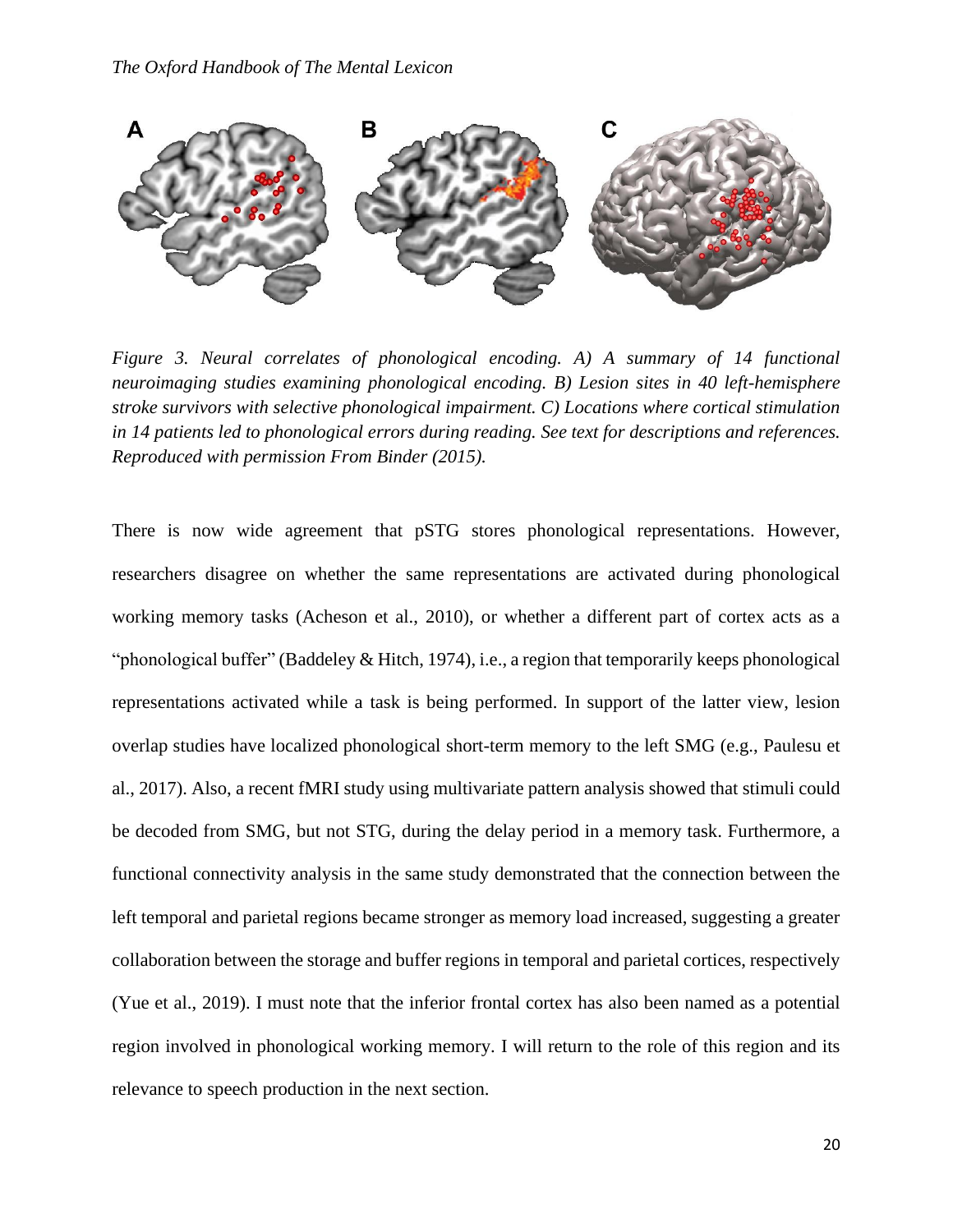One neural region deserves a special mention in this section. Known as area Spt (Sylvian parietal temporal) in the dual-stream models of Hickok and Poeppel (2007), this region has been identified as carrying out the sensory-motor translation of speech. Others, however, disagree with this claim, and propose that the auditory-motor interface involves a much larger portion of the pSTG (Niziolek & Guenther, 2013; Tourville, Reilly, & Guenther, 2008). This debate is difficult to settle, because area Spt is often defined functionally, as a region that exhibits both auditory and motor response properties, albeit within an anatomically constrained area. It is known to have considerable variability across individuals (despite its relative stability within individuals), making it very difficult to localize it in standardized space. Nevertheless, the findings of Guenther and colleagues, especially the bilateral nature of translational regions, may be important in expanding the anatomical constraints for the functional search for this region.

To summarize, the regions most reliably implicated in the storage and active maintenance of phonological codes are pSTG and SMG, with the former's role as a store for phonological representations, and the latter's role as phonological buffer. Lesions to these areas often lead to phonological paraphasias and sometimes difficulty in understanding long sentences (which hinges on keeping phonological codes active until they could be mapped onto semantic representations). In contrast, impaired comprehension of words and short phrases often observed after damage to MTG and the angular gyrus, which were strongly implicated in lexical semantic processing, is prominently absent (H. Damasio, Tranel, Grabowski, Adolphs, & A. Damasio, 2004; Dronkers et al., 2004; Kertesz et al., 1993; Kertesz et al., 1982; Thothathiri, Kimberg, & Schwartz, 2011). This double dissociation between semantic and phonological impairment is showcased in transcortical sensory vs. conduction aphasia.

#### **26.5 Articulatory-phonetic encoding and motor production**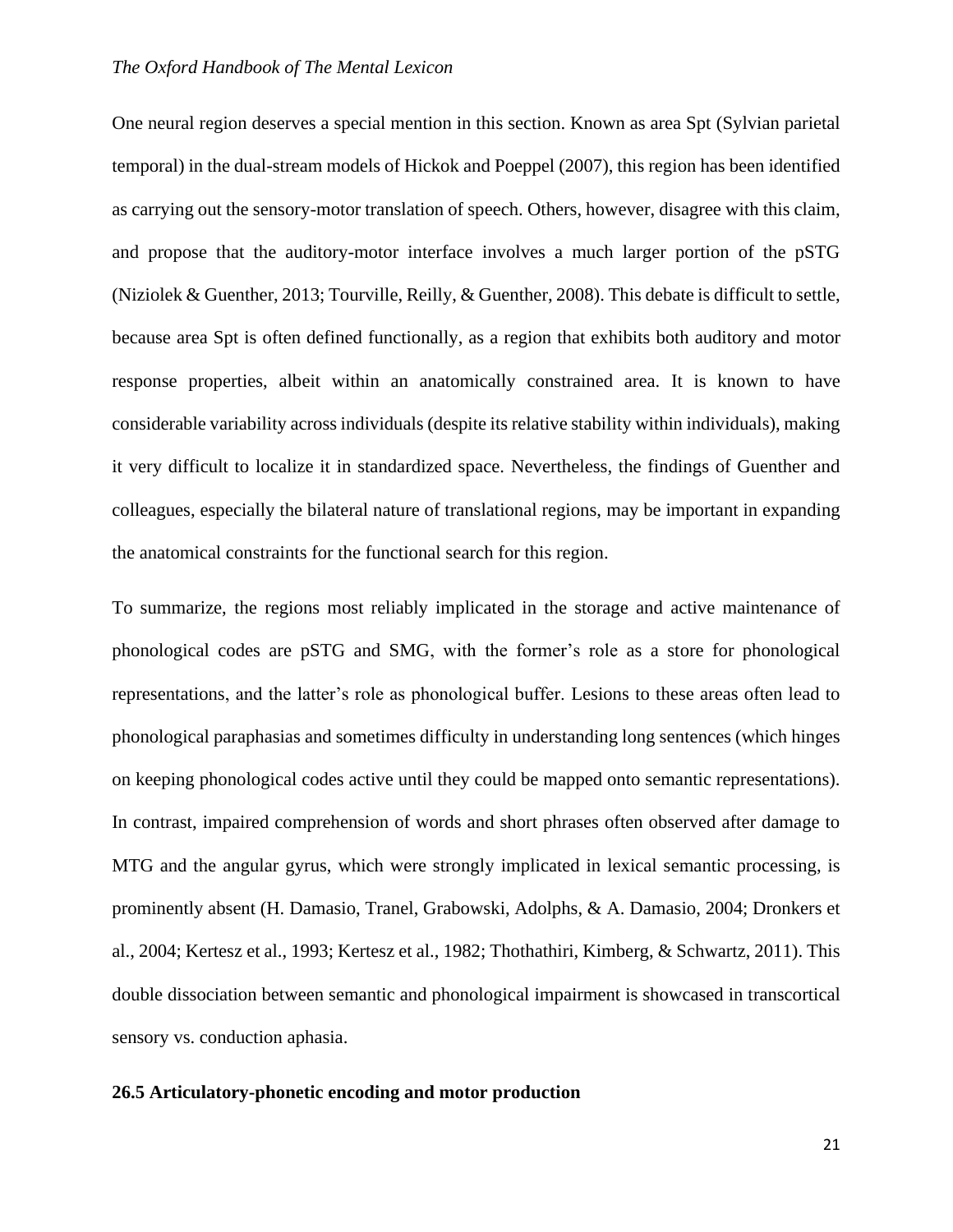Neural correlates of vocalization are better understood than the more abstract parts of language production, due to more extensive opportunities for single-unit recording and focal lesioning in nonhuman primates. These comprise both cortical and subcortical structures. Psycholinguistic models of word production are often sparse in details regarding motor speech processes. Therefore, for this part of the review, I adopt the framework of a computationally sophisticated and neurally explicit model of motor speech control, DIVA (directions into velocities of articulators; Guenther, 1994, 1995; Tourville & Guenther, 2011), and its more recent version GODIVA (gradient order DIVA; Bohland, Bullock, & Guenther, 2010). I will first review the relevant regions in the cerebral cortex, followed by the subcortical structures.

*Cerebral cortex.* Figure 4 shows the cortical activity on the inflated cortical surface for 116 participants reading mono- and bi-syllabic utterances aloud, along with results of two metaanalyses of similar data (Brown, Ingham, Ingham, Laird, & Fox, 2005; Turkeltaub, Eden, Jones, & Zeffiro, 2002) superimposed as dark dots. The first striking finding is that, unlike the higher cortical functions related to language production reviewed in previous sections, which are largely left-lateralized, articulatory processes (many of them shared between linguistic and non-linguistic vocalization) are largely bilateral. The relevant cortical areas include both medial and lateral surfaces of the frontal and prefrontal cortex, a large portion of the superior temporal gyrus, and parts of the parietal cortex including the postcentral gyrus, and to a lesser extent the superior parietal lobule. I will present a brief overview of the function of these regions in this and the next section. For a more extensive review of these regions and the neural pathways involved in speech motor control, I refer the reader to Guenther (2016).

Not surprisingly, some of the most important cortical regions for speech articulation are motor areas, including the primary motor and premotor cortices in the precentral gyrus, supplementary

22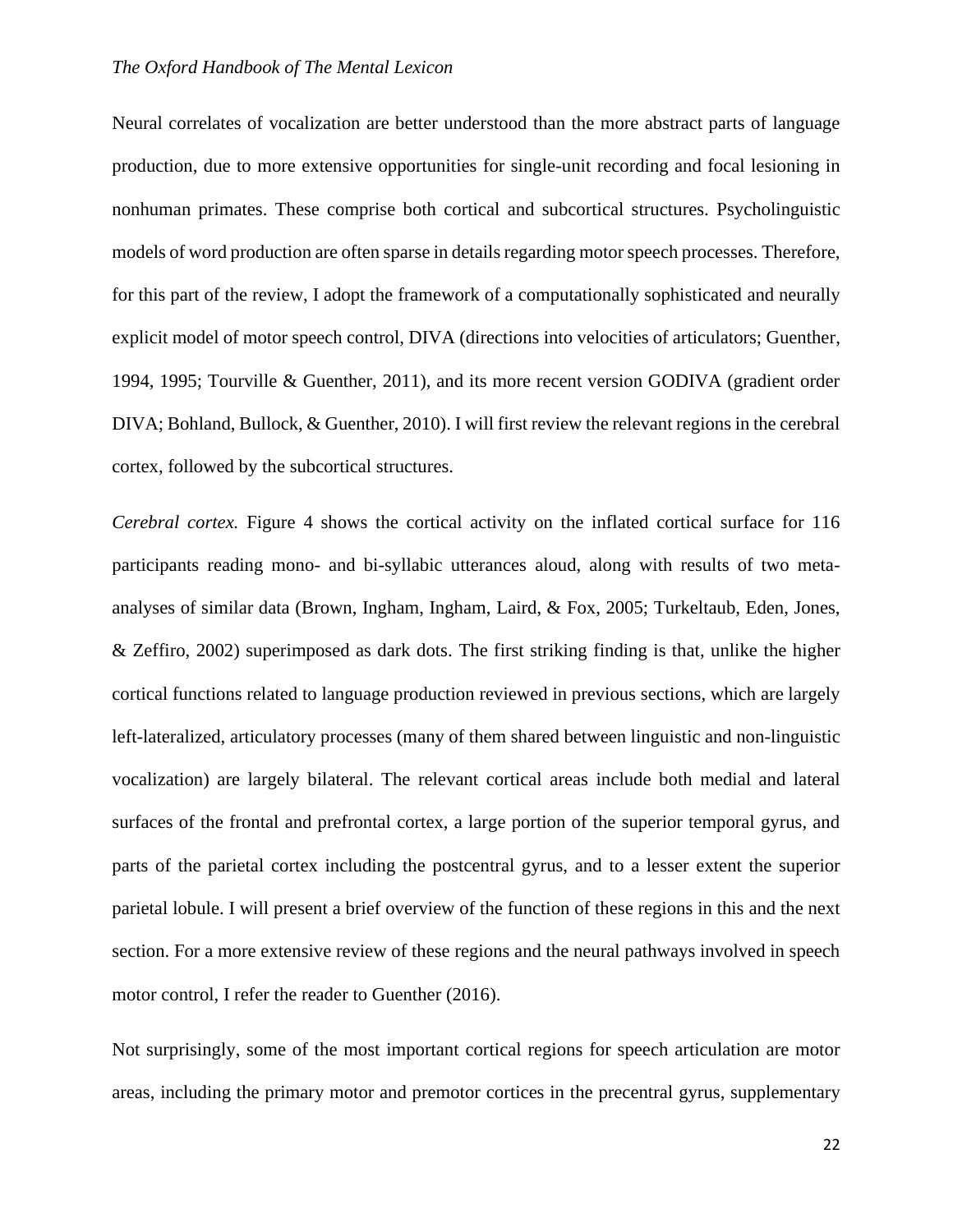and pre-supplementary motor areas (SMA and preSMA), and motor cingulate cortex. Metaanalyses of somatotopic studies of speech articulators suggest the following dorsoventral ordering in the precentral gyrus: larynx, lips, jaws, tongue, and throat, although this ordering is rough, with multiple representations for each articulator and substantial overlap between the regions for different articulators (Takai, Brown, & Liotti, 2010; see also ECoG studies for additional evidence; Bouchard, Mesgarani, Johnson, & Chang, 2013; Farrell, Burbank, Lettich, & Ojemann, 2007). Unilateral damage to the precentral gyrus usually causes only minor disruptions in face and mouth movements, likely due to the largely bilateral connections in this region (Penfield & Roberts 1959). Bilateral damage to the precentral gyrus in humans is rare, and if found is often accompanied by extensive lesions beyond this area, which makes a neuropsychological interpretation of this region's function difficult. Supplementary motor areas are also often activated during the production of even simple syllables. Unilateral damage to these areas is followed by near-total recovery of speech within months (Laplane, Talairach, Meininger, Bancaud, & Orgogozo, 1977). The hallmark of damage to these areas is transient mutism which is often specific to self-initiated speech, while constrained or automatic speech (e.g., repeating words, reciting a learned sequence such as counting 1-10) could remain intact. This is part of a syndrome called transcortical motor aphasia (alluded to earlier when discussing the simultaneous damage of SMA and the adjacent dorsomedial prefrontal cortex), which may also entail problems such as involuntary vocalization, and anomalies in the rate, prosody, and fluency of speech may also be present (Freedman, Alexander, & Naeser, 1984).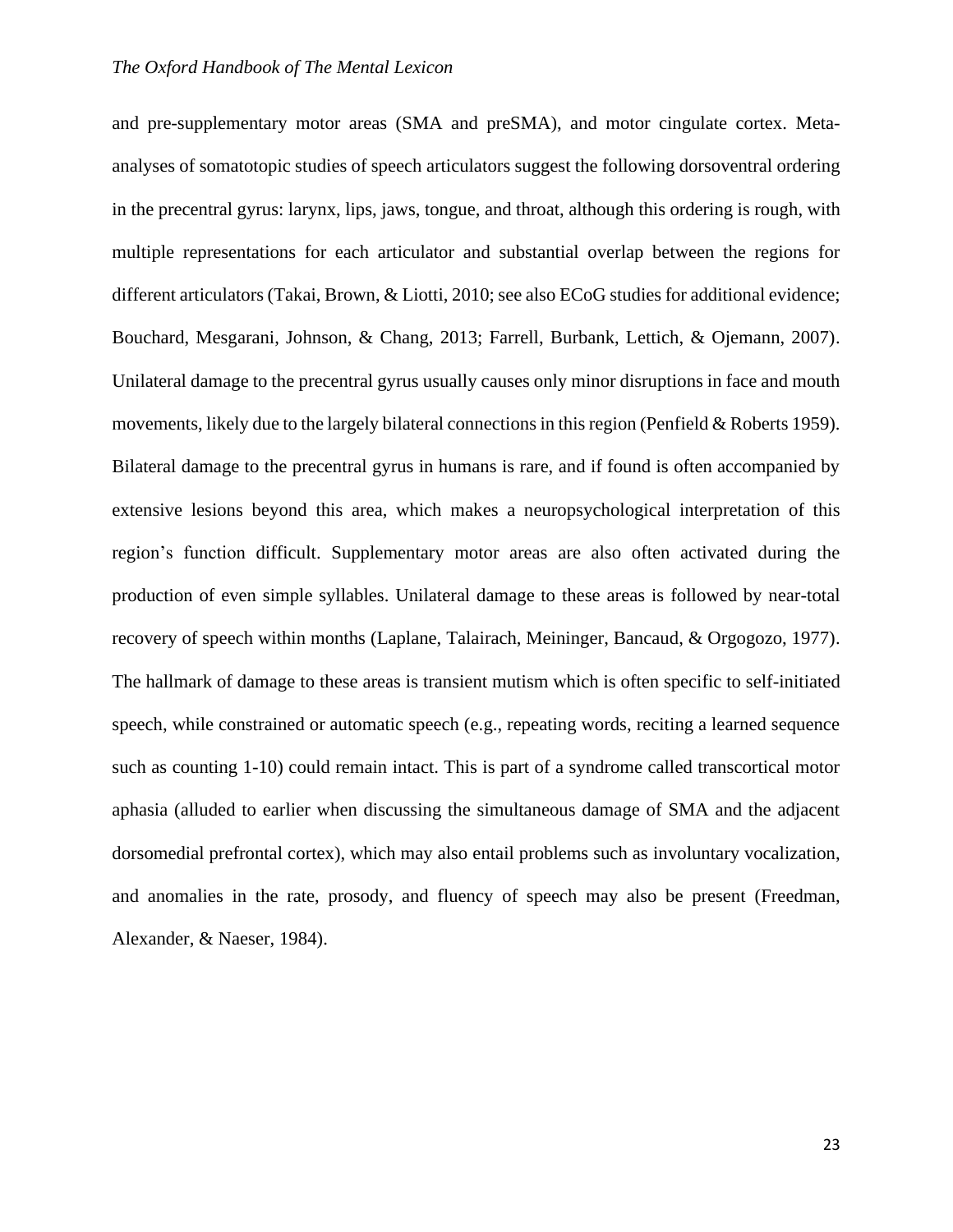

*Figure 4. Hot colormap of cortical regions activated during reading aloud of mono- and bisyllabic utterances compared to passive viewing of letters, plotted on inflated surfaces. N = 116. Black dots represent foci from the meta-analyses of Brown (2005) and Turkeltaub et al. (2002). Upper and lower panels show lateral and medial surfaces, respectively. Images on the left and right show left and right hemispheres, respectively. aINS, anterior insula; aSTG, anterior superior temporal gyrus; CMA, cingulate motor area; HG, Heschl's gyrus; IFo, inferior frontal gyrus pars opercularis; IFr, inferior frontal gyrus pars orbitalis; IFt, inferior frontal gyrus pars triangularis; ITO, inferior temporo-occipital junction; OC, occipital cortex; pMTG, posterior middle temporal gyrus; PoCG, postcentral gyrus; PrCG, precentral gyrus; preSMA, pre-supplementary motor area; pSTG, posterior superior temporal gyrus; SMA, supplementary motor area; SMG, supramarginal gyrus; SPL, superior parietal lobule. Reproduced with permission from Guenther (2016).* 

To best understand the difference between the functions of lateral and medial motor areas, recall the content-frame separation discussed at the beginning of this chapter. Generally speaking, the evidence points to a role of the lateral frontal cortex (specifically ventral premotor cortex, vPMC,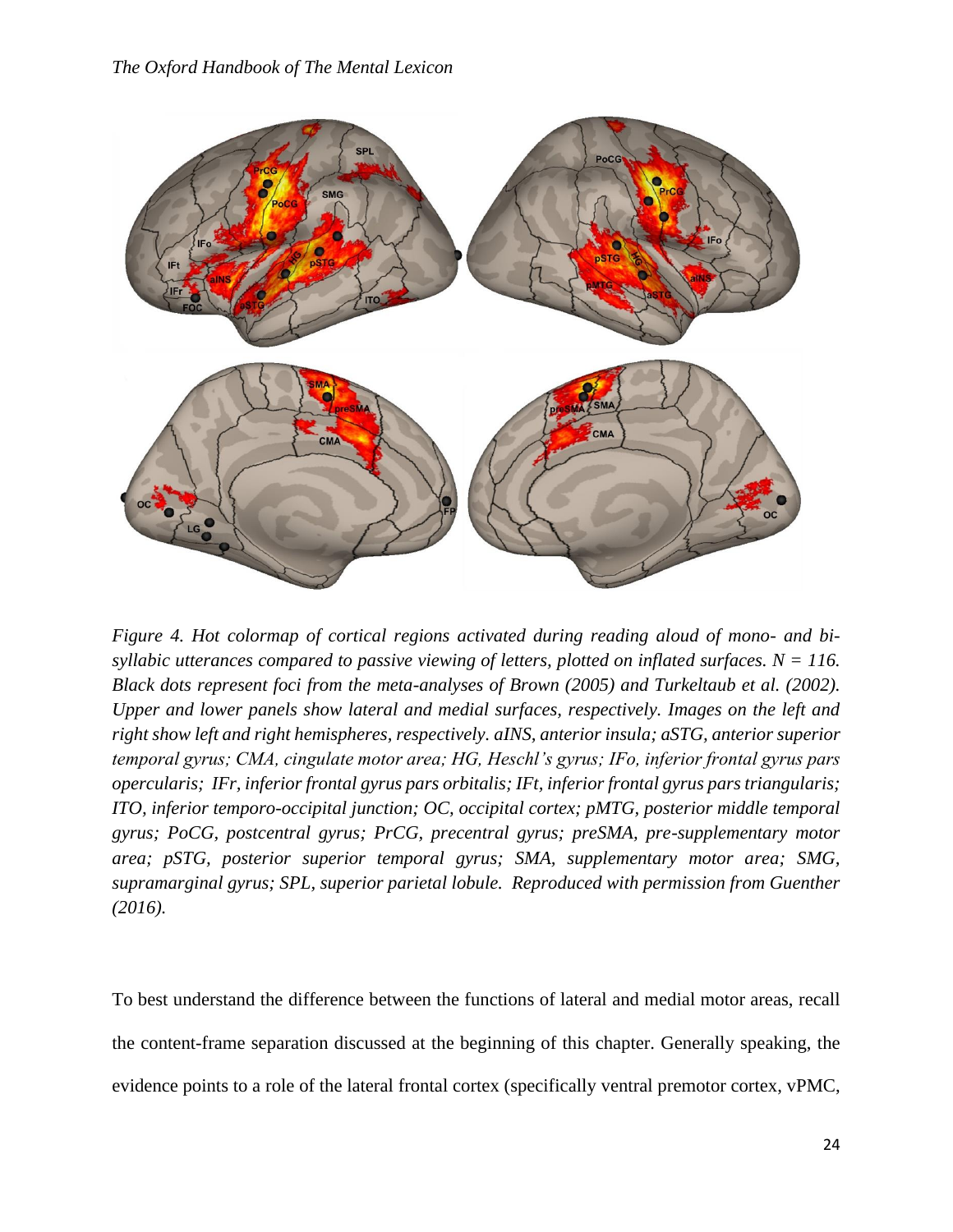and ventral primary motor cortex, vMC, both in the precentral gyrus, and left posterior inferior frontal sulcus, pIFS) in representing the content of speech, while the medial surface of the frontal cortex (SMA and preSMA) represents frames. GODIVA proposes the content-frame separation in the context of two related loops: a planning loop, the main job of which is to temporarily store (i.e., buffer) the utterance to be produced, and a motor loop, which generates the actual motor commands for production (Fig. 5). The planning loop consists of the preSMA, which contains the abstract sequential frame, and its corresponding counterpart on the lateral surface, i.e., left pIFS, which buffers the phonological content. The motor loop comprises the SMA, which generates the abstract initiation map, and its counterpart on the lateral surface, left vPMC, which contains the speech sound map (i.e., nodes whose activation leads to the read out of the motor programs). A combination of signals from SMA and vPMC is sent to the vMC, which contains the actual motor gestures.

The representations shown in Figure 5 are for the word "blue" when it has already been learned and practiced, hence the "chunked" representations such as the consonant cluster /bl/ at the syllable level in the pIFS, and the holistic /blu/ at the level of speech sound map in the vPMC. These chunked representations do not exist earlier in development when "blue" is a novel sequence. Instead, the individual segments /b/, /l/, and /u/ must be assembled at multiple levels of the system, which puts novel sequences at a disadvantage compared to well-practiced ones. In addition, representations of well-practiced sequences take advantage of subcortical projections via the basal ganglia and cerebellum, which further facilitates quick mapping of chunked representations.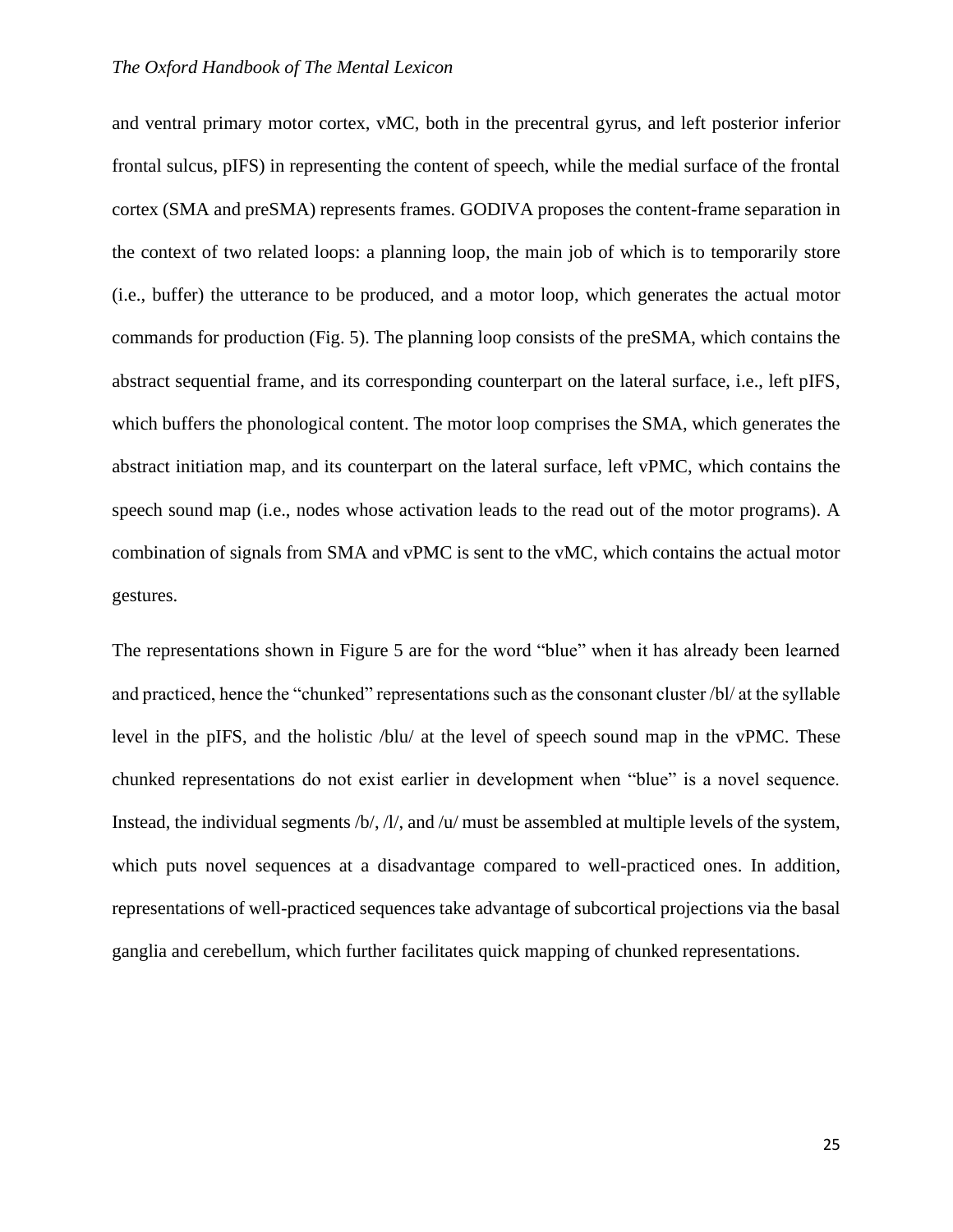

*Figure 5. Schematic of the planning and motor loops in speech production. The left (blue) and right (yellow) panels show regions involved in frame and content processing, respectively. Chunked representations in each region are shown for a learned word ("blue"). For a novel syllable (not shown), representations in all boxes would consist of individual segments (e.g., three separate segments for /b/, /l/ and /u/). Solid arrows show cortico-cortical projections. Dotted arrows show connections via basal ganglia. Dashed arrows show connections via cerebellum. G, gestural node; I, initiation map; pIFS, posterior inferior frontal sulcus; preSMA, presupplementary motor area; S, syllabic structure node; SMA, supplementary motor area; vMC, ventral primary motor cortex; vPMC, ventral premotor cortex.* 

The reader may have noticed that the function attributed to the pIFS by GODIVA, i.e., phonological buffering, is similar to what I discussed in the previous section as having been attributed by some to the SMG (e.g., Yue et al., 2019). When comparing the production of complex syllable sequences (three unique syllables) with simple syllable sequences (same syllable repeated three times), Bohland and Guenther (2006) found that, in addition to vPMC and SMA, greater activation was observed in both IFS and SMG (as well as preSMA and anterior insula), regions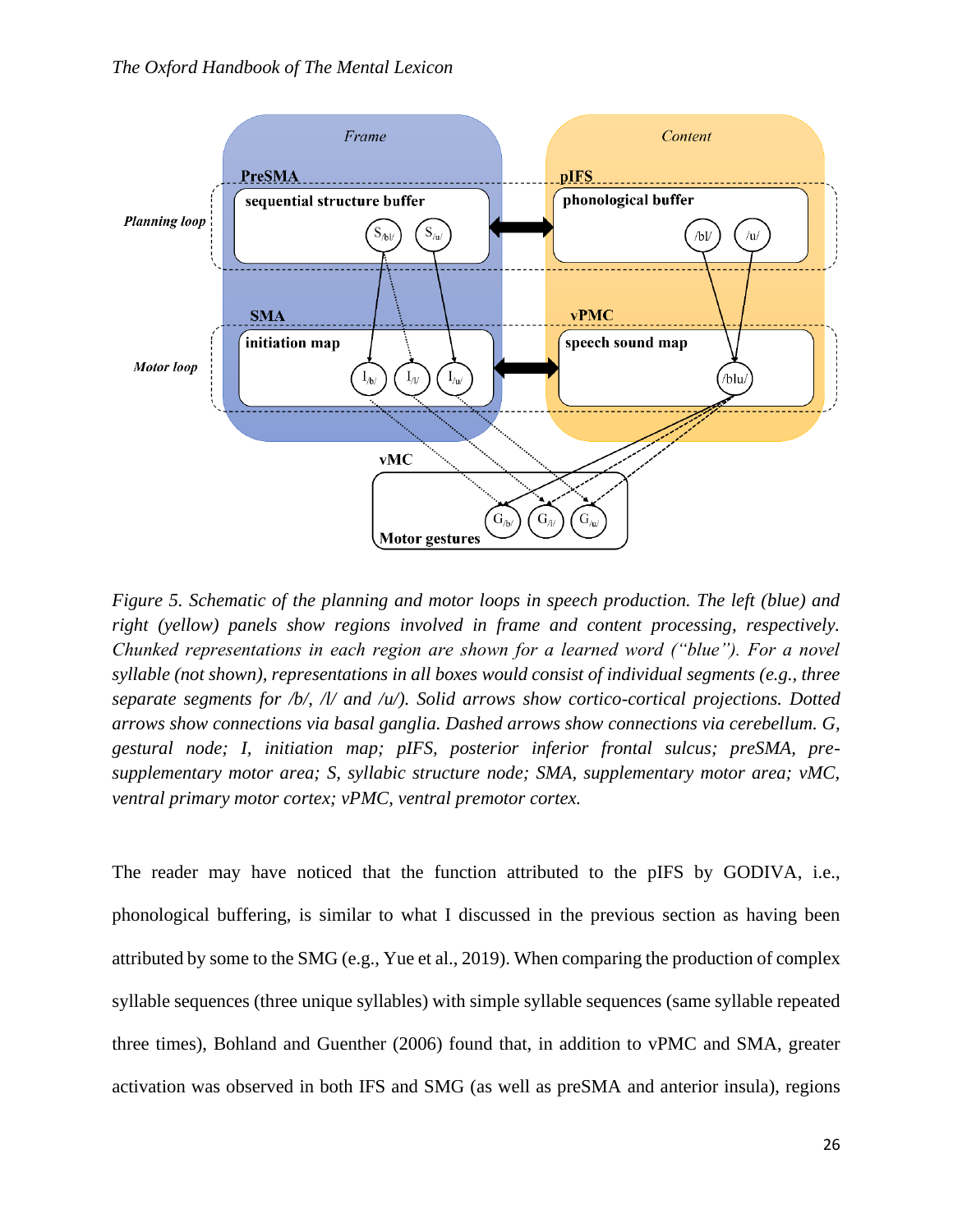that have also been implicated in a large meta-analysis of over 100 neuroimaging studies of working memory (Rottschy et al., 2012). Interestingly, in that meta-analysis the only locus that had been preferentially activated in verbal over non-verbal working memory tasks was IFS, leading Guenther (2016) to conclude that this region may be involved in articulatory rehearsal (see Curtis & D'Esposito, 2003, for a different perspective). Thus while both SMG and IFS could both be parts of Baddeley and Hitch's (1974) phonological loop, SMG may act as the "phonological store", whereas IFS could implement the "articulatory process". Together, they help maintain verbal information in working memory. While such a division of labor is speculative, it aligns well with the greater proximity of SGM to the auditory representations and IFS to motor representations.

IFG is also implicated in speech production, and unlike some of the other cortical regions, its activation is left-lateralized (Ghosh, Tourville, & Guenther, 2008). As discussed in the earlier sections, anterior LIFG has been implicated in controlled semantic retrieval, while posterior LIFG has been tied to lower-level processes. The pSTG (which, as discussed in the previous section, is presumed to contain phonological representations) is connected to LIFG via the long segment of the arcuate fasciculus, and damage to this tract, or intracranial stimulation of it, results in phonemic paraphasias during word production; (Berthier, Lambon Ralph, Pujol, & Green, 2012; Duffau, Moritz-Gasser, & Mandonnet, 2014; Schwartz, Faseyitan, Kim, & Coslett, 2012). Damage to LIFG itself causes apraxia of speech, a condition that impairs motor programming of speech sequences without affecting the articulators themselves (Graff-Radford et al., 2014; Hillis et al., 2004; Richardson, Fillmore, Rorden, LaPointe, & Fridriksson, 2012). Speech apraxia was previously attributed to damage in the insula (Baldo, Wilkins, Ogar, Willock, & Dronkers, 2011; Dronkers, 1996), but as a part of the paralimbic system (a system that integrates the functions of the neocortex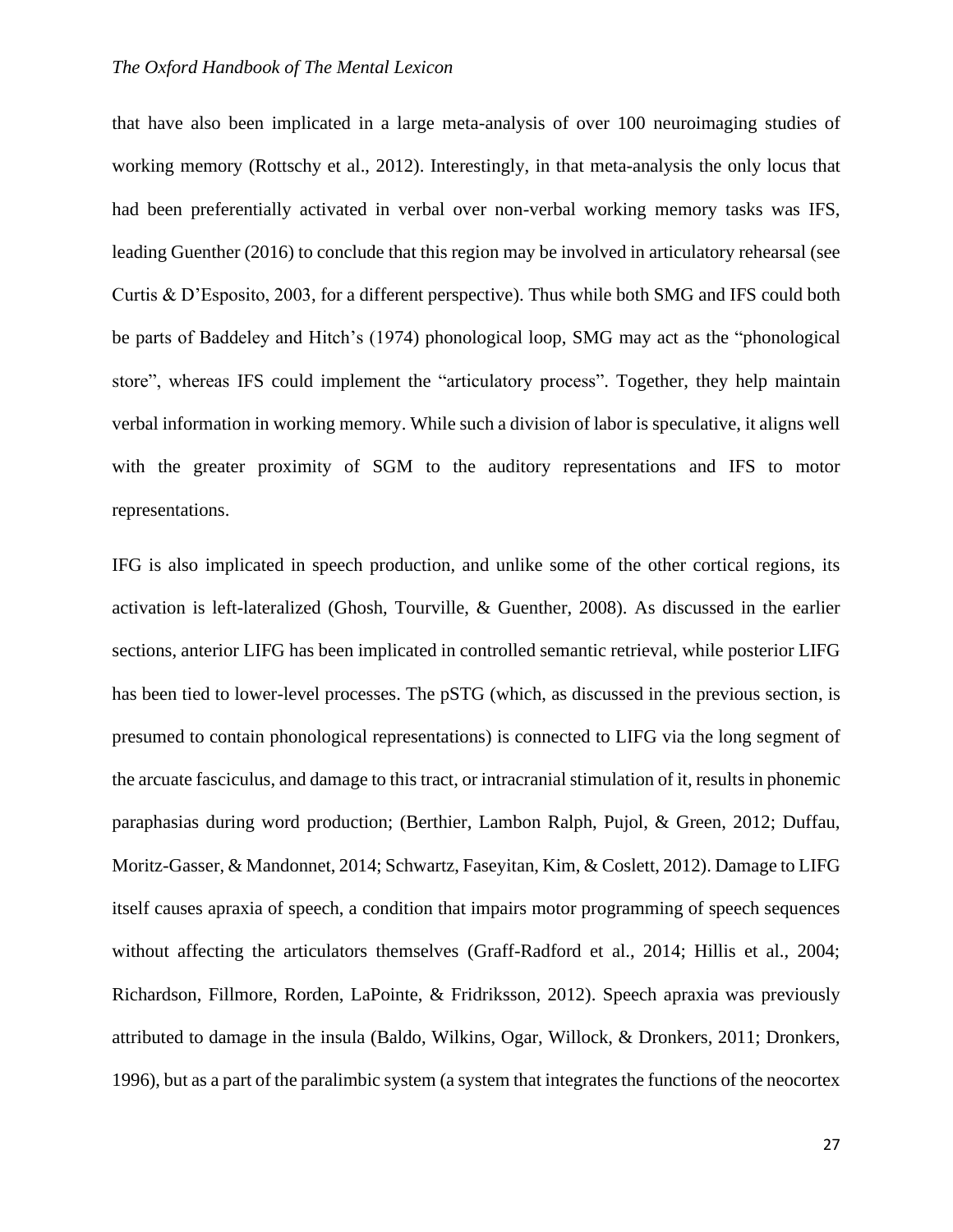with the motivational/emotional functions of the limbic system), some have suggested that the role of the insula in speech production is better aligned with motivational factors. In keeping with this interpretation, the insula seems to be involved in a large variety of non-linguistic functions with little in common in terms of cognitive processes. A motivational role has also been proposed for motor cingulate cortex, part of the ACC which also belongs to the paralimbic system. Bilateral damage to the ACC leads to akinetic mutism, a condition characterized by an absence of motivation to produce speech, although when speech is occasionally produced, it is intact in both meaning and form (Rosenbeck, 2004).

In summary, various areas in the medial and lateral frontal and prefrontal regions contribute to converting abstract phonology into the sequences of motor gestures that make up speech. In addition to these, some temporoparietal regions have been implicated during production (Figure 4), but these are less likely to be directly involved in the act of production. The activity in the STG, including primary auditory cortex located in Heschel's gyrus, as well as higher-order auditory cortical areas of anterior and posterior STG (aSTG and pSTG), is mostly due to hearing one's own voice. However, magnetoencephalography and fMRI studies have also found activation of these regions during covert speech (Okada & Hickok, 2006), which is compatible with their involvement in the prediction of the sensory consequences of actions. This function, along with the role of the postcentral gyrus in the parietal lobe, will be discussed in the section on monitoring.

*Subcortical structures.* Several subcortical structures have also been implicated in the motor production of speech (see Guenther 2016 for a review). Most prominent is the combination of the basal ganglia and the thalamic nuclei that are involved in linking the content-frame representations discussed above. Empirical evidence suggests a greater involvement of the caudate nucleus in the planning loop. Electrical stimulation of this nucleus or the anterior thalamic nuclei causes speech

28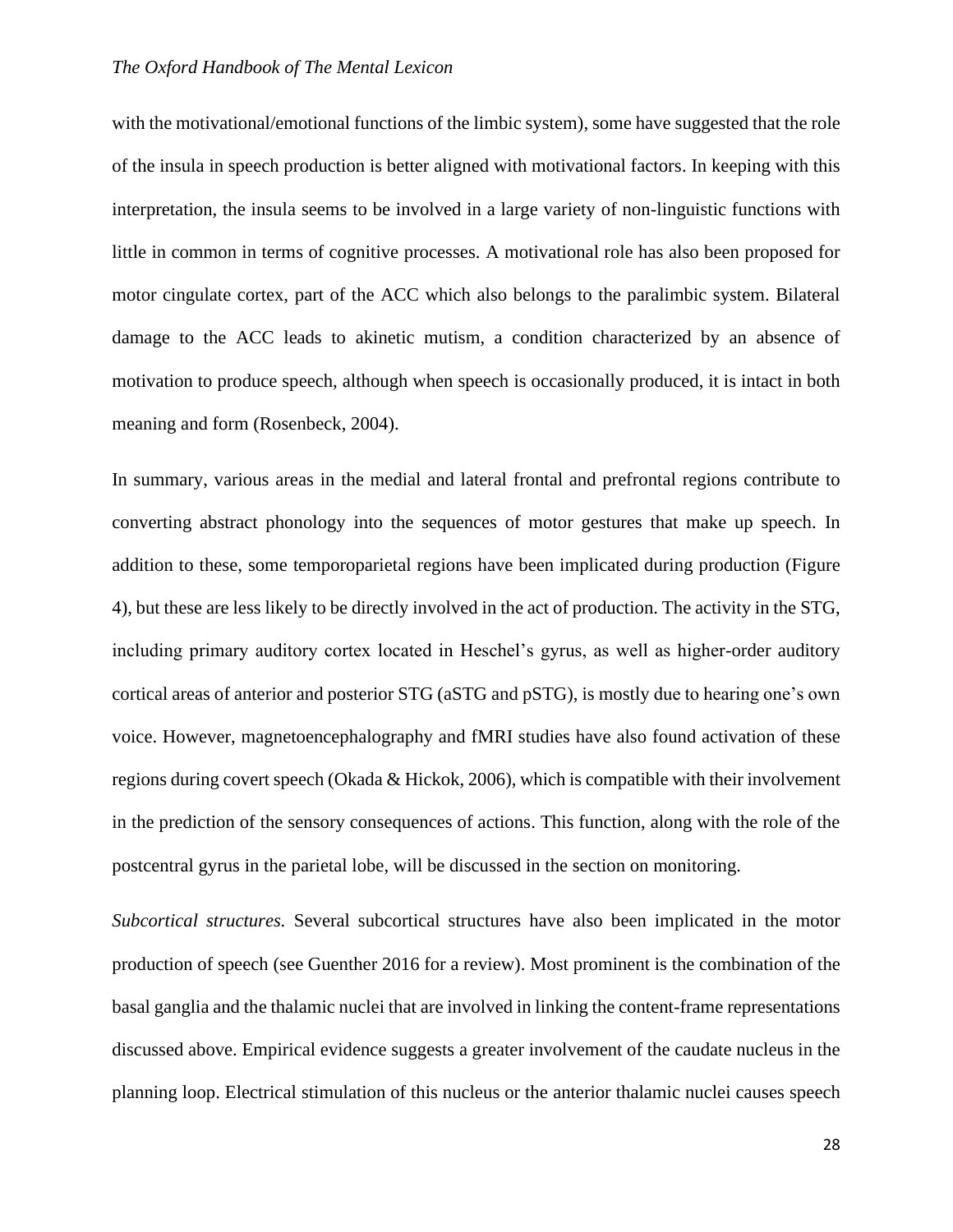that cannot be inhibited (see Crosson 1992 for a review). According to GODIVA, the basal ganglia in the cortico-basal motor loop, including putamen, in collaboration with the cortico-cerebellar loop, helps develop chunked representations of practiced sequences in pIFS, preSMA, and vPMC, as explained earlier in this section. In line with this proposal, overt production of novel compared to practiced syllables leads to greater activation in the pIFS, preSMA, and vPMC, as well as the anterior insula and SMG (Segawa, Tourville, Beal, & Guenther, 2015), because novel syllables have not yet formed more condensed representations (chunks) in these areas. As such, subcortical structures play a critical role in making production more efficient as a function of learning. In addition to its role in facilitating the mapping of chunked speech into gestures, the cerebellum is also involved in online monitoring of speech production using sensory information. I will discuss this briefly in the next section.

## **26.6 Monitoring of word production**

The problem of monitoring in language production closely mirrors the problem of model scope, alluded to at the beginning of this chapter. As a model of motor speech production, GODIVA also contains detailed mechanisms for the monitoring and control of speech motor operations. But naturally such mechanisms are restricted to the scope of the model, which addresses lower-level production processes. As noted earlier, this is only one part of the puzzle of language production. Attempts have been made to extend the general framework of GODIVA to higher processes involved in language production, but such attempts either do not extend beyond the level of phonological representations (e.g., Hickok, 2012), or when they claim to extend to higher levels, fail to meet the basic requirements of such a framework at higher levels (e.g., Pickering & Garrod, 2013; see Nozari, under review, for arguments). I will start by discussing GODIVA, as it provides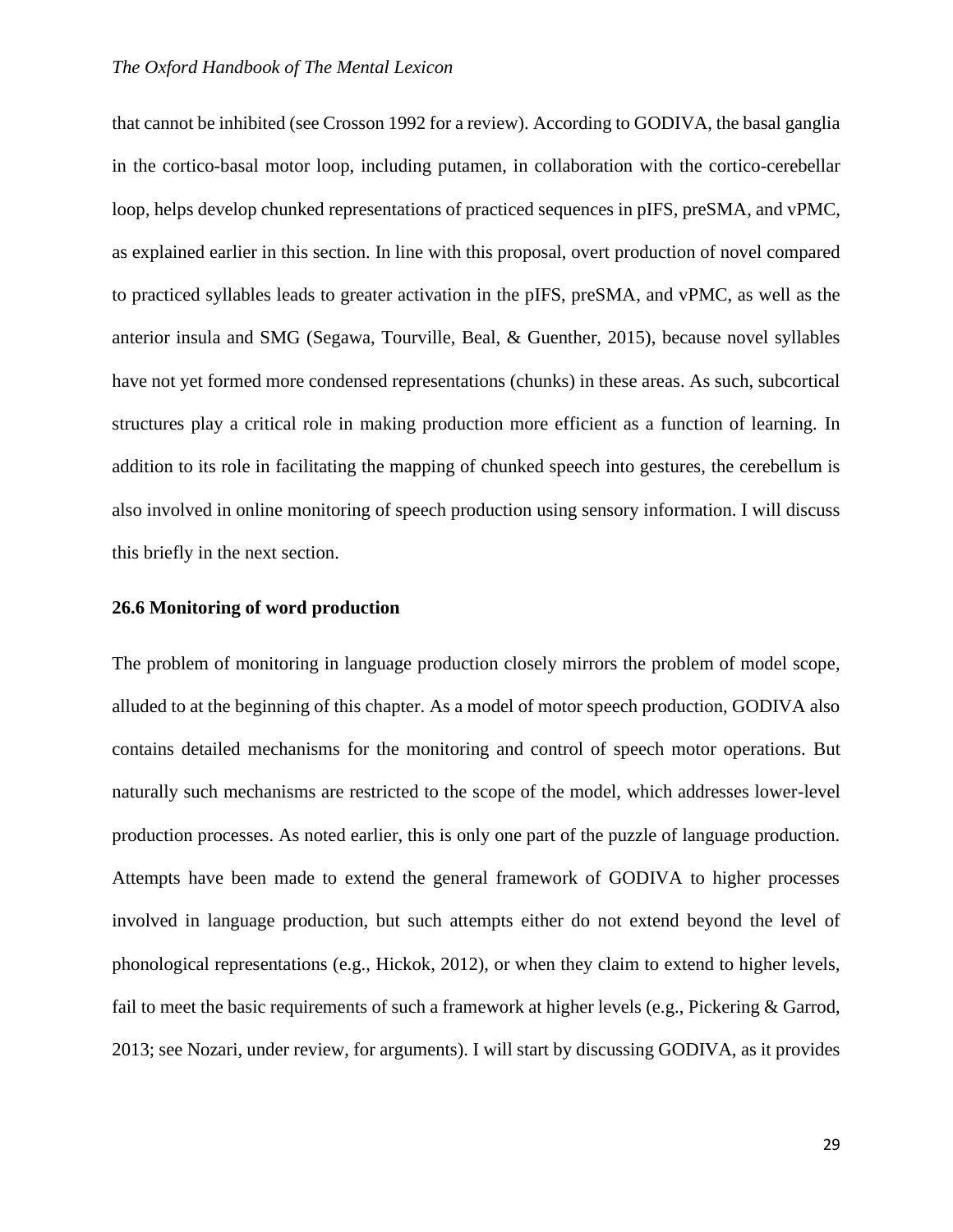the most detailed predictions regarding the neural correlates of monitoring at the motor level. I will then briefly touch upon what is still missing from the monitoring literature.

According to GODIVA, production starts by activating a speech sound map in the left vPMC, which activates a stored motor program in vMC. At the same time two more representations are activated through a forward model (i.e., a model that anticipates the perceptual consequences of an action): an auditory target and a somatosensory target. The auditory target is part of the auditory state map, which contains a talker-normalized representation related to the formant frequencies of the speech signal, and is localized to pSTG including the planum temporale. The projections from vPMC to pSTG serve the purpose of canceling out the auditory information, thus, if the incoming auditory signal falls within the auditory target region, its excitatory effects will be suppressed. Such auditory suppression of self-produced speech is well documented and contingent on intact cerebellar function (Christoffels, Formisano, & Schiller, 2007; Franken, Hagoort, & Acheson, 2015; Knolle, Schröger, Baess, & Kotz, 2011). If, on the other hand, the incoming auditory information is outside of the target region, a reduced degree of speech-induced suppression is observed (Heinks-Maldonado, Nagarajan, & Houde, 2006), which generates an error signal.

Note that the error signal in the above model is in the auditory space. In order for it to be used to adjust motor movements it must be transformed into motor coordinates. As discussed earlier, Hickok and colleagues propose that this transformation is carried out by the area Spt, an area at the border between the parietal operculum and planum temporale in the left hemisphere (Buchsbaum, Hickok, & Humphries, 2001; Hickok, Buchsbaum, Humphries, & Muftuler, 2003), whereas Guenther and colleagues propose that the auditory-motor interface involves a much larger portion of the pSTG bilaterally. These areas accomplish the transformation by sending projections to right vPMC and then to vMC through both cortico-cortical projections and cortico-cerebellar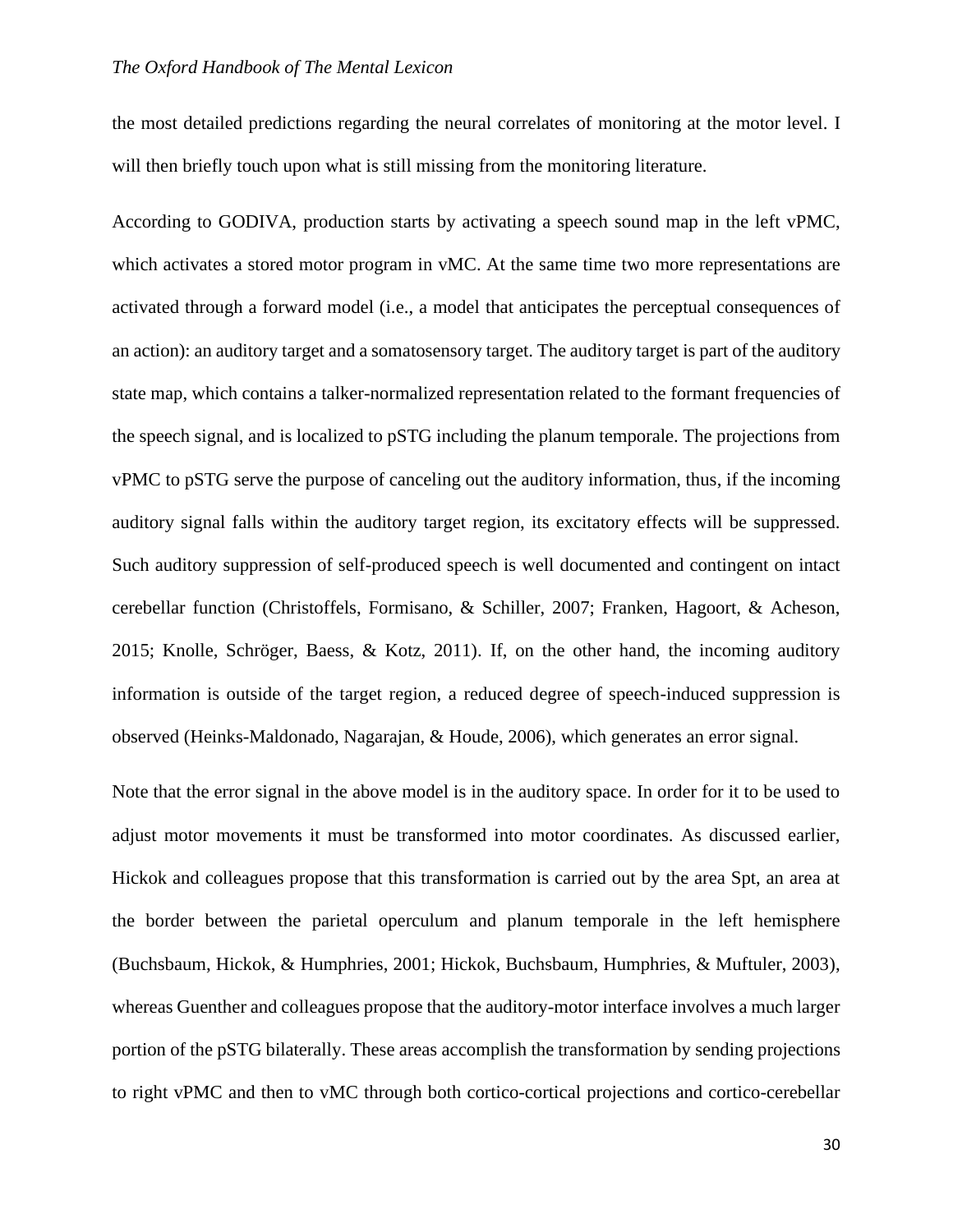loops. Predictions of the model have been confirmed by studies in which the syllables produced by speakers undergo real-time perturbation of formant frequencies (e.g., Tourville et al. 2008; Niziolek & Guenther 2013). In addition to bilateral pSTG, these studies have implicated right IFG as part of the auditory feedback loop. Importantly, adjustments to speech have been subconscious, with participants often unware of the artificial speech modification or any attempts at correcting it. This independence from conscious awareness is critical for a monitoring mechanism that must continuously assess and regulate production without interfering with its primary processes (Nozari, under review; Nozari, Martin, & McCloskey, 2019).

Activation of the speech sound map also activates a somatosensory target as part of the somatosensory state map in the ventral postcentral gyrus and SMG. The workings of this feedback loop are generally similar to the auditory feedback loop. Similar to the suppression of auditory feedback during the self-produced speech, tactile sensation is reduced by one's own movement, a function that is again attributed to the cerebellum (Blakemore, Frith, & Wolpert, 2001; Blakemore, Wolpert, & Frith, 1998). Thus, by the logic explained for the auditory feedback loop, a mismatch between the predicted and actual somatosensory representations leads to an error signal, which is transmitted to right vPMC for transformation to corrective movements that are then sent to bilateral vMC.

GODIVA thus elegantly explains both the developmental trajectory of learning to imitate the phonology of one's language and the subtle adjustments made to learned speech after auditory or somatosensory perturbation. Note that this mechanism requires that perceptual feedback is available, i.e., the action has been produced. This requirement is reasonable for the first stages of language learning, where production is rarely on target and must be heavily modified by overt feedback. Later in life, when motor production is mastered, speakers do not rely nearly as much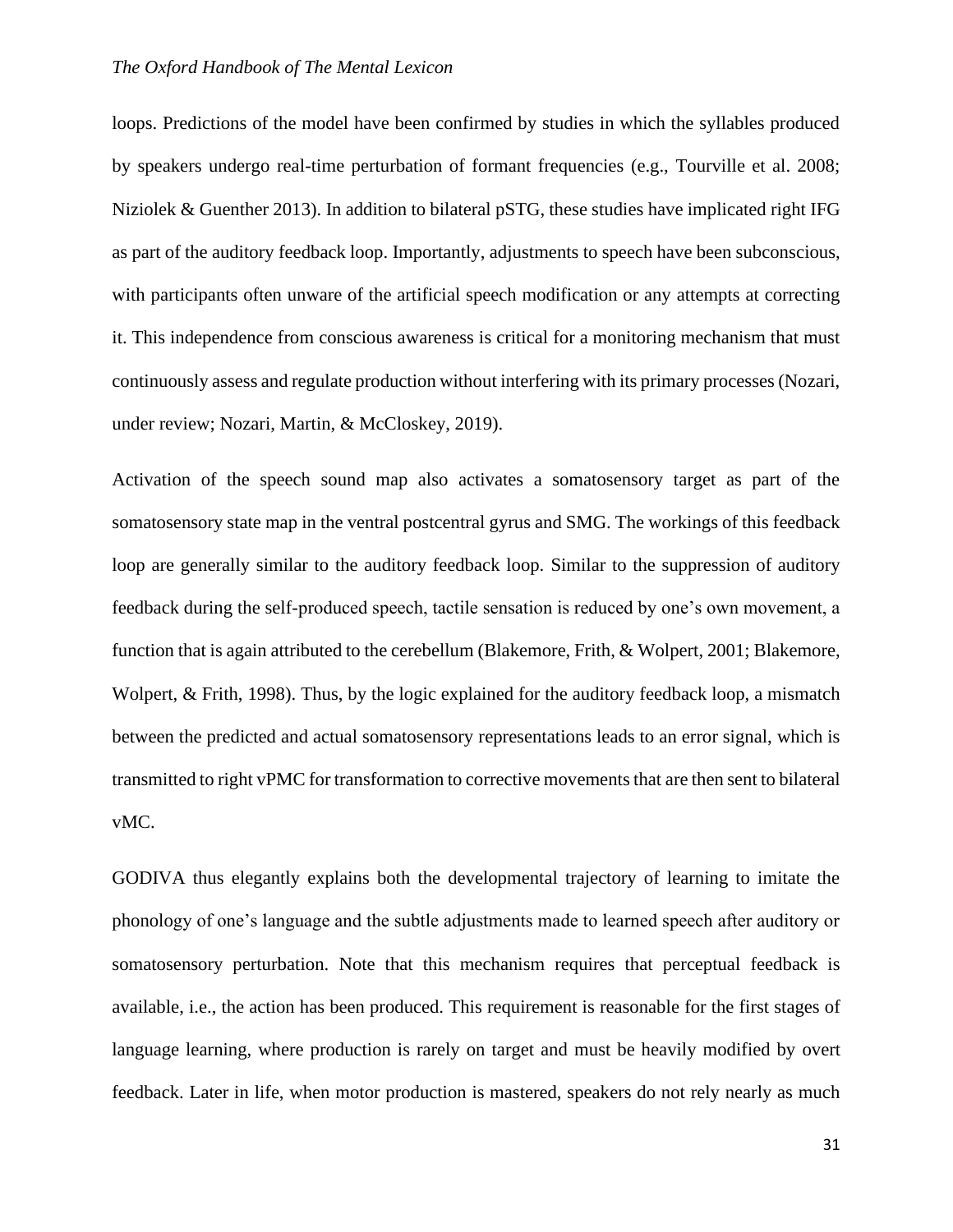on overt feedback to detect problems in their speech. Evidence for this claim comes from many instances of covert error detection (i.e., detecting errors before they become overt), or intercepting errors early in production and applying fast repairs (Hartsuiker & Kolk, 2001; Levelt, 1983). In this vein, Hickok (2012) proposed a mechanism similar to GODIVA, in which persistent activation of perceptual representations during self-produced speech generates an error signal. But unlike GODIVA, the anticipated activation of perceptual representations does not need to be compared against the actual perceptual input. Instead, it is directly suppressed trough the motor program, thus eliminating the need for overt feedback. Even if such direct suppression is possible, the model's basic mechanism still hinges on having two sets of representations (motor and perceptual) corresponding to the same utterance. While this is a reasonable assumption for representations at or below the level of phonemes, I do not know of any evidence supporting such a dichotomy at the higher levels of language production, for example at the level of lexical semantic representations. In fact, as reviewed in earlier sections, neural evidence suggests that such a duplication is unlikely to exist at those levels. This problem, which I have called *the problem of duplicate representations* (Nozari, under review), makes the extension of monitoring mechanisms that rely on sensory-motor comparisons to higher levels of language production infeasible.

Two solutions remain: either language production is only monitored at a late stage, i.e., after phonological encoding, or it is monitored at an earlier stage but with a different mechanism. The differences observed in the detection and repairs of semantic vs. phonological errors (e.g., (Nozari, Dell, & Schwartz, 2011; Schuchard, Middleton, & Schwartz, 2017); see Nozari, under review, for details) make the first possibility unlikely. This has led to proposals for alternative monitoring mechanisms at the higher levels of language production. One such mechanism is conflict-based monitoring (Botvinick, Braver, Barch, Carter, & Cohen, 2001), in which the close activation of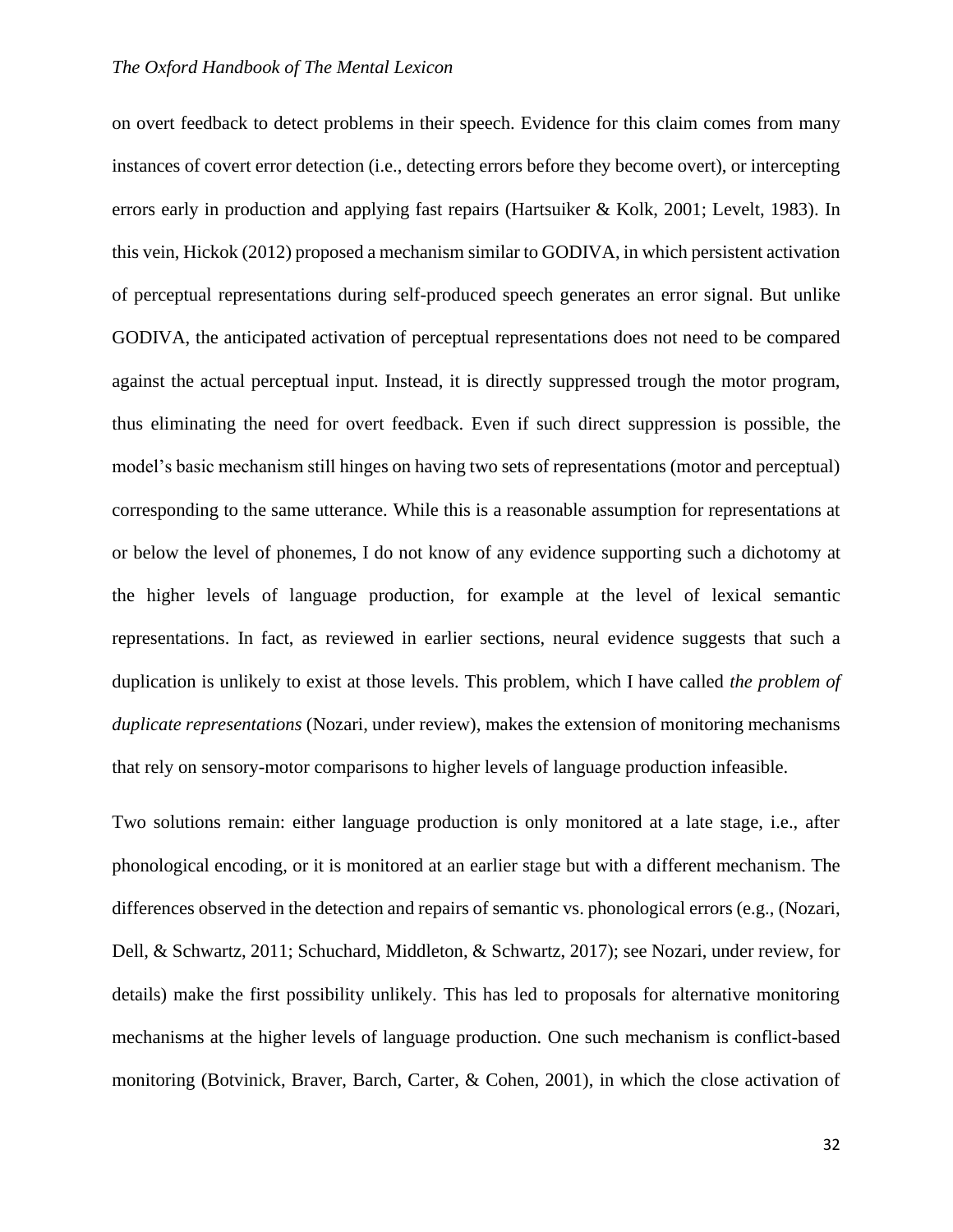multiple representations (i.e., high conflict) signals the higher likelihood of an error (regardless of whether an error is actually committed or not), and leads to the greater recruitment of control resources to resolve this conflict. This mechanism is "layer-specific", meaning that conflict is computed between different representations (e.g., lexical representations of "cat" and "dog"; Hanley, Cortis, Budd, & Nozari, 2016; Nozari et al., 2011) within the same layer. This is fundamentally different from the models discussed above, in which computations depend critically on activation at different levels for the same item (e.g., motor vs. perceptual representations of "cat"). The conflict-based account thus eliminates the problem of duplicate representations at the higher levels of the system. To this is added a domain-general component, which reads out the conflict from specific parts of the system and uses this information to regulate top-down control over the parts from which conflict has arisen.

The layer-specificity of the conflict-based account predicts the engagement of the same regions that are involved in the primary production processes in monitoring processes. Neural correlates of the domain-general part of the conflict-based monitor are under debate, but medial prefrontal cortex (especially ACC and preSMA) and lateral prefrontal cortex (especially the LIFG) have been the main candidates. Due to the methodological difficulties involved in eliciting errors from neurotypical adult speakers, very few neuroimaging studies have to date investigated the neural correlates of error detection in natural production tasks. A tongue-twister study by (Gauvin, De Baene, Brass, & Hartsuiker, 2016) implicated pre-SMA, dorsal ACC, anterior insula, and inferior frontal gyrus. Interestingly, that study failed to find a reliable contribution of the auditory or perceptual areas to error detection. But neural correlates of the conflict-based model can be assessed in another way: note that the scope of conflict-based monitoring extends beyond error detection to the online regulation of production, potentially on every production attempt (Nozari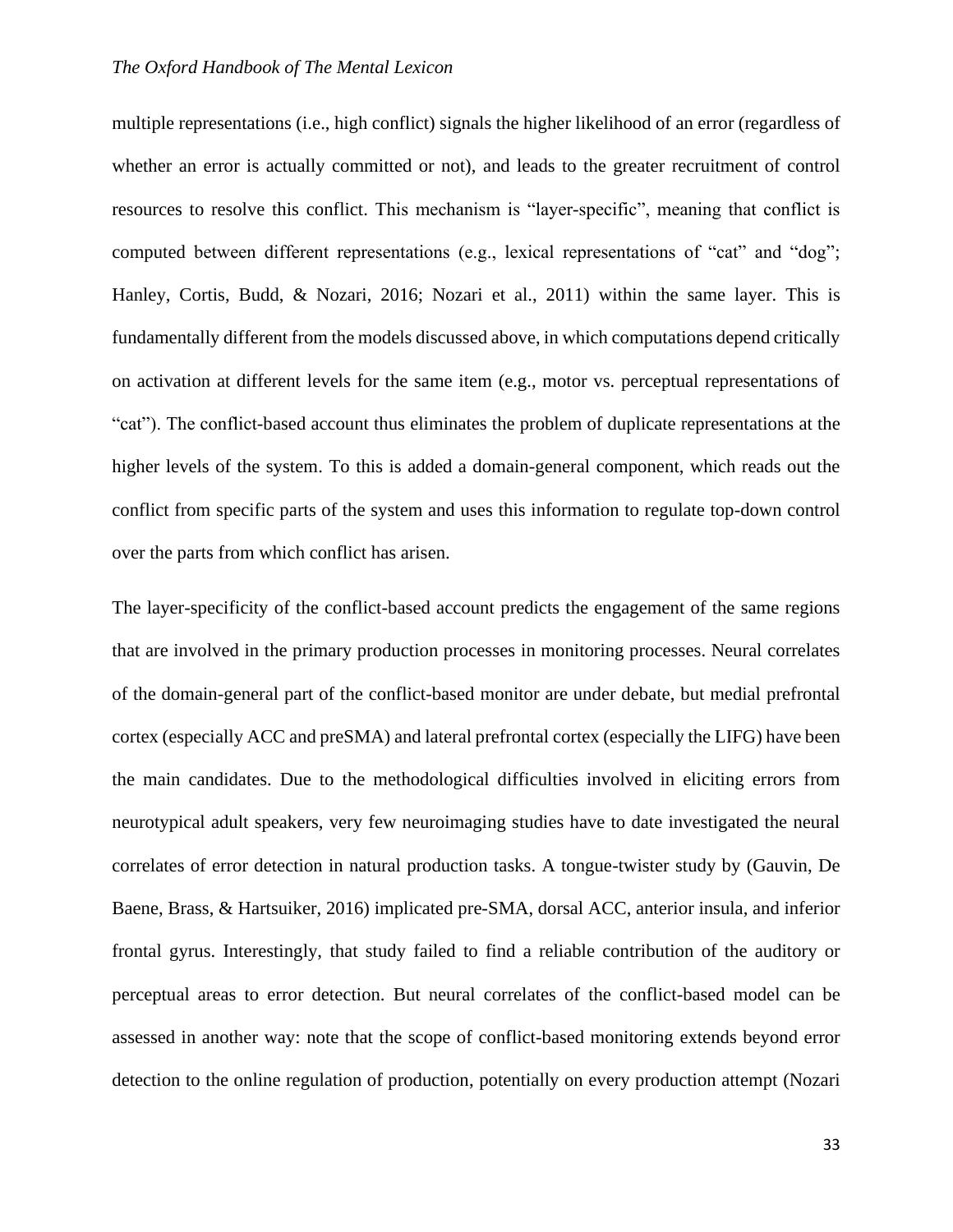& Hepner, 2018, 2019). The need for regulation increases with increased conflict. According to conflict-based monitoring, most errors are simply a subset of this situation. Thus one could test the predictions of the conflict-based monitor by looking at the neural correlates of word production in situations of high conflict, e.g., in the presence of a semantically related competitor. In keeping with the predictions of the conflict-based monitor, middle and posterior MTG, ACC, and LIFG are among the regions most frequently implicated in such studies (e.g., de Zubicaray, McMahon, Eastburn, & Pringle, 2006; de Zubicaray, McMahon, & Howard, 2015; de Zubicaray et al., 2001; Kan & Thompson-Schill, 2004; Schnur, Schwartz, Brecher, & Hodgson, 2006; Schnur et al., 2009).

To summarize, just like the primary production processes themselves, the monitoring processes for motor production are much better understood than those for higher-level production processes, but given the very different nature of representations in the higher and lower levels of the production system, the most likely possibility is that more than one monitoring mechanism exists for the regulation of the production system (Nozari, under review).

## **26.7 Summary and conclusion**

Given that no model of language production to date covers the entire process of mapping concepts to articulatory gestures, I used theoretical insights from models with different scopes, in the hope of painting as complete of a picture of the neural basis of word production as possible. Despite this heterogeneity, a neural model emerged within which the flow of information roughly tracks the information flow in cognitive models. Conceptualization begins by connecting distributed semantic features in conjunctive zones in the temporal lobe. The mapping of concepts to words and phonology is represented by the flow of information from anterior to middle and finally posterior parts of the MTG and STG. The adjacent SMG helps with the buffering of phonological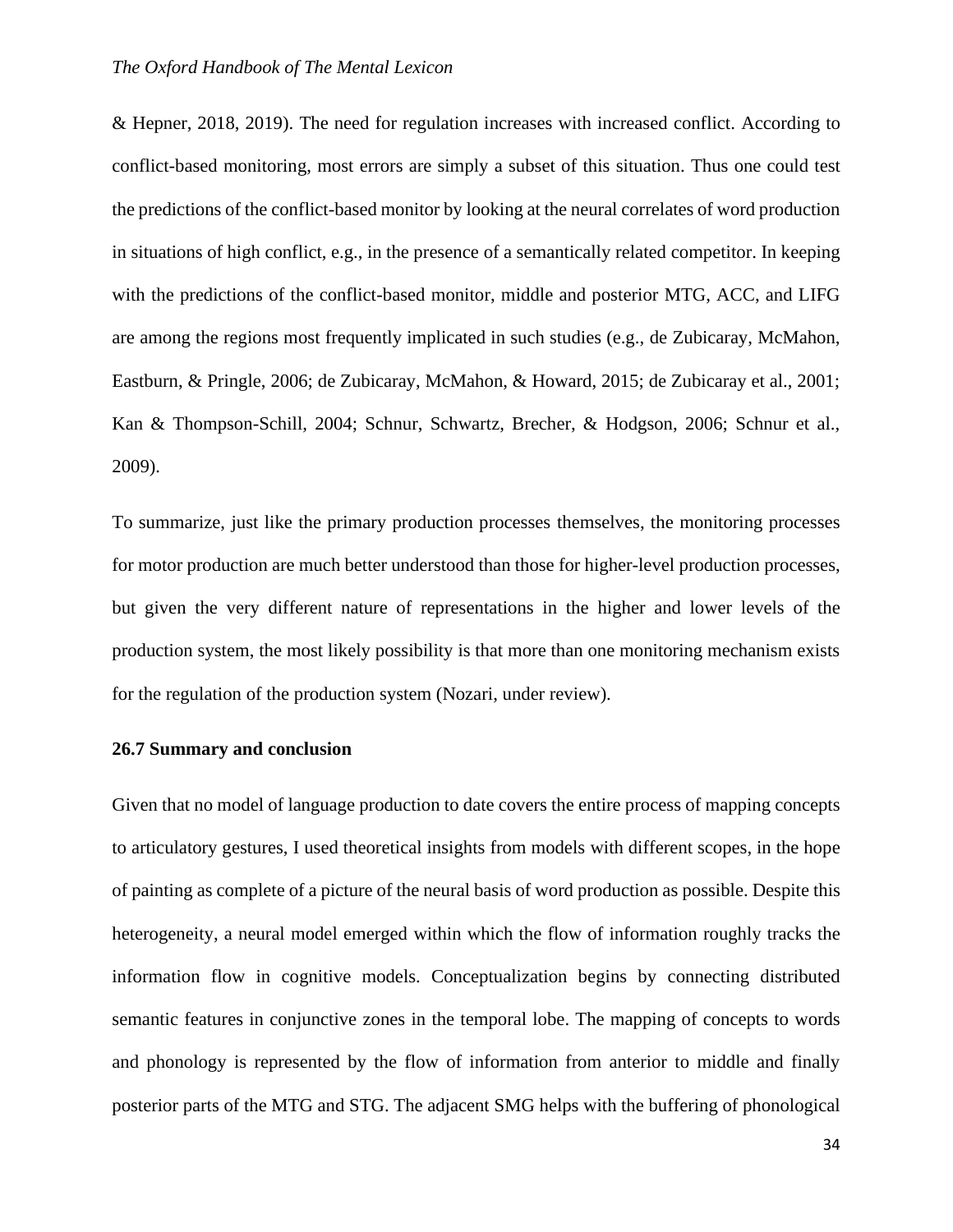information until it is time for production. Phonological codes are then mapped onto corresponding representations in the frontal cortex. This region has a complex hierarchy of planning and execution loops, and contains both abstract frames (in SMA and preSMA) and content (in the vPMC and IFS), with the final-stage articulatory gestures stored in the vMC. This architecture is very similar to that proposed by Hickok and Poeppel (2007).

This process is supplemented by several other systems whose roles are less well understood. Medial frontal structures most likely serve motivational and evaluative functions. Closely related to these is the LIFG, which seems to play a role in resolving the conflict between competing alternatives and strengthening associations. Medial temporal regions may be important for connecting episodic memory in the hippocampus to long-term memory in cortical regions, and thus play a critical role in learning. The angular gyrus plays some kind of integrative function for events with relational or complex representations, although the exact nature of this function is not well understood. And last, but not least, subcortical regions such as the basal ganglia and cerebellum seem to play a critical role in learning, both by creating more efficient representations and faster mapping, and, in the case of the cerebellum, by being involved in generating predictions about the consequences of a motor plan.

I end by highlighting the fact that we have come to understand a great deal about the neural basis of word production, but there is a long way to go. Many of the functions attributed to the regions described in this chapter are speculative, or are too imprecise for us to claim that we have really understood the role of that region. This is particularly true for subcortical structures, which are hard to evaluate by many routine techniques. Moreover, certain problems such as monitoring and control are far from solved in language production, and relevant data are currently sparse. These areas provide great avenues for future research on the neural basis of word production.

35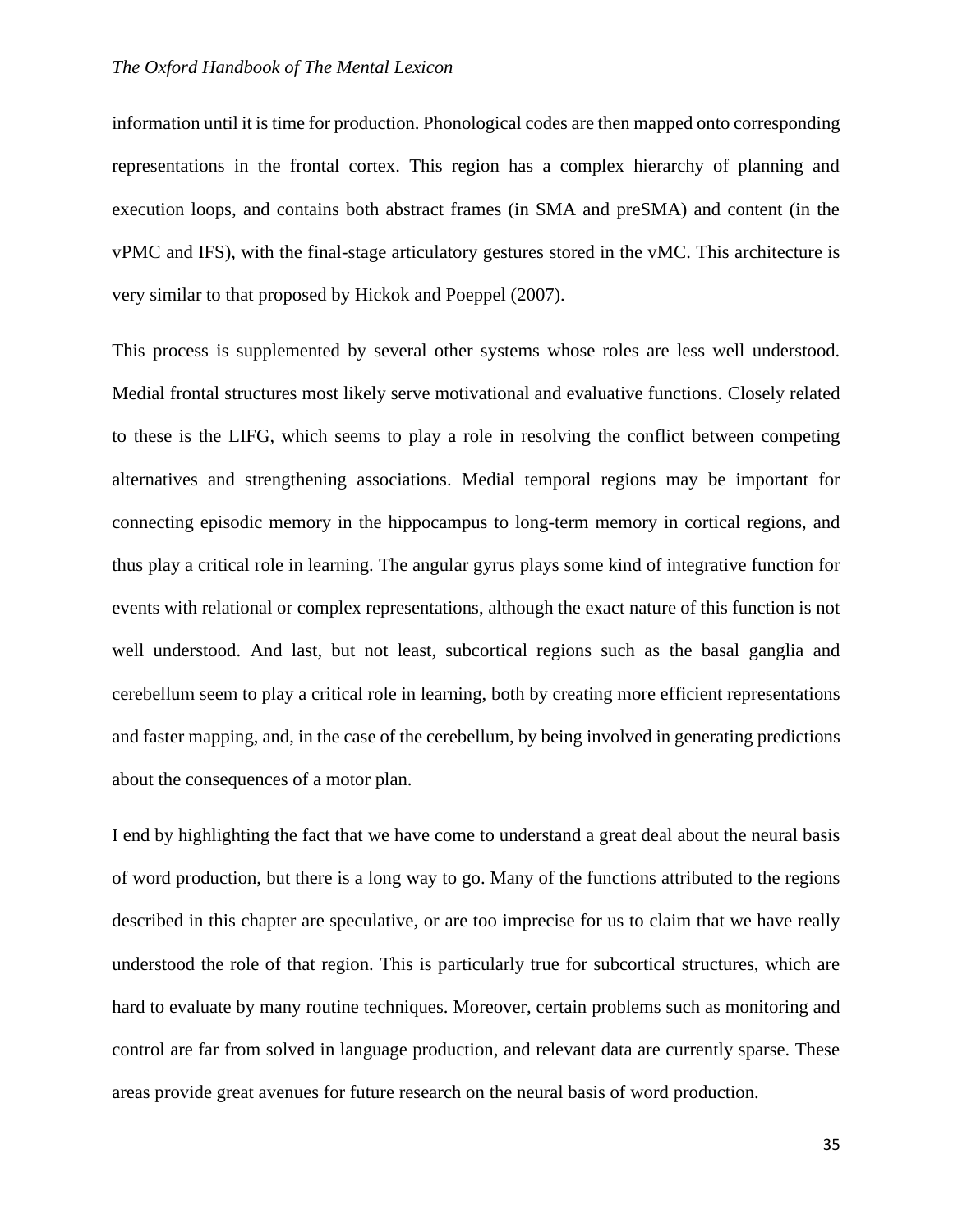## **References**

- Acheson, D. J., Hamidi, M., Binder, J. R., & Postle, B. R. (2010). A Common Neural Substrate for Language Production and Verbal Working Memory. *Journal of Cognitive Neuroscience*, *23*(6), 1358–1367.
- Alexander, M. P., Hiltbrunner, B., & Fischer, R. S. (1989). Distributed Anatomy of Transcortical Sensory Aphasia. *Archives of Neurology*, *46*(8), 885–892.
- Anderson, J. M., Gilmore, R., Roper, S., Crosson, B., Bauer, R. M., Nadeau, S., … Heilman, K. M. (1999). Conduction Aphasia and the Arcuate Fasciculus: A Reexamination of the Wernicke–Geschwind Model. *Brain and Language*, *70*(1), 1–12.
- Antonucci, S., Beeson, P., & Rapcsak, S. (2004). Anomia in patients with left inferior temporal lobe lesions. *Aphasiology*, *18*(5–7), 543–554.
- Axer, H., Keyserlingk, A. G., Berks, G., & Keyserlingk, D. G. (2001). Supra- and Infrasylvian Conduction Aphasia. *Brain and Language*, *76*(3), 317–331.
- Baddeley, A. D., & Hitch, G. (1974). Working Memory. In G. H. Bower (Ed.), *Psychology of Learning and Motivation* (Vol. 8, pp. 47–89).
- Bahlmann, J., Blumenfeld, R. S., & D'Esposito, M. (2015). The Rostro-Caudal Axis of Frontal Cortex Is Sensitive to the Domain of Stimulus Information. *Cerebral Cortex*, *25*(7), 1815– 1826.
- Baldo, J. V., Arévalo, A., Patterson, J. P., & Dronkers, N. F. (2013). Grey and white matter correlates of picture naming: Evidence from a voxel-based lesion analysis of the Boston Naming Test. *Cortex*, *49*(3), 658–667.
- Baldo, J. V., Wilkins, D. P., Ogar, J., Willock, S., & Dronkers, N. F. (2011). Role of the precentral gyrus of the insula in complex articulation. *Cortex*, *47*(7), 800–807.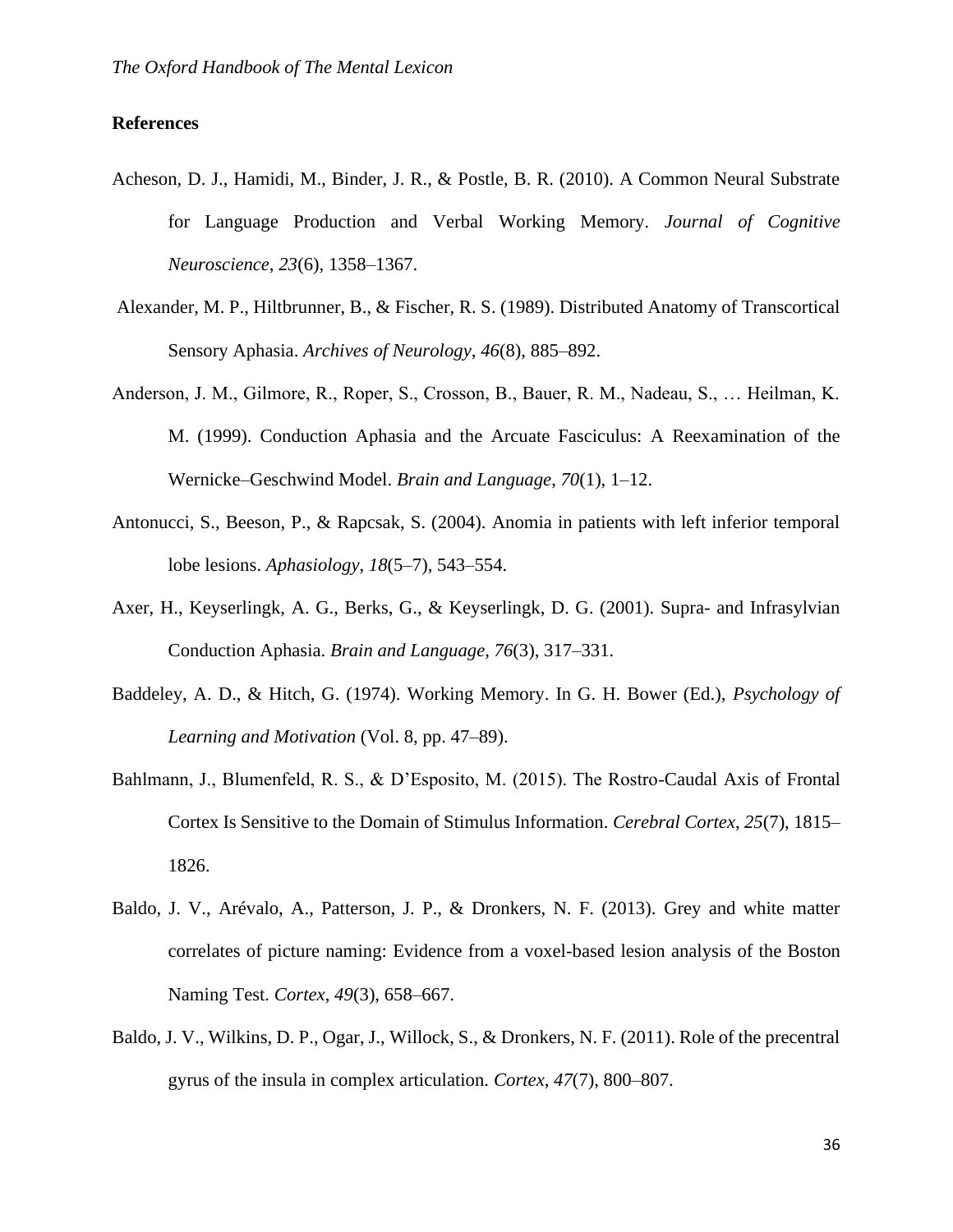- Bambini, V., Gentili, C., Ricciardi, E., Bertinetto, P. M., & Pietrini, P. (2011). Decomposing metaphor processing at the cognitive and neural level through functional magnetic resonance imaging. *Brain Research Bulletin*, *86*(3), 203–216.
- Barsalou, L. W. (1999). Perceptual symbol systems. *Behavioral and Brain Sciences*, *22*(4), 577– 660.
- Ben Shalom, D., & Poeppel, D. (2008). Functional Anatomic Models of Language: Assembling the Pieces. *The Neuroscientist*, *14*(1), 119–127.

Benson, D. F. (1979). *Aphasia, alexia and agraphia.* New York: Churchill Livingstone.

- Benedek, M., Beaty, R., Jauk, E., Koschutnig, K., Fink, A., Silvia, P. J., … Neubauer, A. C. (2014). Creating metaphors: The neural basis of figurative language production. *NeuroImage*, *90*, 99–106.
- Berthier, M. L., Lambon Ralph, M. A., Pujol, J., & Green, C. (2012). Arcuate fasciculus variability and repetition: The left sometimes can be right. *Cortex*, *48*(2), 133–143.
- Binder, J. R. (2015). The Wernicke area: Modern evidence and a reinterpretation. *Neurology*, *85*(24), 2170–2175.
- Binder, J. R. (2016). In defense of abstract conceptual representations. *Psychonomic Bulletin & Review*, *23*(4), 1096–1108.
- Binder, J. R. (2017). Current Controversies on Wernicke's Area and its Role in Language. *Current Neurology and Neuroscience Reports*, *17*(8), 58.
- Binder, J. R., & Desai, R. H. (2011). The neurobiology of semantic memory. *Trends in Cognitive Sciences*, *15*(11), 527–536.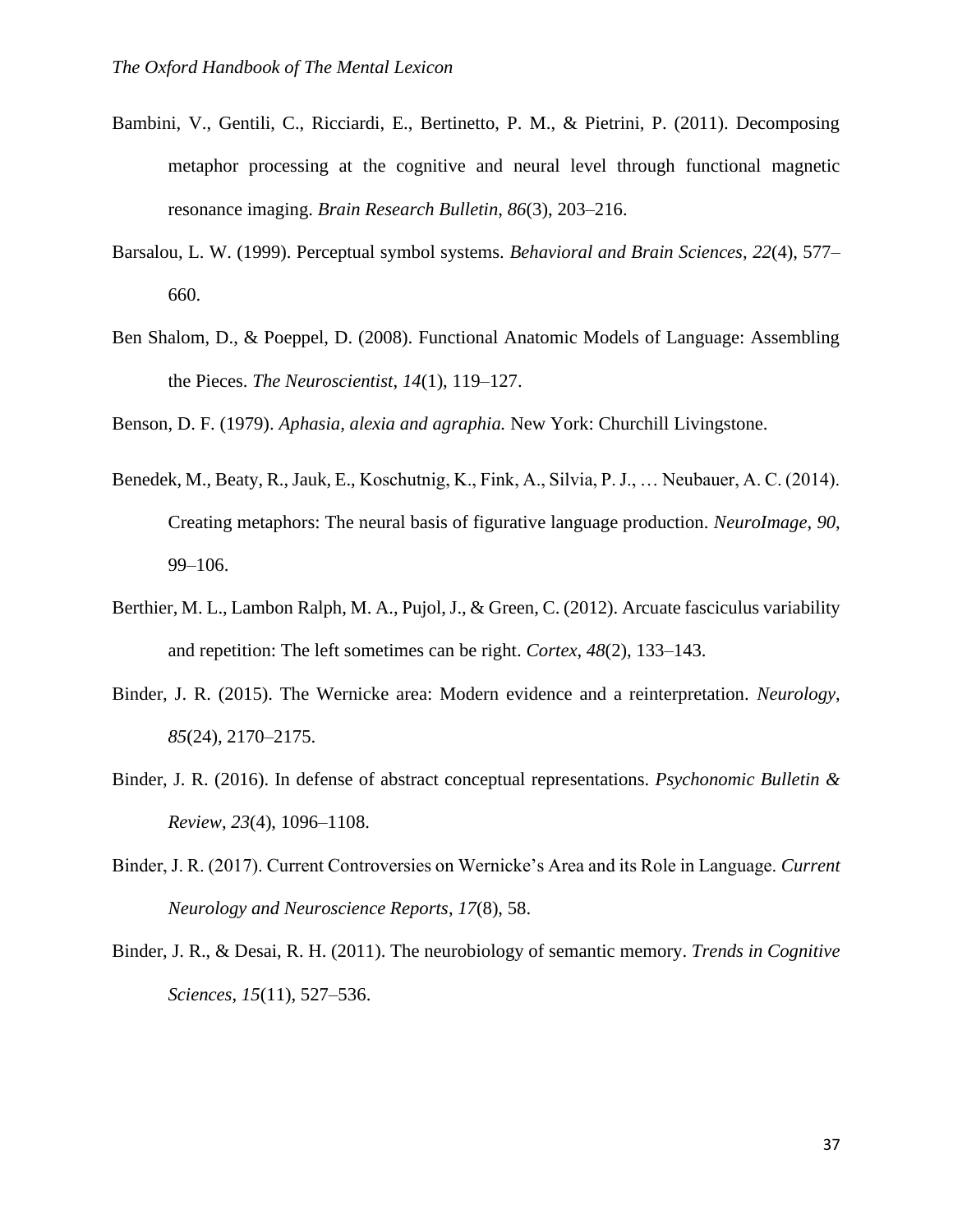- Binder, J. R., Desai, R. H., Graves, W. W., & Conant, L. L. (2009). Where Is the Semantic System? A Critical Review and Meta-Analysis of 120 Functional Neuroimaging Studies. *Cerebral Cortex*, *19*(12), 2767–2796.
- Blakemore, S. J., Frith, C. D., & Wolpert, D. M. (2001). The cerebellum is involved in predicting the sensory consequences of action. *Neuroreport*, *12*(9), 1879–1884.
- Blakemore, S. J., Wolpert, D. M., & Frith, C. D. (1998). Central cancellation of self-produced tickle sensation. *Nature Neuroscience*, *1*(7), 635-640.
- Bohland, J. W., Bullock, D., & Guenther, F. H. (2010). Neural Representations and Mechanisms for the Performance of Simple Speech Sequences. *Journal of Cognitive Neuroscience*, *22*(7), 1504–1529.
- Bohland, J. W., & Guenther, F. H. (2006). An fMRI investigation of syllable sequence production. *NeuroImage*, *32*(2), 821–841.
- Botvinick, M. M., Braver, T. S., Barch, D. M., Carter, C. S., & Cohen, J. D. (2001). Conflict monitoring and cognitive control. *Psychological Review*, *108*(3), 624–652.
- Bouchard, K. E., Mesgarani, N., Johnson, K., & Chang, E. F. (2013). Functional organization of human sensorimotor cortex for speech articulation. *Nature*, *495*(7441), 327–332.
- Boylan, C., Trueswell, J. C., & Thompson-Schill, S. L. (2015). Compositionality and the angular gyrus: A multi-voxel similarity analysis of the semantic composition of nouns and verbs. *Neuropsychologia*, *78*, 130–141.
- Boylan, C., Trueswell, J. C., & Thompson-Schill, S. L. (2017). Relational vs. Attributive interpretation of nominal compounds differentially engages angular gyrus and anterior temporal lobe. *Brain and Language*, *169*, 8–21.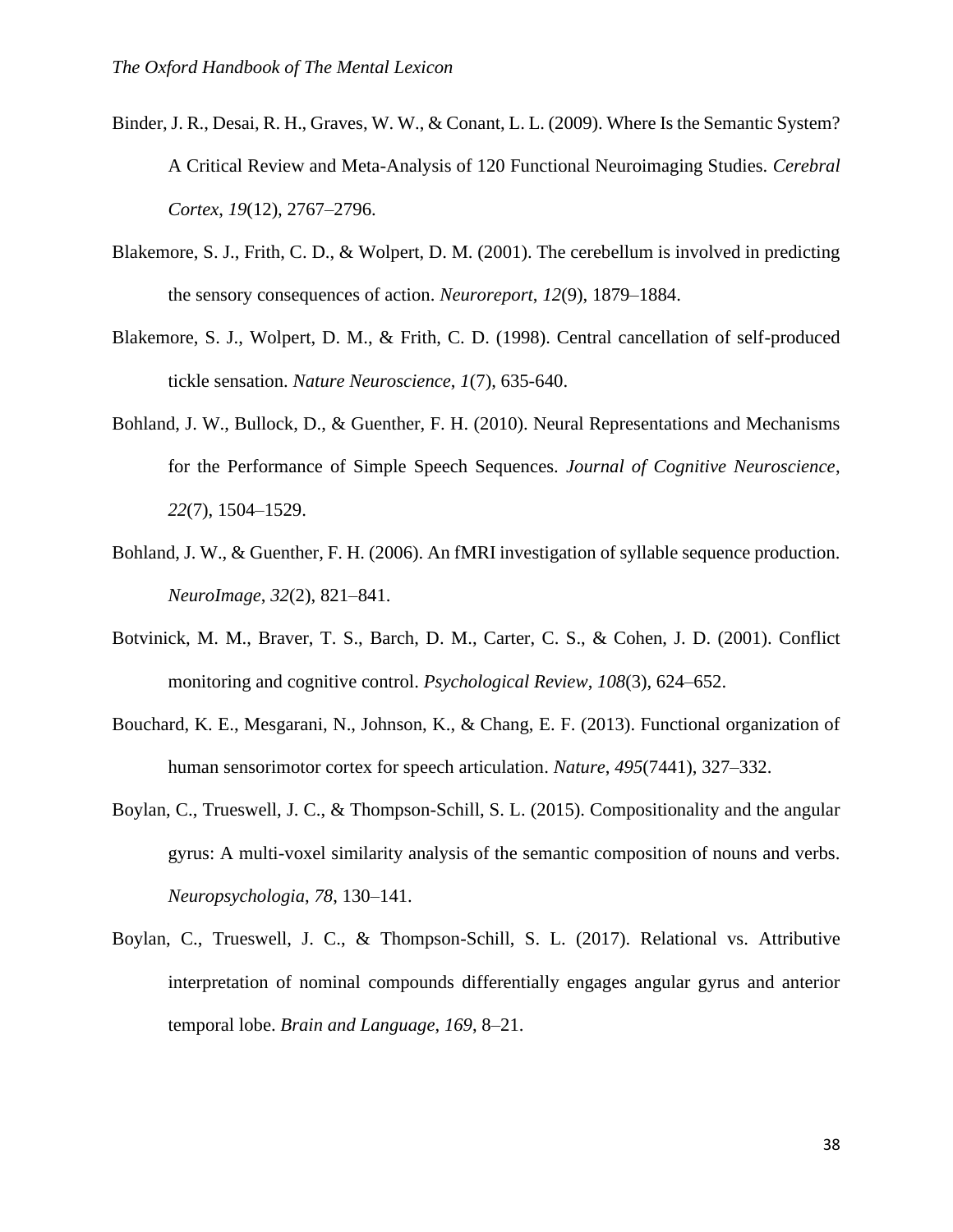- Bozeat, S., Lambon Ralph, M. A., Patterson, K., Garrard, P., & Hodges, J. R. (2000). Non-verbal semantic impairment in semantic dementia. *Neuropsychologia*, *38*(9), 1207–1215.
- Brown, S., Ingham, R. J., Ingham, J. C., Laird, A. R., & Fox, P. T. (2005). Stuttered and fluent speech production: An ALE meta-analysis of functional neuroimaging studies. *Human Brain Mapping*, *25*(1), 105–117.
- Buchsbaum, B. R., Baldo, J., Okada, K., Berman, K. F., Dronkers, N., D'Esposito, M., & Hickok, G. (2011). Conduction aphasia, sensory-motor integration, and phonological short-term memory – An aggregate analysis of lesion and fMRI data. *Brain and Language*, *119*(3), 119–128.
- Buchsbaum, B. R., Hickok, G., & Humphries, C. (2001). Role of left posterior superior temporal gyrus in phonological processing for speech perception and production. *Cognitive Science*, *25*(5), 663–678.
- Buxbaum, L. J., Kyle, K. M., & Menon, R. (2005). On beyond mirror neurons: Internal representations subserving imitation and recognition of skilled object-related actions in humans. *Cognitive Brain Research*, *25*(1), 226–239.
- Buxbaum, L. J., Kyle, K. M., Tang, K., & Detre, J. A. (2006). Neural substrates of knowledge of hand postures for object grasping and functional object use: Evidence from fMRI. *Brain Research*, *1117*(1), 175–185.
- Caramazza, A. (1997). How Many Levels of Processing Are There in Lexical Access? *Cognitive Neuropsychology*, *14*(1), 177–208.
- Cavada, C., & Goldman‐Rakic, P. S. (1989a). Posterior parietal cortex in rhesus monkey: I. Parcellation of areas based on distinctive limbic and sensory corticocortical connections. *Journal of Comparative Neurology*, *287*(4), 393–421.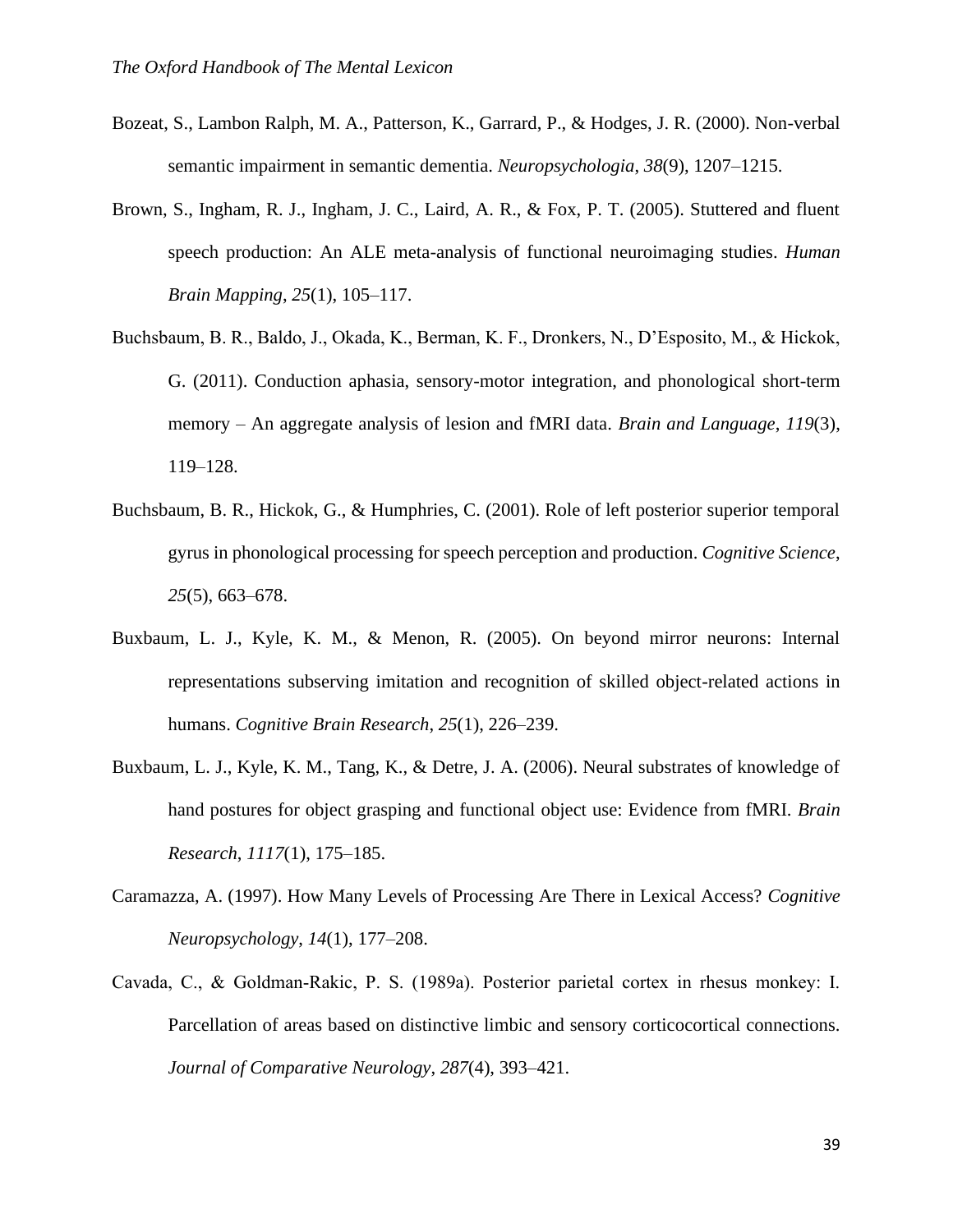- Cavada, C., & Goldman‐Rakic, P. S. (1989b). Posterior parietal cortex in rhesus monkey: II. Evidence for segregated corticocortical networks linking sensory and limbic areas with the frontal lobe. *Journal of Comparative Neurology*, *287*(4), 422–445.
- Chao, L. L., & Martin, A. (1999). Cortical Regions Associated with Perceiving, Naming, and Knowing about Colors. *Journal of Cognitive Neuroscience*, *11*(1), 25–35.

Chomsky, N. (1957). *Syntactic structures.* The Hague: Mouton.

- Christoffels, I. K., Formisano, E., & Schiller, N. O. (2007). Neural correlates of verbal feedback processing: An fMRI study employing overt speech. *Human Brain Mapping*, *28*(9), 868– 879.
- Cipolotti, L., Butterworth, B., & Denes, G. (1991). A SPECIFIC DEFICIT FOR NUMBERS IN A CASE OF DENSE ACALCULIA. *Brain*, *114*(6), 2619–2637.
- Clos, M., Amunts, K., Laird, A. R., Fox, P. T., & Eickhoff, S. B. (2013). Tackling the multifunctional nature of Broca's region meta-analytically: Co-activation-based parcellation of area 44. *NeuroImage*, *83*, 174–188.
- Cloutman, L., Gottesman, R., Chaudhry, P., Davis, C., Kleinman, J. T., Pawlak, M., … Hillis, A. E. (2009). Where (in the brain) do semantic errors come from? *Cortex*, *45*(5), 641–649.
- Corina, D. P., Loudermilk, B. C., Detwiler, L., Martin, R. F., Brinkley, J. F., & Ojemann, G. (2010). Analysis of naming errors during cortical stimulation mapping: Implications for models of language representation. *Brain and Language*, *115*(2), 101–112.
- Croot Karen, Ballard Kirrie, Leyton Cristian E., & Hodges John R. (2012). Apraxia of Speech and Phonological Errors in the Diagnosis of Nonfluent/Agrammatic and Logopenic Variants of Primary Progressive Aphasia. *Journal of Speech, Language, and Hearing Research*, *55*(5), 1562–1572.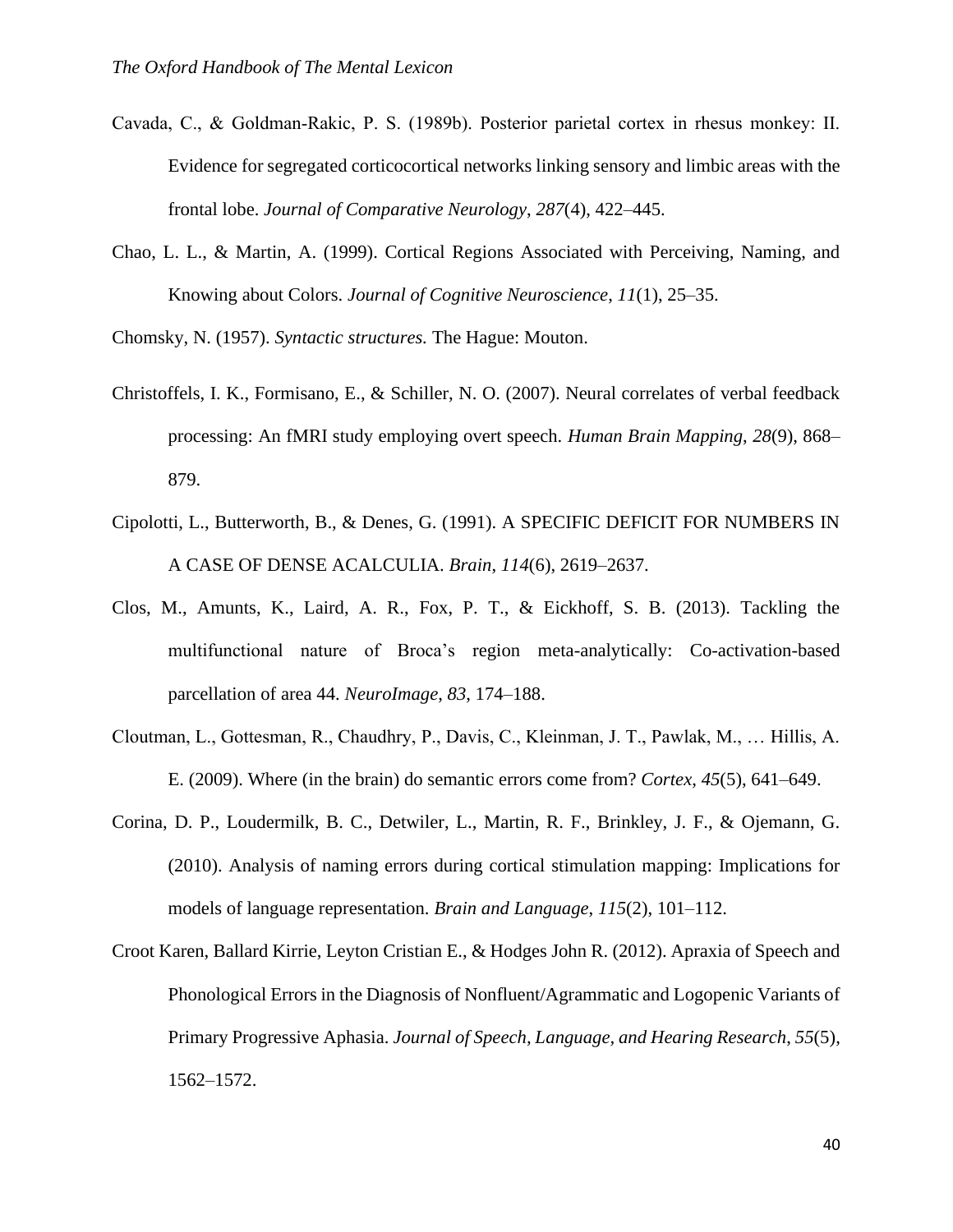Crosson, B. A. (1992). *Subcortical functions in language and memory.* New York: Guilford Press.

- Curtis, C. E., & D'Esposito, M. (2003). Persistent activity in the prefrontal cortex during working memory. *Trends in Cognitive Sciences*, *7*(9), 415–423.
- Damasio, H. (1981). Cerebral localization of the aphasias. In M. T. Sarno (Ed.), *Acquired aphasia*  (pp. 27-50). Orlando: Academic Press.
- Damasio, A. R. (1994). *Descarte's error: emotion, reason, and the human brain.* New York: Putnam.
- Damasio, H., Damasio, A. R. (1980). The anatomical basis of conduction aphasia. *Brain, 103*, 337–50.
- Damasio, H, Tranel, D., Grabowski, T., Adolphs, R., & Damasio, A. (2004). Neural systems behind word and concept retrieval. *Cognition*, *92*(1), 179–229.
- Damasio, Hanna, & Damasio, A. R. (1980). THE ANATOMICAL BASIS OF CONDUCTION APHASIA. *Brain*, *103*(2), 337–350. https://doi.org/10.1093/brain/103.2.337
- Damasio, Hanna, Grabowski, T. J., Tranel, D., Hichwa, R. D., & Damasio, A. R. (1996). A neural basis for lexical retrieval. *Nature*, *380*, 499-505.
- Davey, J., Cornelissen, P. L., Thompson, H. E., Sonkusare, S., Hallam, G., Smallwood, J., & Jefferies, E. (2015). Automatic and Controlled Semantic Retrieval: TMS Reveals Distinct Contributions of Posterior Middle Temporal Gyrus and Angular Gyrus. *Journal of Neuroscience*, *35*(46), 15230–15239.
- de Zubicaray, G. I., McMahon, K., Eastburn, M., & Pringle, A. (2006). Top-down influences on lexical selection during spoken word production: A 4T fMRI investigation of refractory effects in picture naming. *Human Brain Mapping*, *27*(11), 864–873.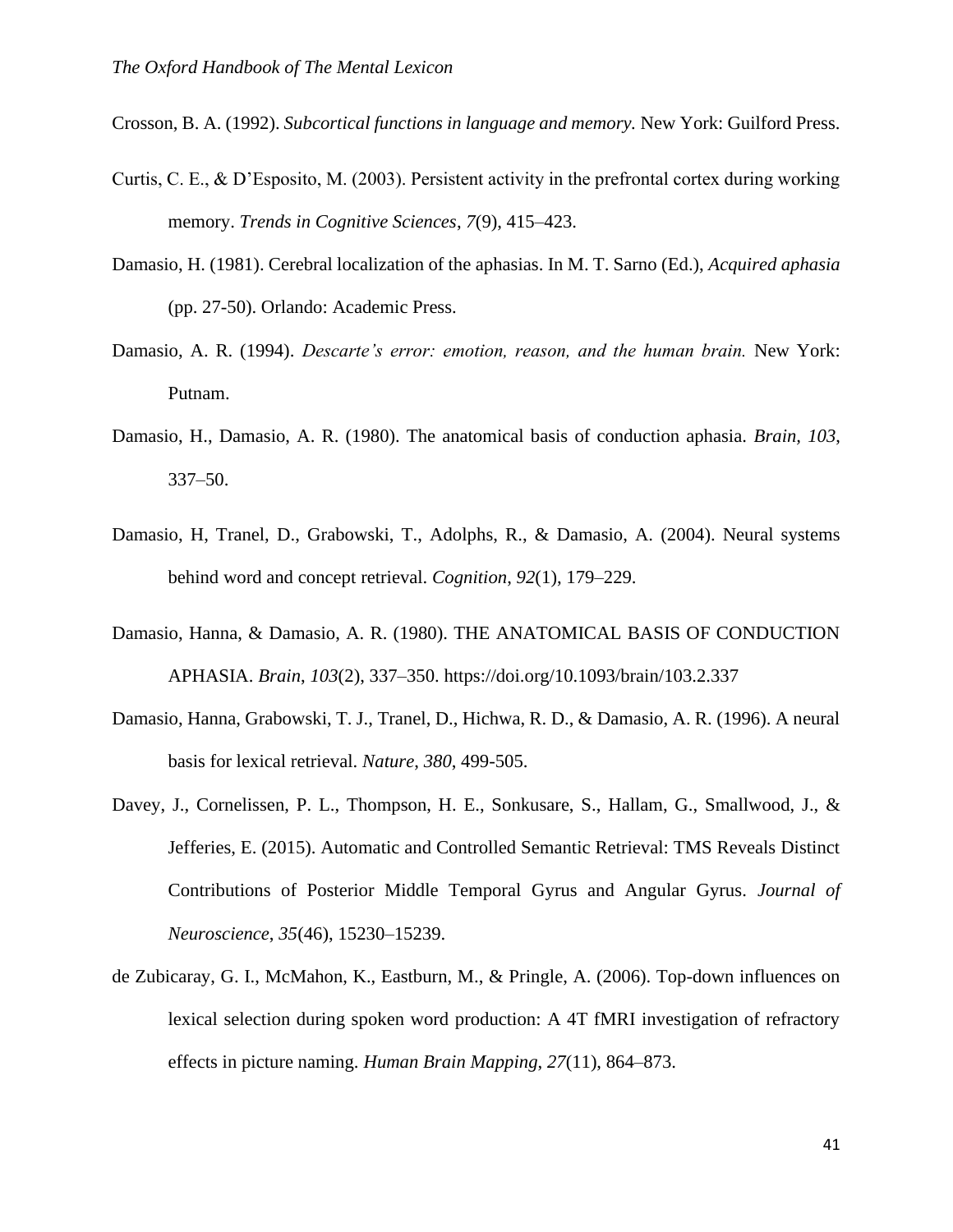- de Zubicaray, G. I., McMahon, K., & Howard, D. (2015). Perfusion fMRI evidence for priming of shared feature-to-lexical connections during cumulative semantic interference in spoken word production. *Language, Cognition and Neuroscience*, *30*(3), 261–272.
- de Zubicaray, G. I., Miozzo, M., Johnson, K., Schiller, N. O., & McMahon, K. L. (2012). Independent Distractor Frequency and Age-of-Acquisition Effects in Picture–Word Interference: FMRI Evidence for Post-lexical and Lexical Accounts according to Distractor Type. *Journal of Cognitive Neuroscience*, *24*(2), 482–495.
- de Zubicaray, G. I., Wilson, S. J., McMahon, K. L., & Muthiah, S. (2001). The semantic interference effect in the picture-word paradigm: An event-related fMRI study employing overt responses. *Human Brain Mapping*, *14*(4), 218–227.
- Dejerine, J. (1892). Contribution à l'étude anatomopathologique et clinique des différents variétés de cécité verbale. *Mémoires de La Société de Biologie*, *4*, 61–90.
- Dell, G. S. (1986). A spreading-activation theory of retrieval in sentence production. *Psychological Review*, *93*(3), 283–321.
- Dell, G. S. (1988). The retrieval of phonological forms in production: Tests of predictions from a connectionist model. *Journal of Memory and Language, 27,* 124-142.
- Dell, G. S. (1995). Speaking and misspeaking. In L. R. Gleitman, D. N. Osherson, & M. Liberman (Eds.), *An invitation to cognitive science: language* (pp. 183-208). Cambridge, MA: MIT press.
- Dell, G. S., Juliano, C., & Govindjee, A. (1993). Structure and content in language production: A theory of frame constraints in phonological speech errors. *Cognitive Science*, *17*(2), 149- 195.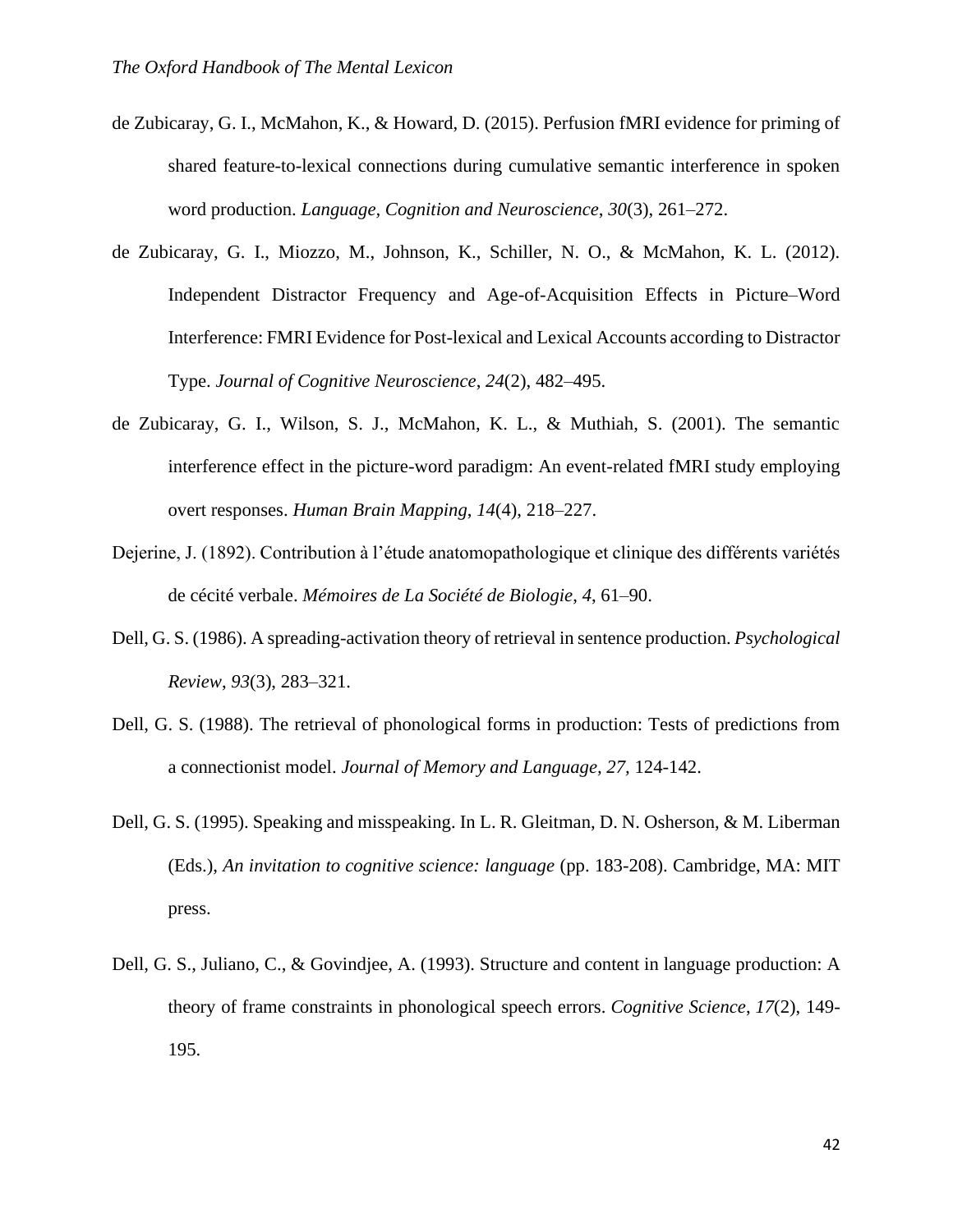- Devlin, J. T., Jamison, H. L., Gonnerman, L. M., & Matthews, P. M. (2006). The Role of the Posterior Fusiform Gyrus in Reading. *Journal of Cognitive Neuroscience*, *18*(6), 911–922.
- Devlin, J. T., Matthews, P. M., & Rushworth, M. F. S. (2003). Semantic Processing in the Left Inferior Prefrontal Cortex: A Combined Functional Magnetic Resonance Imaging and Transcranial Magnetic Stimulation Study. *Journal of Cognitive Neuroscience*, *15*(1), 71– 84.
- Dronkers, N. F. (1996). A new brain region for coordinating speech articulation. *Nature*, *384*, 159- 161.
- Dronkers, N. F., Wilkins, D. P., Van Valin, R. D., Redfern, B. B., & Jaeger, J. J. (2004). Lesion analysis of the brain areas involved in language comprehension. *Cognition*, *92*(1), 145– 177.
- Duffau, H., Moritz-Gasser, S., & Mandonnet, E. (2014). A re-examination of neural basis of language processing: Proposal of a dynamic hodotopical model from data provided by brain stimulation mapping during picture naming. *Brain and Language*, *131*, 1–10.
- Eggert, G. H. (1977). Wernicke's works on aphasia: a source book and review. The Hague: Mouton.
- Farrell, D. F., Burbank, N., Lettich, E., & Ojemann, G. A. (2007). Individual variation in human motor-sensory (rolandic) cortex. *Journal of Clinical Neurophysiology*, *24*(3), 286–293.
- Fischer, M. H., & Zwaan, R. A. (2008). Embodied language: A review of the role of the motor system in language comprehension. *The Quarterly Journal of Experimental Psychology*, *61*(6), 825–850.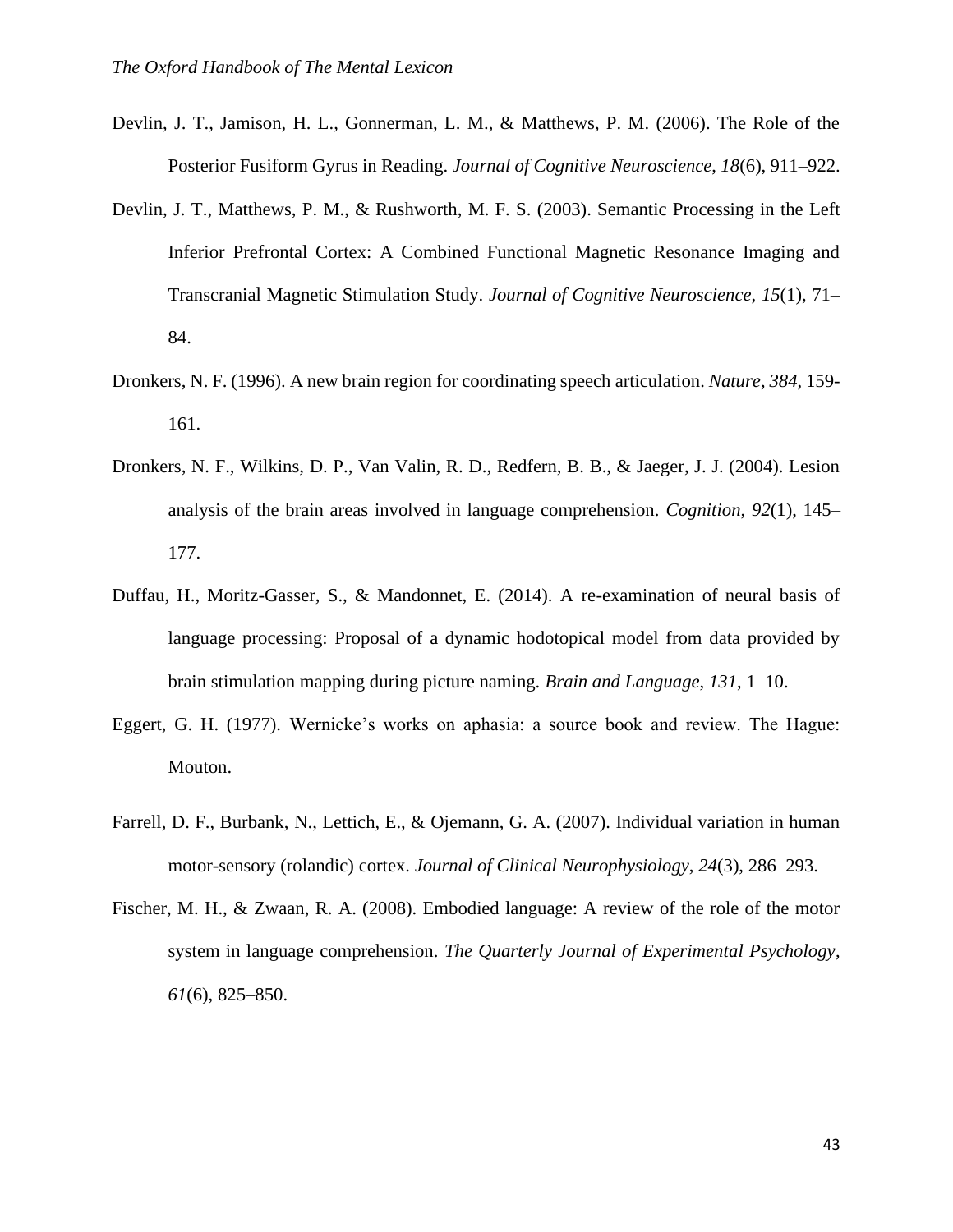- Fletcher, P. C., Happé, F., Frith, U., Baker, S. C., Dolan, R. J., Frackowiak, R. S. J., & Frith, C. D. (1995). Other minds in the brain: A functional imaging study of "theory of mind" in story comprehension. *Cognition*, *57*(2), 109–128.
- Foygel, D., & Dell, G. S. (2000). Models of Impaired Lexical Access in Speech Production. *Journal of Memory and Language*, *43*(2), 182–216.
- Franken, M. K., Hagoort, P., & Acheson, D. J. (2015). Modulations of the auditory M100 in an imitation task. *Brain and Language*, *142*, 18–23.
- Freedman, M., Alexander, M. P., & Naeser, M. A. (1984). Anatomic basis of transcortical motor aphasia. *Neurology*, *34*(4), 409–409.
- Fridriksson, J., Kjartansson, O., Morgan, P. S., Hjaltason, H., Magnusdottir, S., Bonilha, L., & Rorden, C. (2010). Impaired Speech Repetition and Left Parietal Lobe Damage. *Journal of Neuroscience*, *30*(33), 11057–11061.
- Friederici, A. D. (2002). Towards a neural basis of auditory sentence processing. *Trends in Cognitive Sciences*, *6*(2), 78–84.
- Friederici, A. D., Rüschemeyer, S.-A., Hahne, A., & Fiebach, C. J. (2003). The Role of Left Inferior Frontal and Superior Temporal Cortex in Sentence Comprehension: Localizing Syntactic and Semantic Processes. *Cerebral Cortex*, *13*(2), 170–177.
- Garrett, M. F. (1975). The analysis of sentence production. In G. H. Bower (Ed.), *The psychology of learning and motivation* (pp. 133-177). New York: Academic press.
- Gauvin, H. S., De Baene, W., Brass, M., & Hartsuiker, R. J. (2016). Conflict monitoring in speech processing: An fMRI study of error detection in speech production and perception. *NeuroImage*, *126*, 96–105.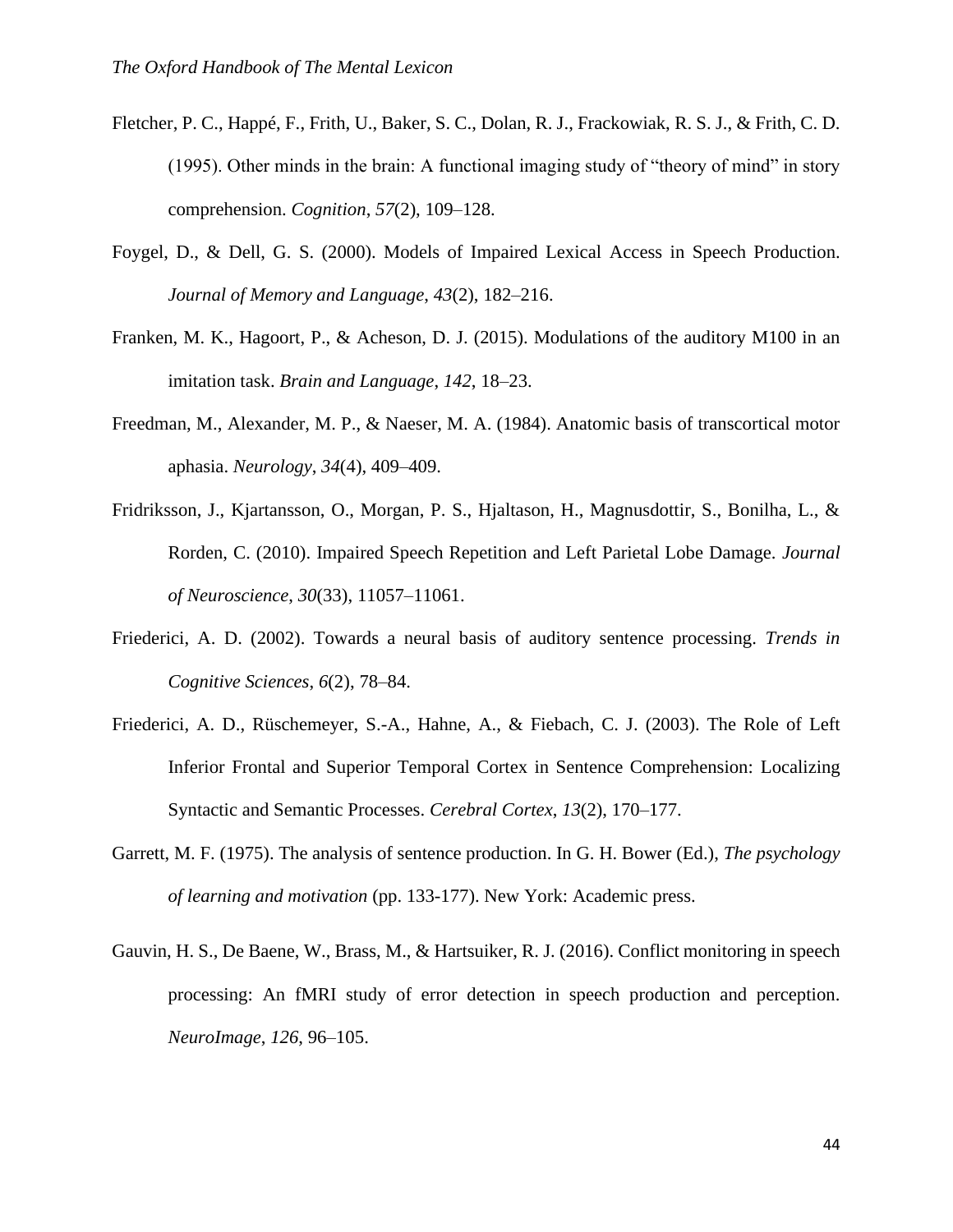- Ghosh Satrajit S., Tourville Jason A., & Guenther Frank H. (2008). A Neuroimaging Study of Premotor Lateralization and Cerebellar Involvement in the Production of Phonemes and Syllables. *Journal of Speech, Language, and Hearing Research*, *51*(5), 1183–1202.
- Gorno‐Tempini, M. L., Dronkers, N. F., Rankin, K. P., Ogar, J. M., Phengrasamy, L., Rosen, H. J., … Miller, B. L. (2004). Cognition and anatomy in three variants of primary progressive aphasia. *Annals of Neurology*, *55*(3), 335–346.
- Gough, P. M., Nobre, A. C., & Devlin, J. T. (2005). Dissociating Linguistic Processes in the Left Inferior Frontal Cortex with Transcranial Magnetic Stimulation. *Journal of Neuroscience*, *25*(35), 8010–8016.
- Graff-Radford, J., Jones, D. T., Strand, E. A., Rabinstein, A. A., Duffy, J. R., & Josephs, K. A. (2014). The neuroanatomy of pure apraxia of speech in stroke. *Brain and Language*, *129*, 43–46.
- Graves, W. W., Binder, J. R., Desai, R. H., Conant, L. L., & Seidenberg, M. S. (2010). Neural correlates of implicit and explicit combinatorial semantic processing. *NeuroImage*, *53*(2), 638–646.
- Guenther, F. H. (1994). A neural network model of speech acquisition and motor equivalent speech production. *Biological Cybernetics*, *72*(1), 43–53.
- Guenther, F. H. (1995). Speech sound acquisition, coarticulation, and rate effects in a neural network model of speech production. *Psychological Review*, *102*(3), 594–621.

Guenther, F.H. (2016). *Neural Control of Speech.* Cambridge, MA: MIT Press.

Haaland, K. Y., Harrington, D. L., & Knight, R. T. (2000). Neural representations of skilled movement. *Brain*, *123*(11), 2306–2313.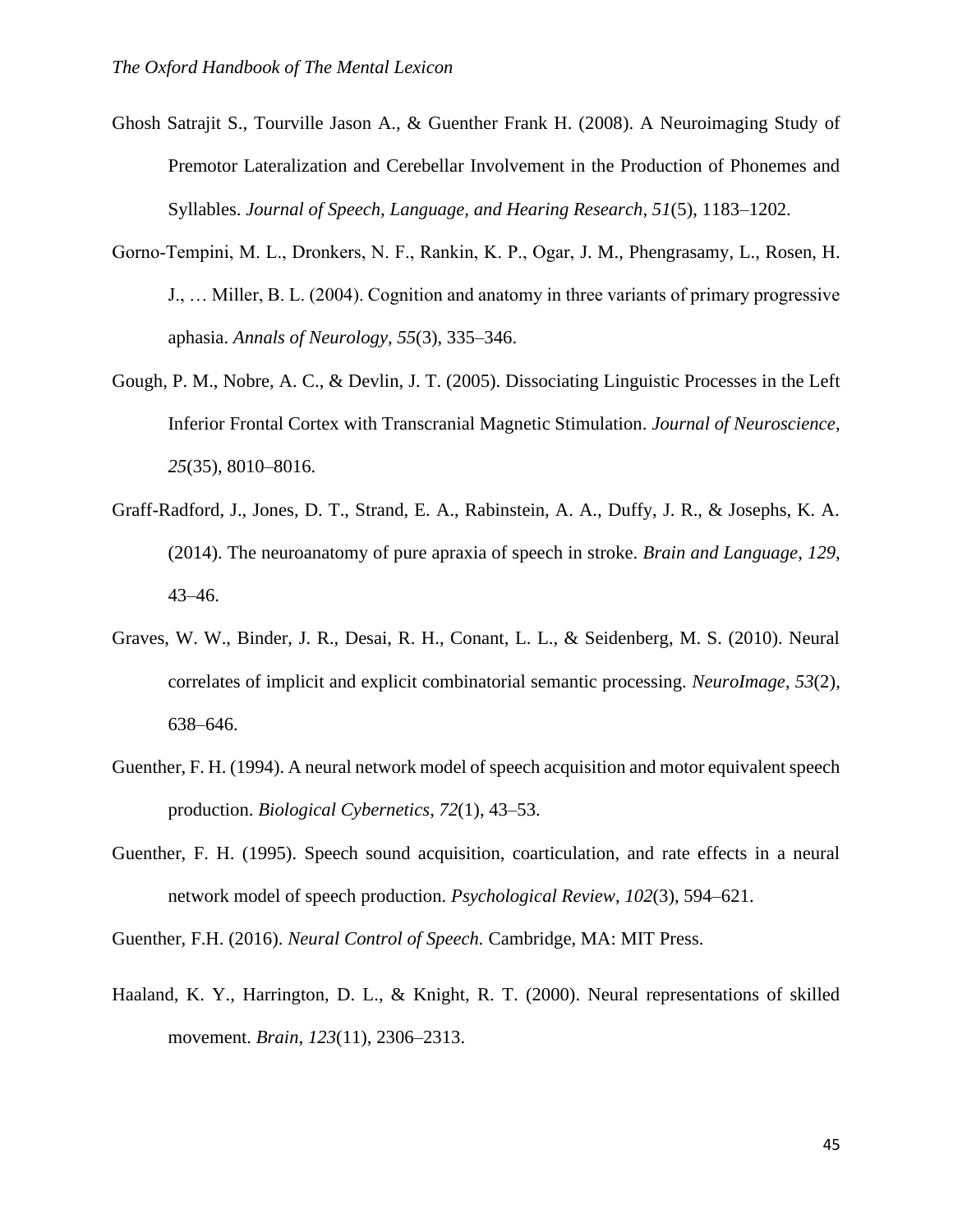- Hamberger, M. J., Miozzo, M., Schevon, C. A., Morrison, C., Carlson, C., Mehta, A. D., … Williams, A. C. (2016). Functional differences among stimulation-identified cortical naming sites in the temporal region. *Epilepsy & Behavior*, *60*, 124–129.
- Hanley, J. R., Cortis, C., Budd, M.-J., & Nozari, N. (2016). Did I say dog or cat? A study of semantic error detection and correction in children. *Journal of Experimental Child Psychology*, *142*, 36–47.
- Hartsuiker, R. J., & Kolk, H. H. J. (2001). Error Monitoring in Speech Production: A Computational Test of the Perceptual Loop Theory. *Cognitive Psychology*, *42*(2), 113– 157.
- Harvey, D. Y., & Schnur, T. T. (2015). Distinct loci of lexical and semantic access deficits in aphasia: Evidence from voxel-based lesion-symptom mapping and diffusion tensor imaging. *Cortex*, *67*, 37–58.
- Harvey, D. Y., Wei, T., Ellmore, T. M., Hamilton, A. C., & Schnur, T. T. (2013). Neuropsychological evidence for the functional role of the uncinate fasciculus in semantic control. *Neuropsychologia*, *51*(5), 789–801.
- Heinks-Maldonado, T. H., Nagarajan, S. S., & Houde, J. F. (2006). Magnetoencephalographic evidence for a precise forward model in speech production. *Neuroreport*, *17*(13), 1375– 1379.
- Henry, M. L., & Gorno-Tempini, M. L. (2010). The logopenic variant of primary progressive aphasia. *Current Opinion in Neurology*, *23*(6), 633–637.
- Henseler, I., Regenbrecht, F., & Obrig, H. (2014). Lesion correlates of patholinguistic profiles in chronic aphasia: Comparisons of syndrome-, modality- and symptom-level assessment. *Brain*, *137*(3), 918–930.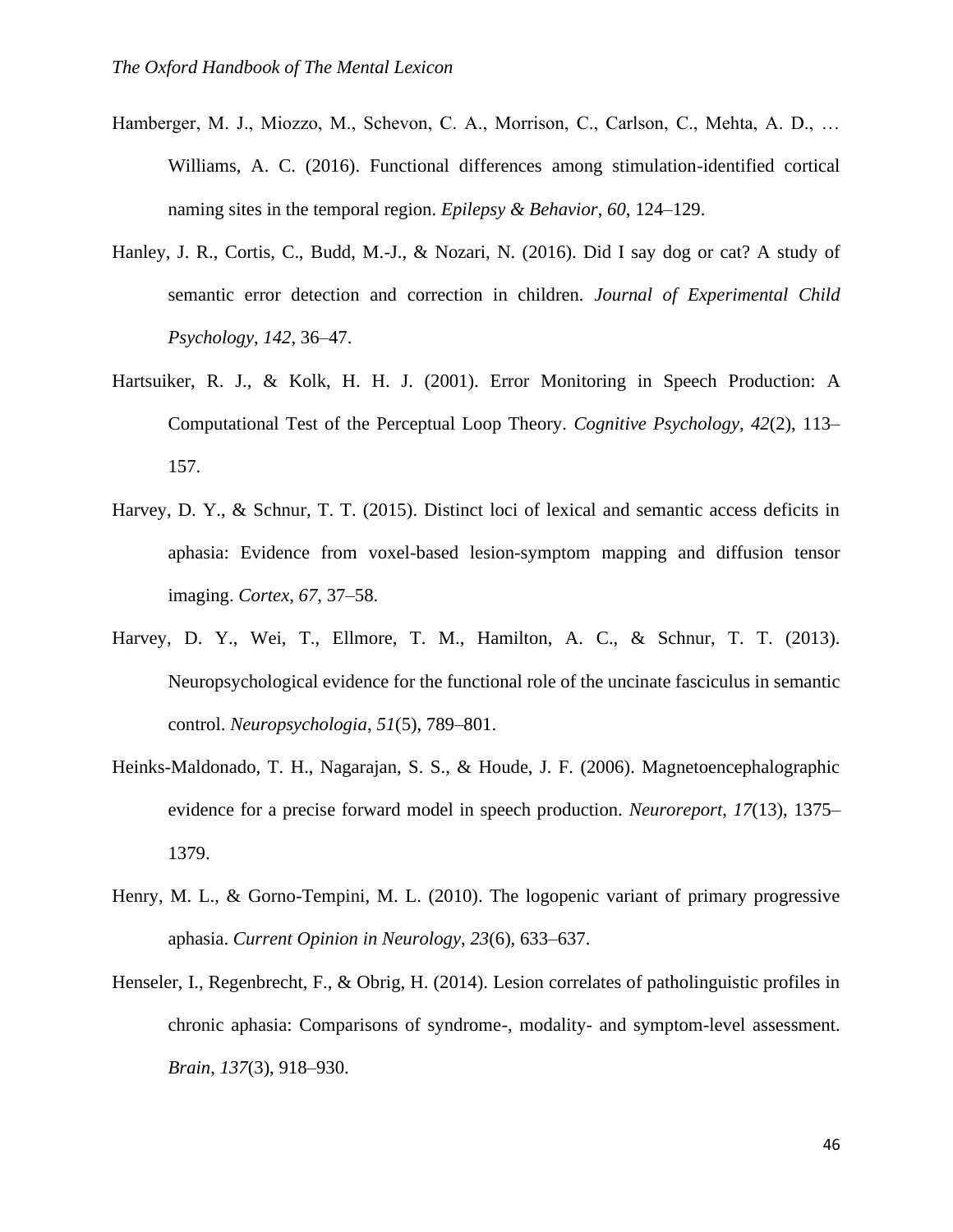- Hickok, G. (2012). Computational neuroanatomy of speech production. *Nature Reviews Neuroscience*, *13*(2), 135–145.
- Hickok, G., Buchsbaum, B., Humphries, C., & Muftuler, T. (2003). Auditory–Motor Interaction Revealed by fMRI: Speech, Music, and Working Memory in Area Spt. *Journal of Cognitive Neuroscience*, *15*(5), 673–682.
- Hickok, G., & Poeppel, D. (2007). The cortical organization of speech processing. *Nature Reviews Neuroscience*, *8*(5), 393–402.
- Hillis, A. E., & Caramazza, A. (1991). Category-specific naming and comprehension impairment: a double dissociation. *Brain*, *114*(5), 2081–2094.
- Hillis, A. E., Work, M., Barker, P. B., Jacobs, M. A., Breese, E. L., & Maurer, K. (2004). Re‐ examining the brain regions crucial for orchestrating speech articulation. *Brain*, *127*(7), 1479–1487.
- Hocking, J., McMahon, K. L., & de Zubicaray, G. I. (2008). Semantic Context and Visual Feature Effects in Object Naming: An fMRI Study using Arterial Spin Labeling. *Journal of Cognitive Neuroscience*, *21*(8), 1571–1583.
- Hoffman, P., Jefferies, E., & Ralph, M. A. L. (2010). Ventrolateral Prefrontal Cortex Plays an Executive Regulation Role in Comprehension of Abstract Words: Convergent Neuropsychological and Repetitive TMS Evidence. *Journal of Neuroscience*, *30*(46), 15450–15456.
- Homae, F., Hashimoto, R., Nakajima, K., Miyashita, Y., & Sakai, K. L. (2002). From Perception to Sentence Comprehension: The Convergence of Auditory and Visual Information of Language in the Left Inferior Frontal Cortex. *NeuroImage*, *16*(4), 883–900.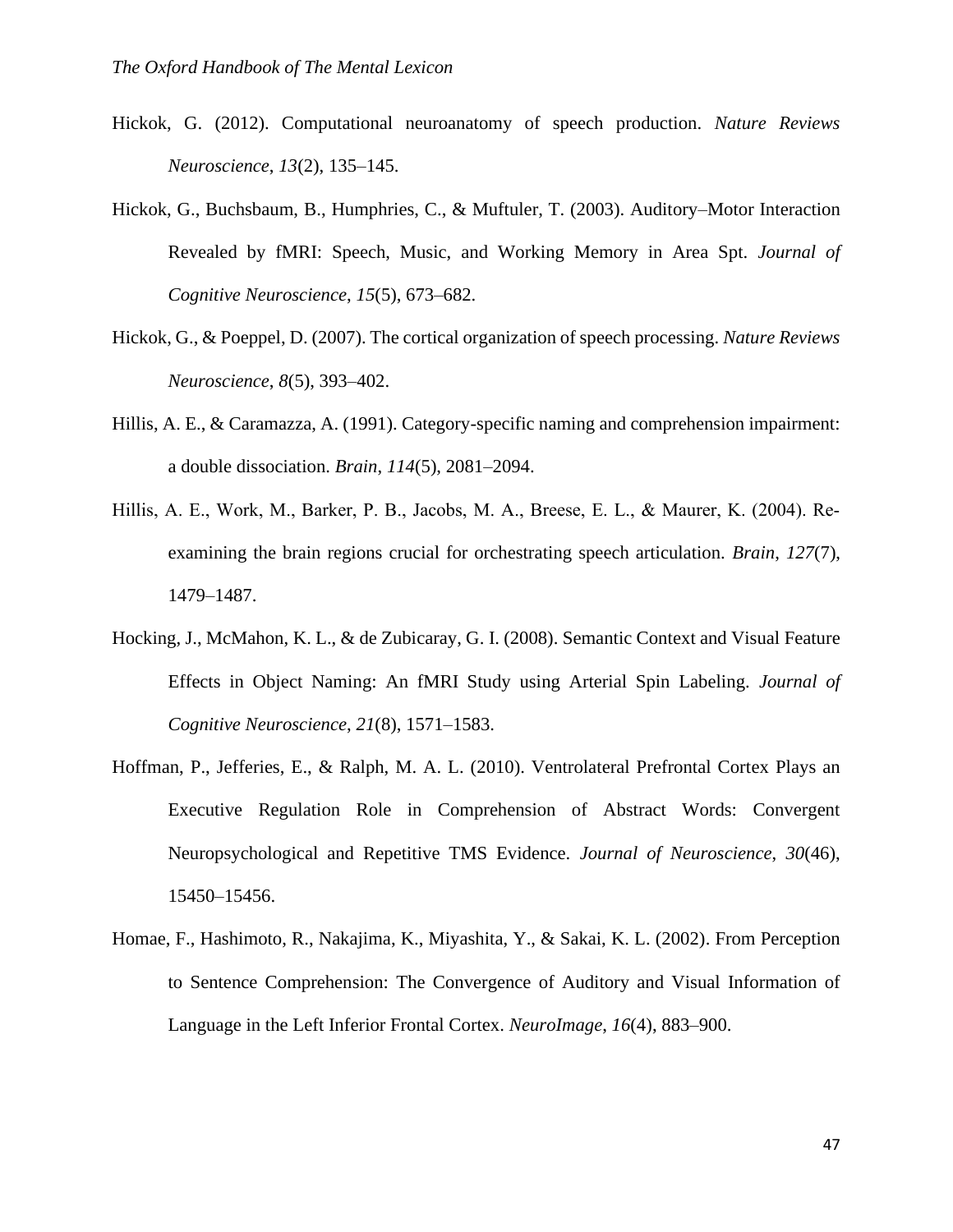- Humphries, C., Binder, J. R., Medler, D. A., & Liebenthal, E. (2007). Time course of semantic processes during sentence comprehension: An fMRI study. *NeuroImage*, *36*(3), 924–932.
- Hyvärinen, J. (1982). Posterior parietal lobe of the primate brain. *Physiological Reviews*, *62*(3), 1060–1129.
- Indefrey, P., & Levelt, W. J. M. (2000). The neural correlates of language production. In M. Gazzaniga (Ed.), *The new cognitive neurosciences* (pp. 845–865). Cambridge, MA: MIT Press.
- Indefrey, P., & Levelt, W. J. M. (2004). The spatial and temporal signatures of word production components. *Cognition*, *92*(1), 101–144.
- Jackendoff, R. (this volume). Lexical semantics. In A. Papafragou, J. Trueswell, and L. Gleitman (Eds.), The Oxford Handbook of the Mental Lexicon (pp. XXX-XXX). Oxford, UK: Oxford University Press.
- Jax, S. A., Buxbaum, L. J., & Moll, A. D. (2006). Deficits in Movement Planning and Intrinsic Coordinate Control in Ideomotor Apraxia. *Journal of Cognitive Neuroscience*, *18*(12), 2063–2076.
- Kan, I. P., Barsalou, L. W., Solomon, K. O., Minor, J. K., & Thompson-Schill, S. L. (2003). Role of Mental Imagery in a Property Verification Task: Fmri Evidence for Perceptual Representations of Conceptual Knowledge. *Cognitive Neuropsychology*, *20*(3–6), 525– 540.
- Kan, I. P., & Thompson-Schill, S. L. (2004). Selection from perceptual and conceptual representations. *Cognitive, Affective, & Behavioral Neuroscience*, *4*(4), 466–482.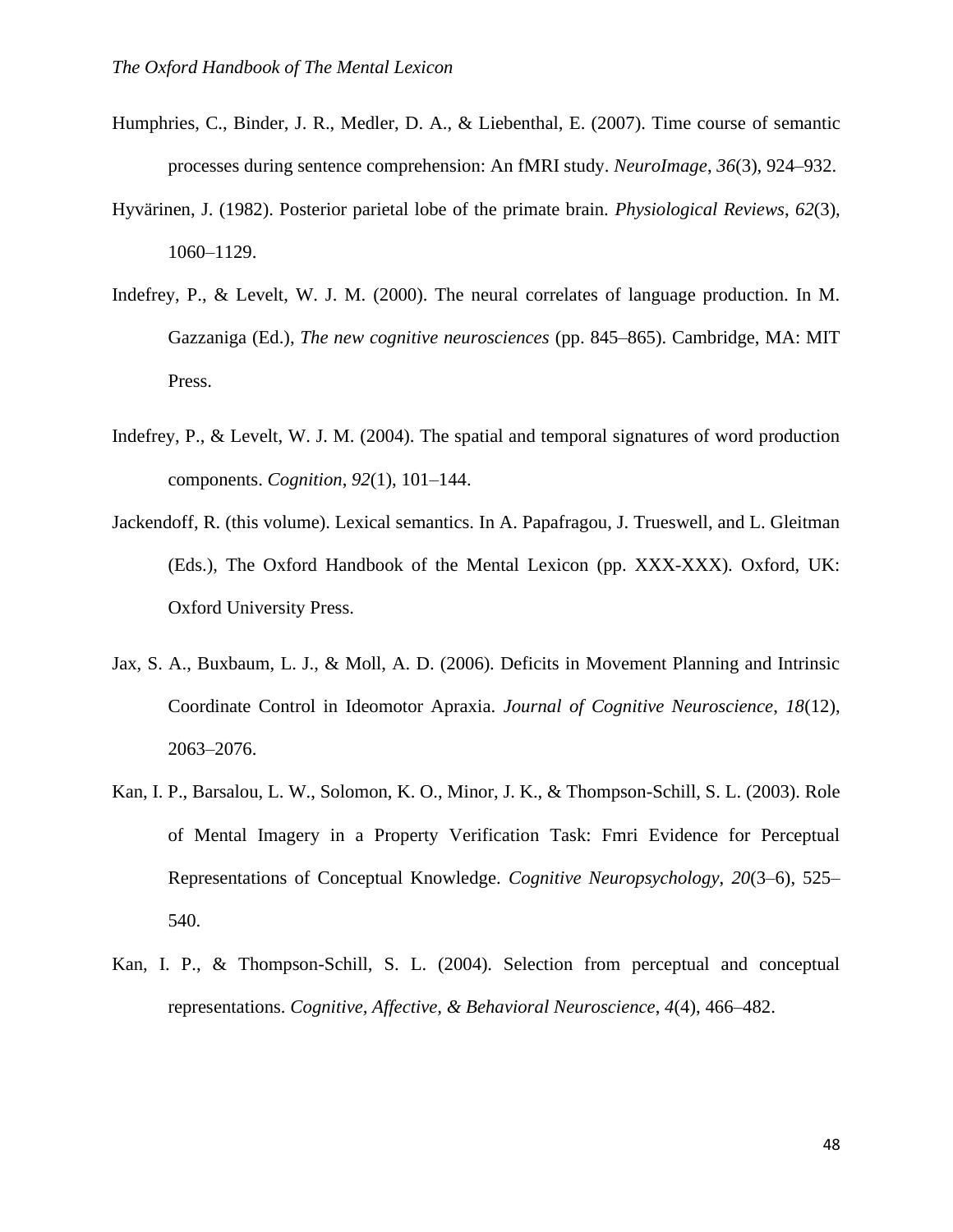- Kemmerer, D. (2018). From blueprints to brain maps: The status of the Lemma Model in cognitive neuroscience. *Language, Cognition and Neuroscience*. Retrieved from https://doi.org/10.1080/23273798.2018.1537498
- Kertesz, A., Lau, W. K., & Polk, M. (1993). The Structural Determinants of Recovery in Wernicke′s Aphasia. *Brain and Language*, *44*(2), 153–164.
- Kertesz, Andrew, Sheppard, A., & MacKenzie, R. (1982). Localization in Transcortical Sensory Aphasia. *Archives of Neurology*, *39*(8), 475–478.
- Kiefer, M., & Pulvermüller, F. (2012). Conceptual representations in mind and brain: Theoretical developments, current evidence and future directions. *Cortex*, *48*(7), 805–825.
- Knolle, F., Schröger, E., Baess, P., & Kotz, S. A. (2011). The Cerebellum Generates Motor-to-Auditory Predictions: ERP Lesion Evidence. *Journal of Cognitive Neuroscience*, *24*(3), 698–706.
- Kuchinke, L., Jacobs, A. M., Grubich, C., Võ, M. L.-H., Conrad, M., & Herrmann, M. (2005). Incidental effects of emotional valence in single word processing: An fMRI study. *NeuroImage*, *28*(4), 1022–1032.
- Lambon Ralph, M. A., Jefferies, E., Patterson, K., & Rogers, T. T. (2017). The neural and computational bases of semantic cognition. *Nature Reviews Neuroscience*, *18*(1), 42–55.
- Landau, B. (this volume). Language and thought: the lexicon and beyond. In A. Papafragou, J. Trueswell, and L. Gleitman (Eds.), *The Oxford Handbook of the Mental Lexicon. Oxford* (pp. XXX-XXX). UK: Oxford University Press.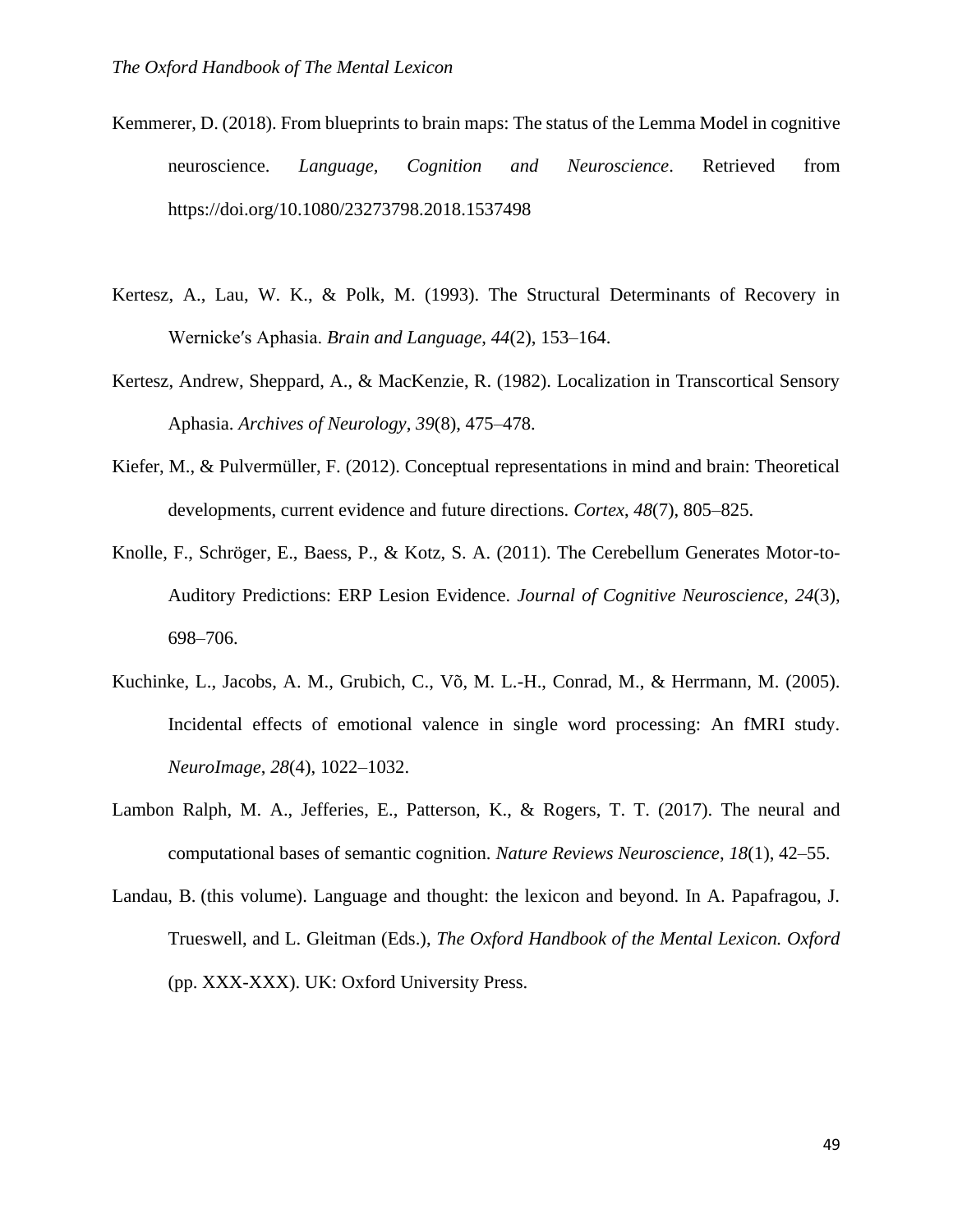- Laplane, D., Talairach, J., Meininger, V., Bancaud, J., & Orgogozo, J. M. (1977). Clinical consequences of corticectomies involving the supplementary motor area in man. *Journal of the Neurological Sciences*, *34*(3), 301–314.
- Lashley, K. S. (1951). The problem of serial order in behavior. In L.A. Jeffress (Ed.), *Cerebral mechanisms in behavior.* New York: Wiley.
- Levelt, W. J. M. (1983). Monitoring and self-repair in speech. *Cognition*, *14*(1), 41–104.
- Levelt, W. J. M. (1989). *Speaking: From Intention to Articulation*. Cambridge, MA: MIT Press.
- Levelt, W. J. M., Roelofs, A., & Meyer, A. S. (1999). A theory of lexical access in speech production. *Behavioral and Brain Sciences*, *22*(1), 1–38.
- Levelt, W. J. M., Schreuder, R. & Hoenkamp, E. (1978). Structure and use of verbs of motion. In R. N. Campbell & P. T. Smith (Eds.), *Recent advances in the psychology of language* (pp. 137-162). Boston, MA: Springer.
- Levy, D. A., Bayley, P. J., & Squire, L. R. (2004). The anatomy of semantic knowledge: Medial vs. lateral temporal lobe. *Proceedings of the National Academy of Sciences*, *101*(17), 6710– 6715.
- Leyton, C. E., Ballard, K. J., Piguet, O., & Hodges, J. R. (2014). Phonologic errors as a clinical marker of the logopenic variant of PPA. *Neurology*, *82*(18), 1620–1627.
- MacKay, D. G. (1987). *The organization of perception and action: A theory of language and other cognitive skills.* New York: Springer.
- Maess, B., Friederici, A. D., Damian, M., Meyer, A. S., & Levelt, W. J. M. (2002). Semantic Category Interference in Overt Picture Naming: Sharpening Current Density Localization by PCA. *Journal of Cognitive Neuroscience*, *14*(3), 455–462.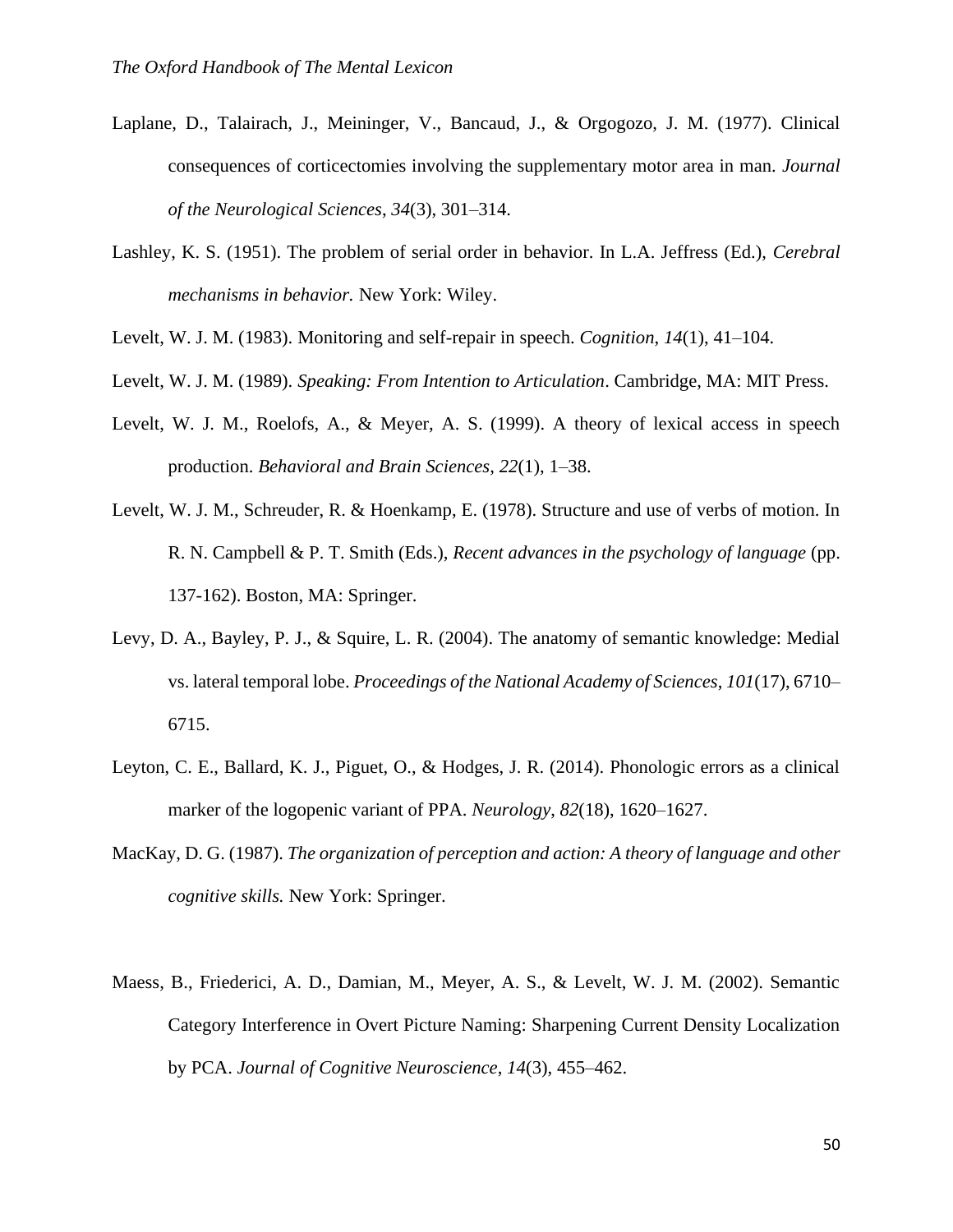- Martin, A. (2016). GRAPES—Grounding representations in action, perception, and emotion systems: How object properties and categories are represented in the human brain. *Psychonomic Bulletin & Review*, *23*(4), 979–990.
- Martin, A., Ungerleider, L. G., Haxby, J. V. (2000). Category-specificity and the brain: the sensory-motor model of semantic representations of objects. In M. S. Gazzaniga (Ed.), *The new cognitive neurosciences* (pp.1023-1036). Cambridge, MA: MIT Press.
- Martin, R. C., & Cheng, Y. (2006). Selection demands versus association strength in the verb generation task. *Psychonomic Bulletin & Review*, *13*(3), 396–401.
- Meteyard, L., Cuadrado, S. R., Bahrami, B., & Vigliocco, G. (2012). Coming of age: A review of embodiment and the neuroscience of semantics. *Cortex*, *48*(7), 788–804.
- Meyer, A. S. (1990). The phonological encoding of successive syllables. *Journal of Memory and Language, 29,* 524-545.
- Mirman, D., Chen, Q., Zhang, Y., Wang, Z., Faseyitan, O. K., Coslett, H. B., & Schwartz, M. F. (2015). Neural organization of spoken language revealed by lesion–symptom mapping. *Nature Communications*, *6*(6762), 1–9.
- Moore, C. J., & Price, C. J. (1999). Three Distinct Ventral Occipitotemporal Regions for Reading and Object Naming. *NeuroImage*, *10*(2), 181–192.
- Murtha, S., Chertkow, H., Beauregard, M., & Evans, A. (1999). The Neural Substrate of Picture Naming. *Journal of Cognitive Neuroscience*, *11*(4), 399–423.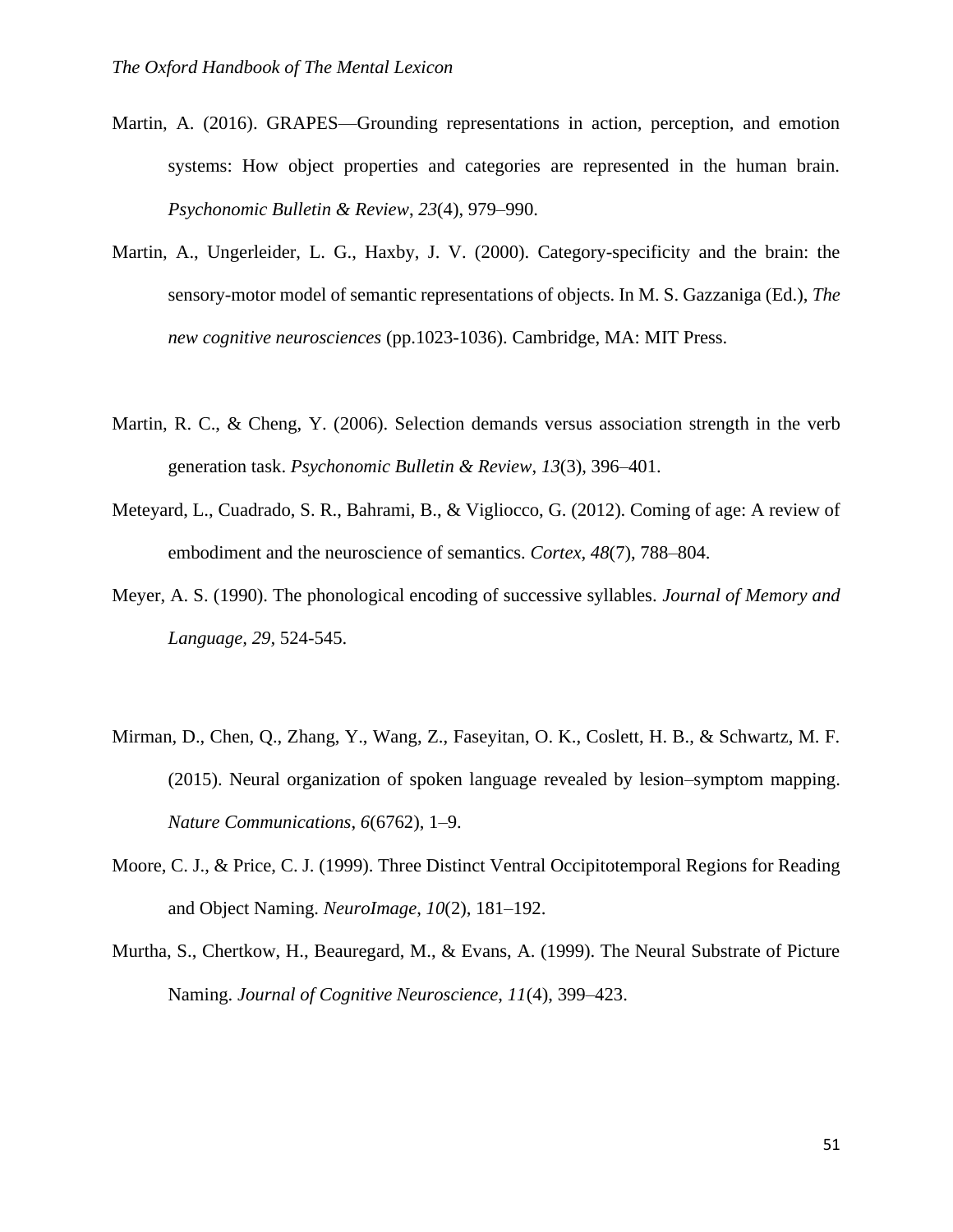- Ni, W., Constable, R. T., Mencl, W. E., Pugh, K. R., Fulbright, R. K., Shaywitz, S. E., … Shankweiler, D. (2000). An Event-related Neuroimaging Study Distinguishing Form and Content in Sentence Processing. *Journal of Cognitive Neuroscience*, *12*(1), 120–133.
- Niziolek, C. A., & Guenther, F. H. (2013). Vowel Category Boundaries Enhance Cortical and Behavioral Responses to Speech Feedback Alterations. *Journal of Neuroscience*, *33*(29), 12090–12098.
- Noonan, K. A., Jefferies, E., Visser, M., & Lambon Ralph, M. A. (2013). Going beyond inferior prefrontal involvement in semantic control: Evidence for the additional contribution of dorsal angular gyrus and posterior middle temporal cortex. *Journal of Cognitive Neuroscience*, *25*(11), 1824–1850.
- Novick, J. M., Trueswell, J. C., & Thompson-Schill, S. L. (2005). Cognitive control and parsing: Reexamining the role of Broca's area in sentence comprehension. *Cognitive, Affective, & Behavioral Neuroscience*, *5*(3), 263–281.
- Nozari, N. (2019). The dual origin of semantic errors in access deficit: Activation vs. inhibition deficit. *Cognitive Neuropsychology*, *36,* 31–53.
- Nozari, N. (under review). A comprehension- or a production-based monitor? Response to Roelofs (2019).
- Nozari, N., Dell, G. S., & Schwartz, M. F. (2011). Is comprehension necessary for error detection? A conflict-based account of monitoring in speech production. *Cognitive Psychology*, *63*(1), 1–33.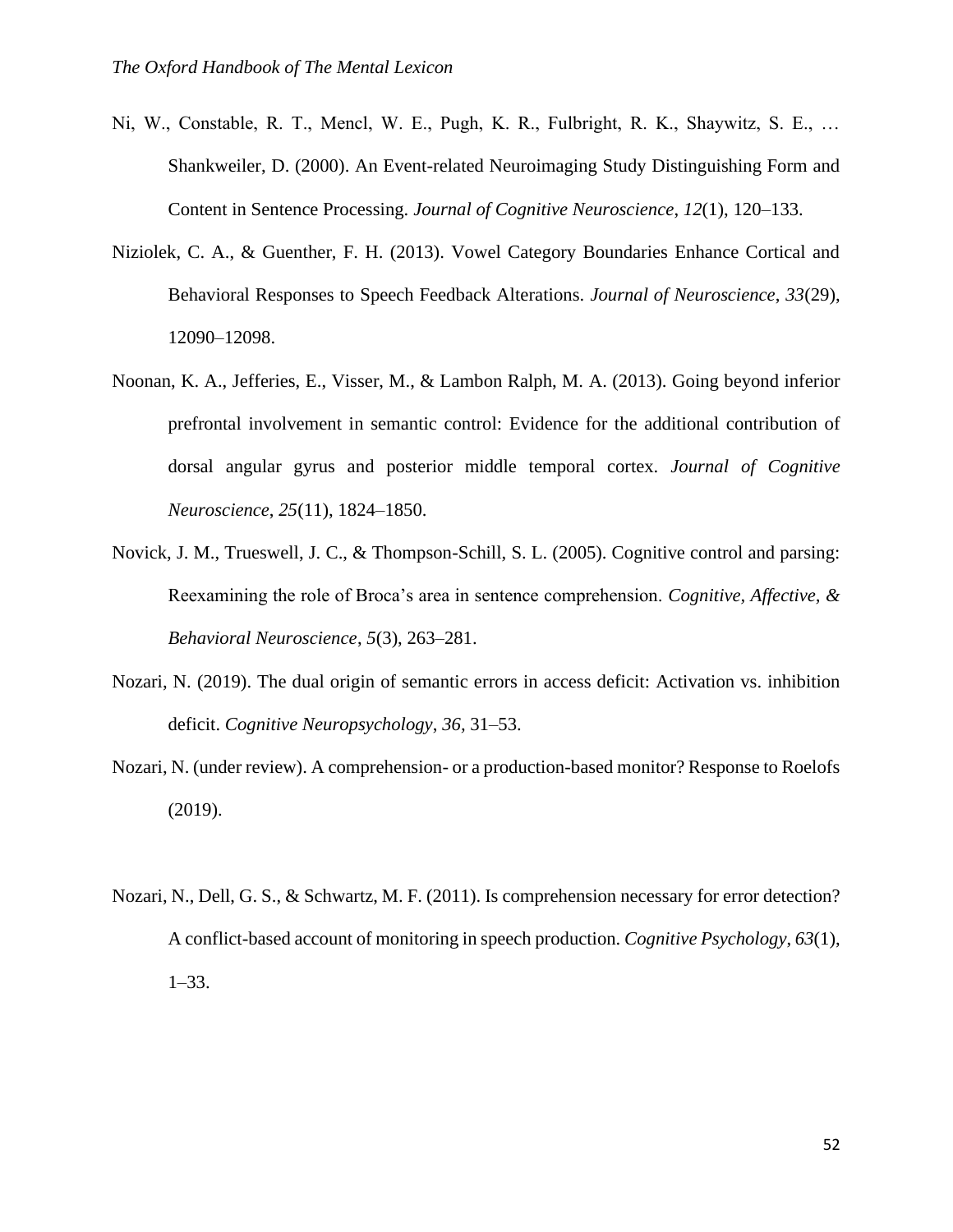- Nozari, N., & Hepner, C. R. (2018). To select or to wait? The importance of criterion setting in debates of competitive lexical selection. *Cognitive Neuropsychology*. Retrieved from https://doi.org/10.1080/02643294.2018.1476335
- Nozari, N., & Hepner, C. R. (2019). To select or to wait? Response to the commentaries. *Cognitive Neuropsychology*. https://doi.org/10.1080/02643294.2019.1632280
- Nozari, N., Martin, C. D., & McCloskey, N. (2019). Is repairing speech errors an automatic or a controlled process? Insights from the relationship between error and repair probabilities in English and Spanish. *Language, Cognition and Neuroscience*. Retrieved from https://doi.org/10.1080/23273798.2019.1637007
- Nozari, N., Mirman, D., & Thompson-Schill, S. L. (2016). The ventrolateral prefrontal cortex facilitates processing of sentential context to locate referents. *Brain and Language*, *157– 158*, 1–13.
- Nozari, N. & Pinet, S. (under review). A critical review of the behavioral, neuroimaging, and electrophysiological studies of co-activation of representations during word production.
- Nozari, N., & Thompson-Schill, S. L. (2016). Left Ventrolateral Prefrontal Cortex in Processing of Words and Sentences. In G. Hickok & S. L. Small (Eds.), *Neurobiology of Language* (pp. 569–584). San Diego, CA: Academic press.
- Okada, K., & Hickok, G. (2006). Left posterior auditory-related cortices participate both in speech perception and speech production: Neural overlap revealed by fMRI. *Brain and Language*, *98*(1), 112–117.
- Oppenheim, G. M., & Dell, G. S. (2008). Inner speech slips exhibit lexical bias, but not the phonemic similarity effect. *Cognition*, *106*(1), 528–537.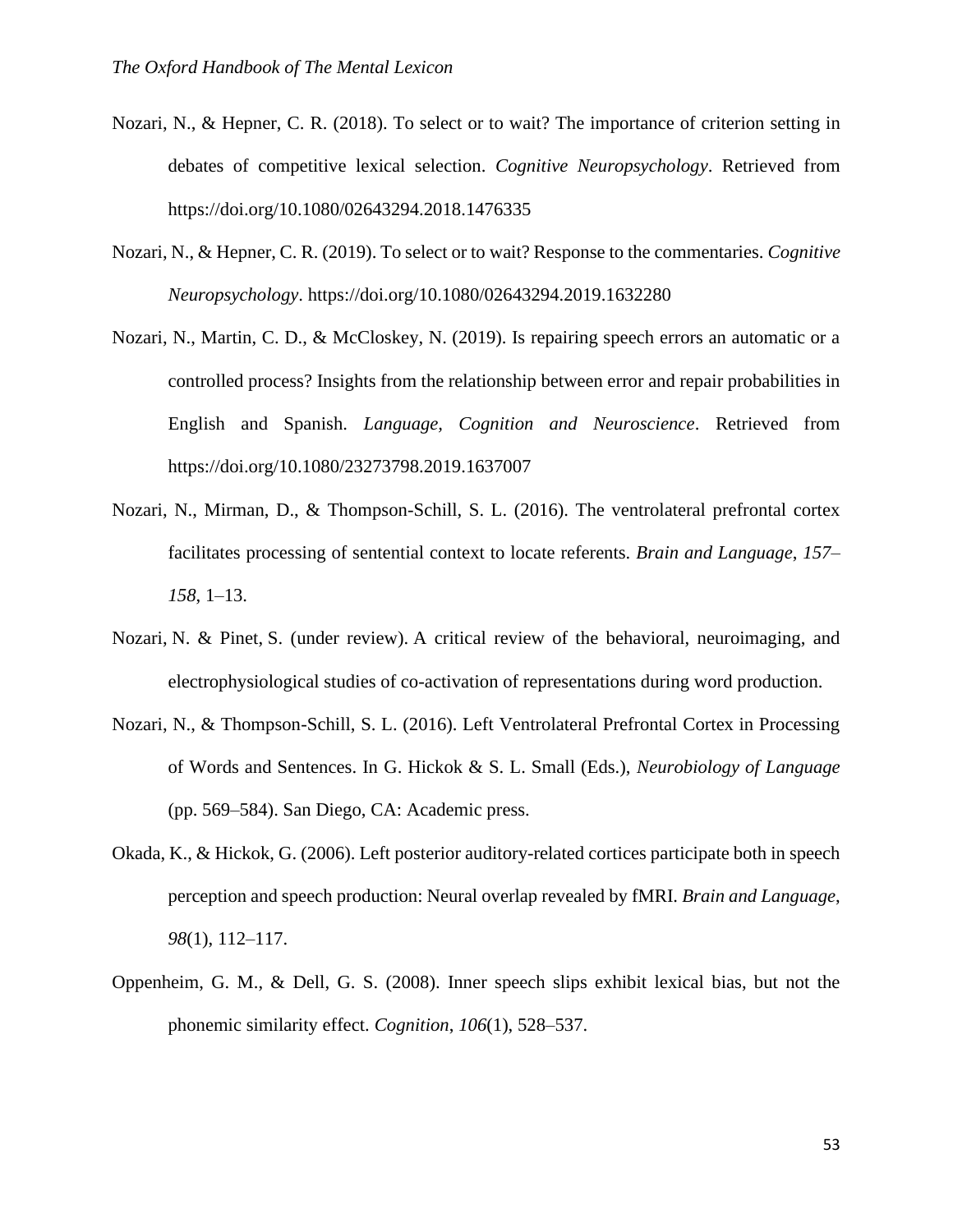- Patterson, K., Nestor, P. J., & Rogers, T. T. (2007). Where do you know what you know? The representation of semantic knowledge in the human brain. *Nature Reviews Neuroscience*, *8*(12), 976–987.
- Paulesu, E., Shallice, T., Danelli, L., Sberna, M., Frackowiak, R. S. J., & Frith, C. D. (2017). Anatomical Modularity of Verbal Working Memory? Functional Anatomical Evidence from a Famous Patient with Short-Term Memory Deficits. *Frontiers in Human Neuroscience*. Retrieved from https://doi.org/10.3389/fnhum.2017.00231
- Penfiled, W. & Roberts, L. (1959). *Speech and brain mechanisms.* Princeton: Princeton University Press.
- Phillips, M. L., Drevets, W. C., Rauch, S. L., & Lane, R. (2003). Neurobiology of emotion perception II: Implications for major psychiatric disorders. *Biological Psychiatry*, *54*(5), 515–528.
- Pickering, M. J., & Garrod, S. (2013). An integrated theory of language production and comprehension. *Behavioral and Brain Sciences*, *36*(4), 329–347.
- Pillay, S. B., Stengel, B. C., Humphries, C., Book, D. S., & Binder, J. R. (2014). Cerebral localization of impaired phonological retrieval during rhyme judgment. *Annals of Neurology*, *76*(5), 738–746.
- Plaut, D. C., & Gonnerman, L. M. (2000). Are non-semantic morphological effects incompatible with a distributed connectionist approach to lexical processing? *Language and Cognitive Processes*, *15*(4–5), 445–485.
- Pobric, G., Jefferies, E., & Lambon Ralph, M. A. (2010). Amodal semantic representations depend on both anterior temporal lobes: Evidence from repetitive transcranial magnetic stimulation. *Neuropsychologia*, *48*(5), 1336–1342.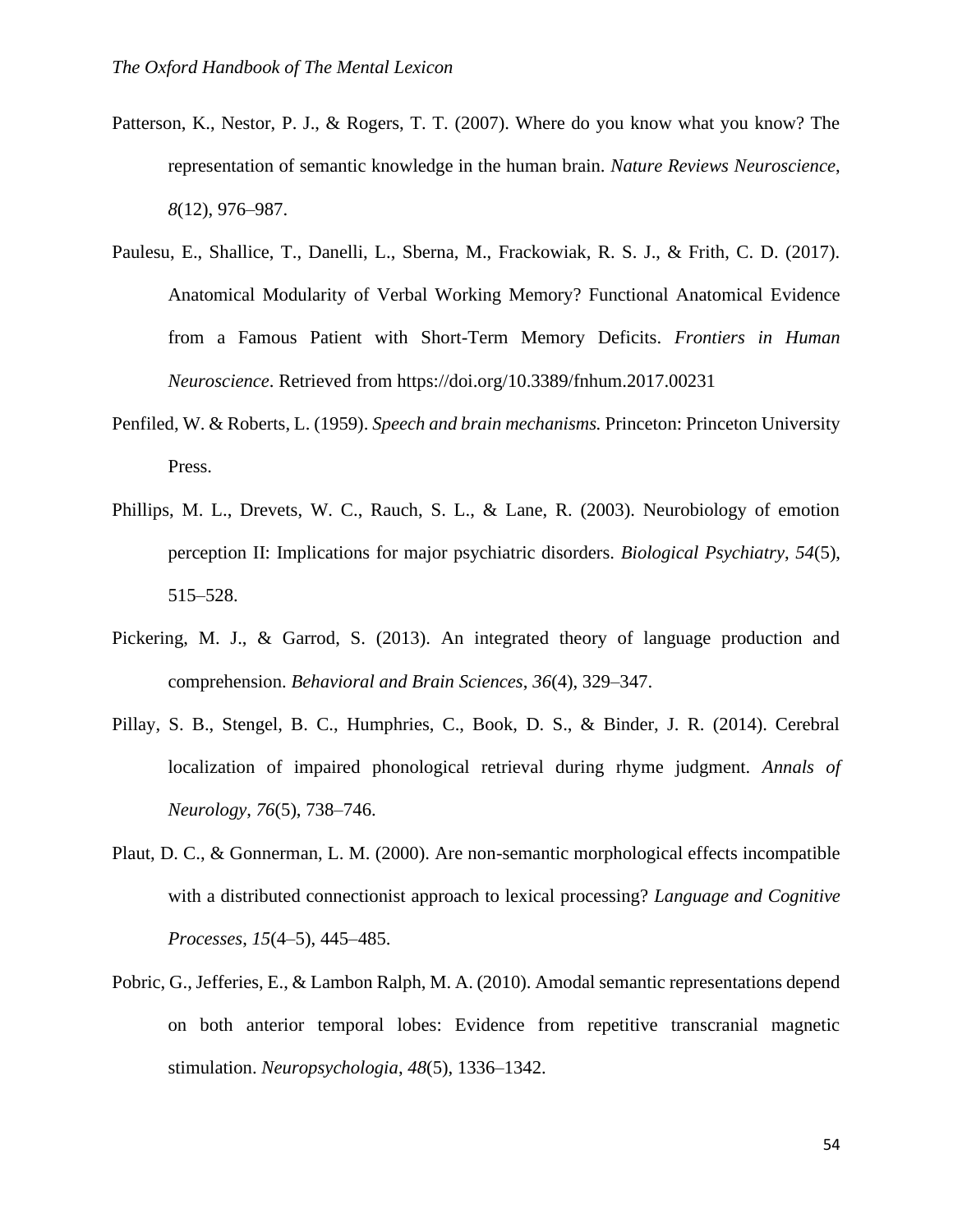- Price, C. J. (2000). Functional imaging studies of aphasia. In J. C. Mazziotta, A. W. Toga, & R. S. J. Frackowiak RSJ (Eds). *Brain mapping: the disorders* (pp. 181-200). San Diego: Academic Press.
- Quigg, M., & Fountain, N. (1999). Conduction aphasia elicited by stimulation of the left posterior superior temporal gyrus. *Journal of Neurology, Neurosurgery, and Psychiatry*, *66*(3), 393– 396.
- Rapcsak, S. Z. & Rubens, A. B. (1994). Localization of lesions in transcortical aphasia. In A. Kertesz (Ed.), *Localization and neuroimaging in neuropsychology* (pp. 297-329). San Diego: Academic Press.
- Raymer, A. M., Foundas, A. L., Maher, L. M., Greenwald, M. L., Morris, M., Rothi, L. J. G., & Heilman, K. M. (1997). Cognitive Neuropsychological Analysis and Neuroanatomic Correlates in a Case of Acute Anomia. *Brain and Language*, *58*(1), 137–156.
- Richardson, J. D., Fillmore, P., Rorden, C., LaPointe, L. L., & Fridriksson, J. (2012). Reestablishing Broca's initial findings. *Brain and Language*, *123*(2), 125–130.
- Roelofs, A. (1992). A spreading-activation theory of lemma retrieval in speaking. *Cognition*, *42*(1), 107–142.
- Rohrer, J. D., Ridgway, G. R., Crutch, S. J., Hailstone, J., Goll, J. C., Clarkson, M. J., … Warren, J. D. (2010). Progressive logopenic/phonological aphasia: Erosion of the language network. *NeuroImage*, *49*(1), 984–993.
- Rosenbeck, J. C. (2004). Neurogenic mutism. In R.D. Kent (Ed.), *The MIT encyclopedia of communication disorders* (pp. 145-147). Cambridge, MA: MIT press.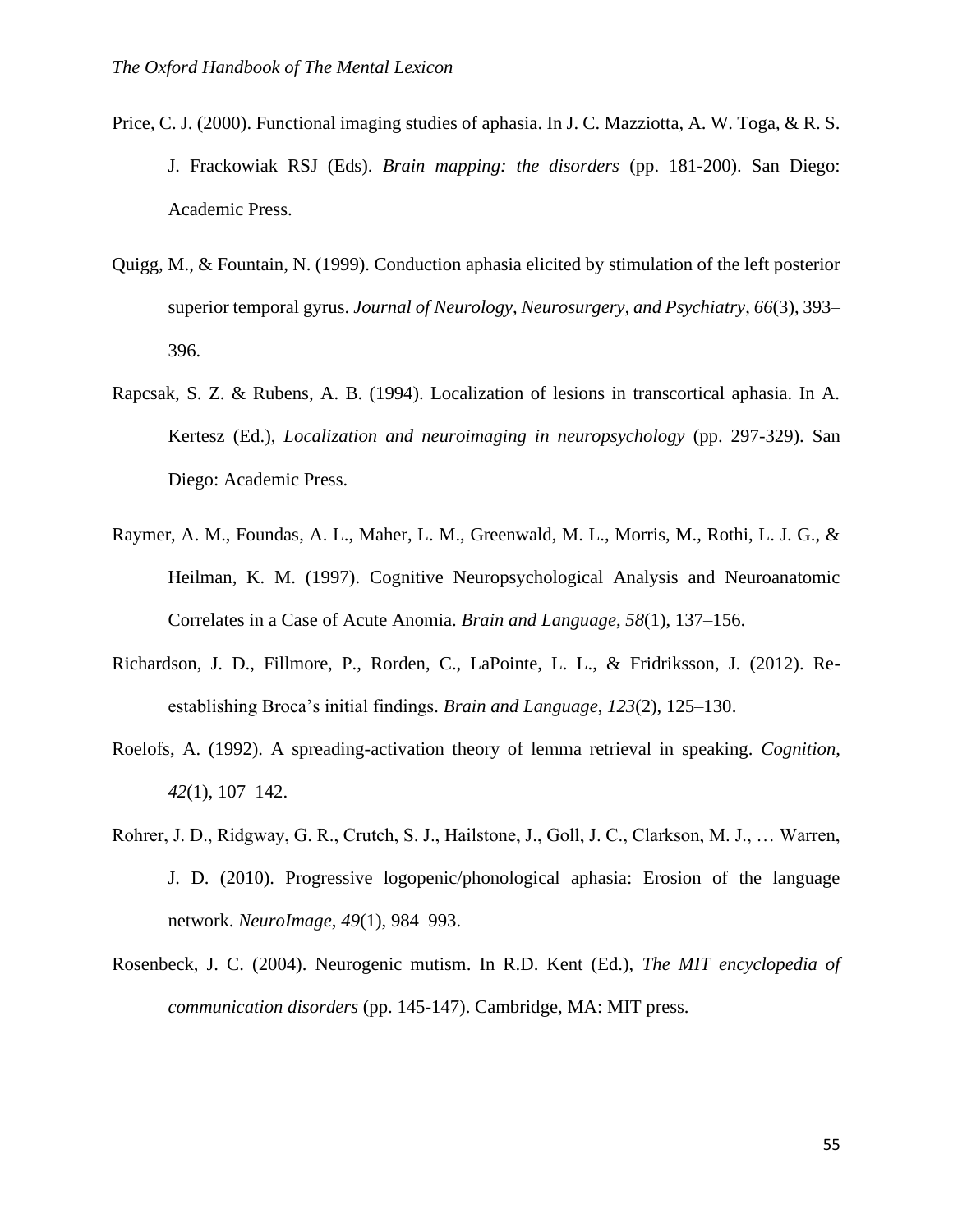- Rottschy, C., Langner, R., Dogan, I., Reetz, K., Laird, A. R., Schulz, J. B., … Eickhoff, S. B. (2012). Modelling neural correlates of working memory: A coordinate-based metaanalysis. *NeuroImage*, *60*(1), 830–846.
- Roux, F.-E., Durand, J.-B., Jucla, M., Réhault, E., Reddy, M., & Démonet, J.-F. (2012). Segregation of Lexical and Sub-Lexical Reading Processes in the Left Perisylvian Cortex. *PLOS ONE*, *7*(11). Retrieved from https://doi.org/10.1371/journal.pone.0050665
- Schnur, T. T., Schwartz, M. F., Brecher, A., & Hodgson, C. (2006). Semantic interference during blocked-cyclic naming: Evidence from aphasia. *Journal of Memory and Language*, *54*(2), 199–227.
- Schnur, T. T., Schwartz, M. F., Kimberg, D. Y., Hirshorn, E., Coslett, H. B., & Thompson-Schill, S. L. (2009). Localizing interference during naming: Convergent neuroimaging and neuropsychological evidence for the function of Broca's area. *Proceedings of the National Academy of Sciences*, *106*(1), 322–327.
- Schuchard, J., Middleton, E. L., & Schwartz, M. F. (2017). The timing of spontaneous detection and repair of naming errors in aphasia. *Cortex*, *93*, 79–91.
- Schwartz, M. F., Faseyitan, O., Kim, J., & Coslett, H. B. (2012). The dorsal stream contribution to phonological retrieval in object naming. *Brain*, *135*(12), 3799–3814.
- Schwartz, M. F., Kimberg, D. Y., Walker, G. M., Brecher, A., Faseyitan, O. K., Dell, G. S., … Coslett, H. B. (2011). Neuroanatomical dissociation for taxonomic and thematic knowledge in the human brain. *Proceedings of the National Academy of Sciences*, *108*(20), 8520–8524.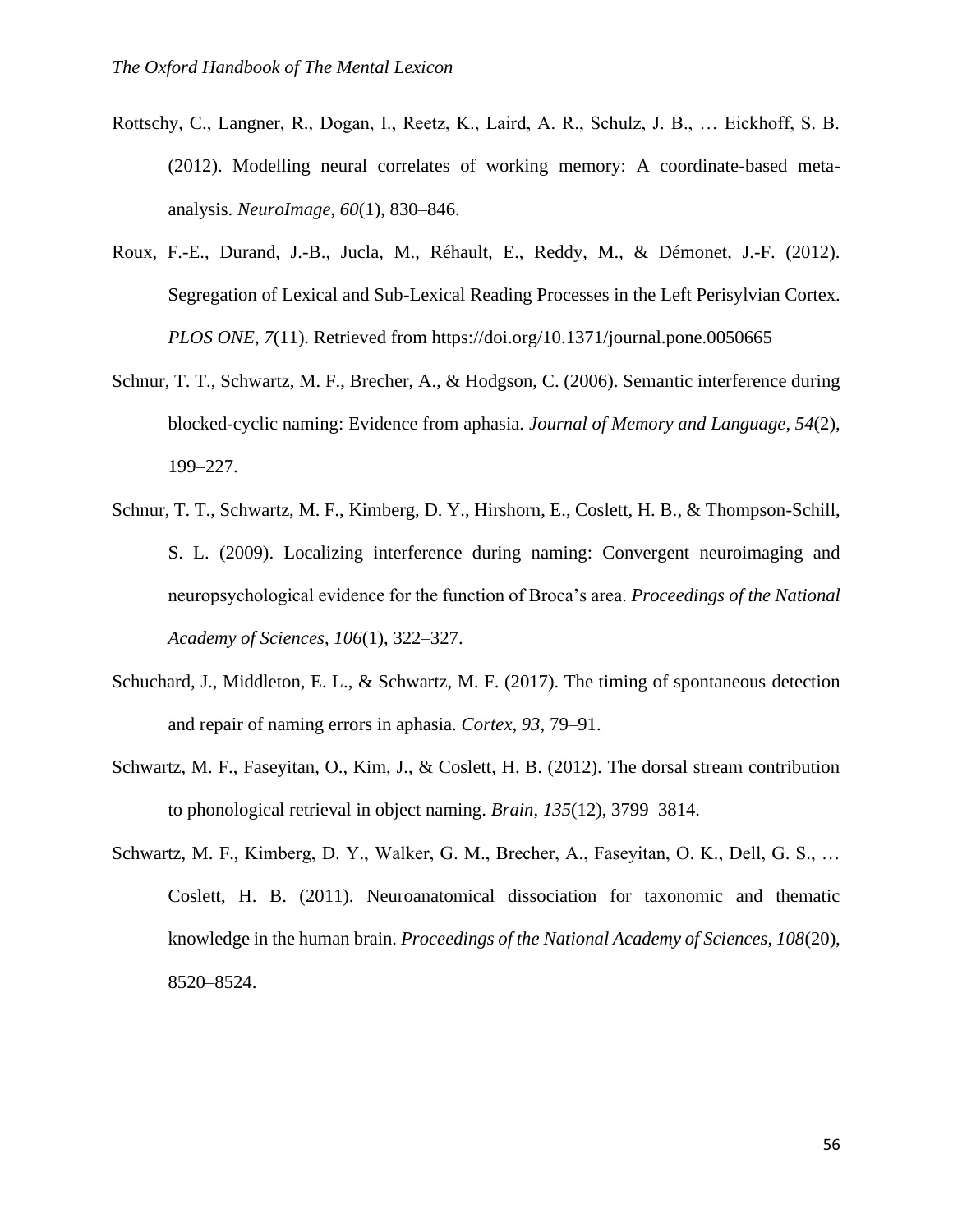- Schwartz, M. F., Kimberg, D. Y., Walker, G. M., Faseyitan, O., Brecher, A., Dell, G. S., & Coslett, H. B. (2009). Anterior temporal involvement in semantic word retrieval: Voxel-based lesion-symptom mapping evidence from aphasia. *Brain*, *132*(12), 3411–3427.
- Segawa, J. A., Tourville, J. A., Beal, D. S., & Guenther, F. H. (2015). The Neural Correlates of Speech Motor Sequence Learning. *Journal of Cognitive Neuroscience*, *27*(4), 819–831.
- Seltzer, B., & Pandya, D. N. (1994). Parietal, temporal, and occipita projections to cortex of the superior temporal sulcus in the rhesus monkey: A retrograde tracer study. *Journal of Comparative Neurology*, *343*(3), 445–463.
- Shattuck-Hufnagel, S. (1979). Speech errors as evidence for a serial-order mechanism in sentence production. In W. E. Cooper & E. C. T. Walker (Eds.), *Sentence processing: Psycholinguistic studies presented to Merrill Garrett* (pp. 295-342)*.* Hillsdale, NJ: Erlbaum.
- Simmons, W. K., & Martin, A. (2009). The anterior temporal lobes and the functional architecture of semantic memory. *Journal of the International Neuropsychological Society*, *15*(5), 645– 649.
- Stemberger, J. P. (1985). An interactive activation model of language production. In A. Ellis, (Ed.), *Progress in the psychology of language* (Vol. 1, pp. 143–186). London: Erlbaum.
- Stojnic, G. & Lepore, E. (this volume). Compositionality of concepts. In A. Papafragou, J. Trueswell, and L. Gleitman (Eds.), *The Oxford Handbook of the Mental Lexicon. Oxford* (pp. XXX-XXX). UK: Oxford University Press.
- Takai, O., Brown, S., & Liotti, M. (2010). Representation of the speech effectors in the human motor cortex: Somatotopy or overlap? *Brain and Language*, *113*(1), 39–44.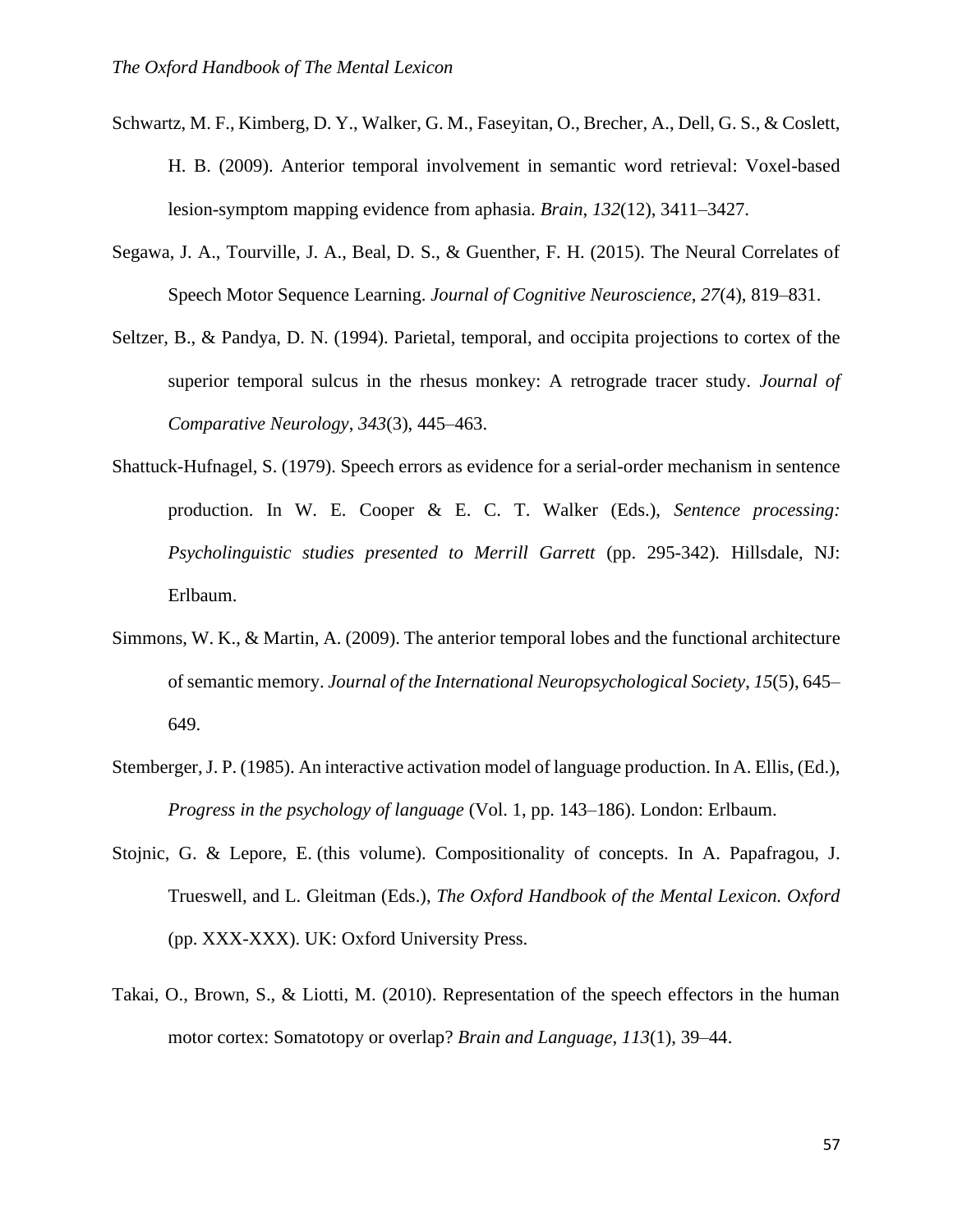- Thompson-Schill, S. L, Aguirre, G. K., Desposito, M., & Farah, M. J. (1999). A neural basis for category and modality specificity of semantic knowledge. *Neuropsychologia*, *37*(6), 671– 676.
- Thompson-Schill, Sharon L., D'Esposito, M., Aguirre, G. K., & Farah, M. J. (1997). Role of left inferior prefrontal cortex in retrieval of semantic knowledge: A reevaluation. *Proceedings of the National Academy of Sciences*, *94*(26), 14792–14797.
- Thompson-Schill, Sharon L., Swick, D., Farah, M. J., D'Esposito, M., Kan, I. P., & Knight, R. T. (1998). Verb generation in patients with focal frontal lesions: A neuropsychological test of neuroimaging findings. *Proceedings of the National Academy of Sciences*, *95*(26), 15855– 15860.
- Thothathiri, M., Kimberg, D. Y., & Schwartz, M. F. (2011). The Neural Basis of Reversible Sentence Comprehension: Evidence from Voxel-based Lesion Symptom Mapping in Aphasia. *Journal of Cognitive Neuroscience*, *24*(1), 212–222.
- Tourville, J. A., & Guenther, F. H. (2011). The DIVA model: A neural theory of speech acquisition and production. *Language and Cognitive Processes*, *26*(7), 952–981.
- Tourville, J. A., Reilly, K. J., & Guenther, F. H. (2008). Neural mechanisms underlying auditory feedback control of speech. *NeuroImage*, *39*(3), 1429–1443.
- Tranel, D., Kemmerer, D., Adolphs, R., Damasio, H., & Damasio, A. R. (2003). Neural Correlates of Conceptual Knowledge for Actions. *Cognitive Neuropsychology*, *20*(3–6), 409–432.
- Turkeltaub, P. E., Eden, G. F., Jones, K. M., & Zeffiro, T. A. (2002). Meta-Analysis of the Functional Neuroanatomy of Single-Word Reading: Method and Validation. *NeuroImage*, *16*(3, Part A), 765–780.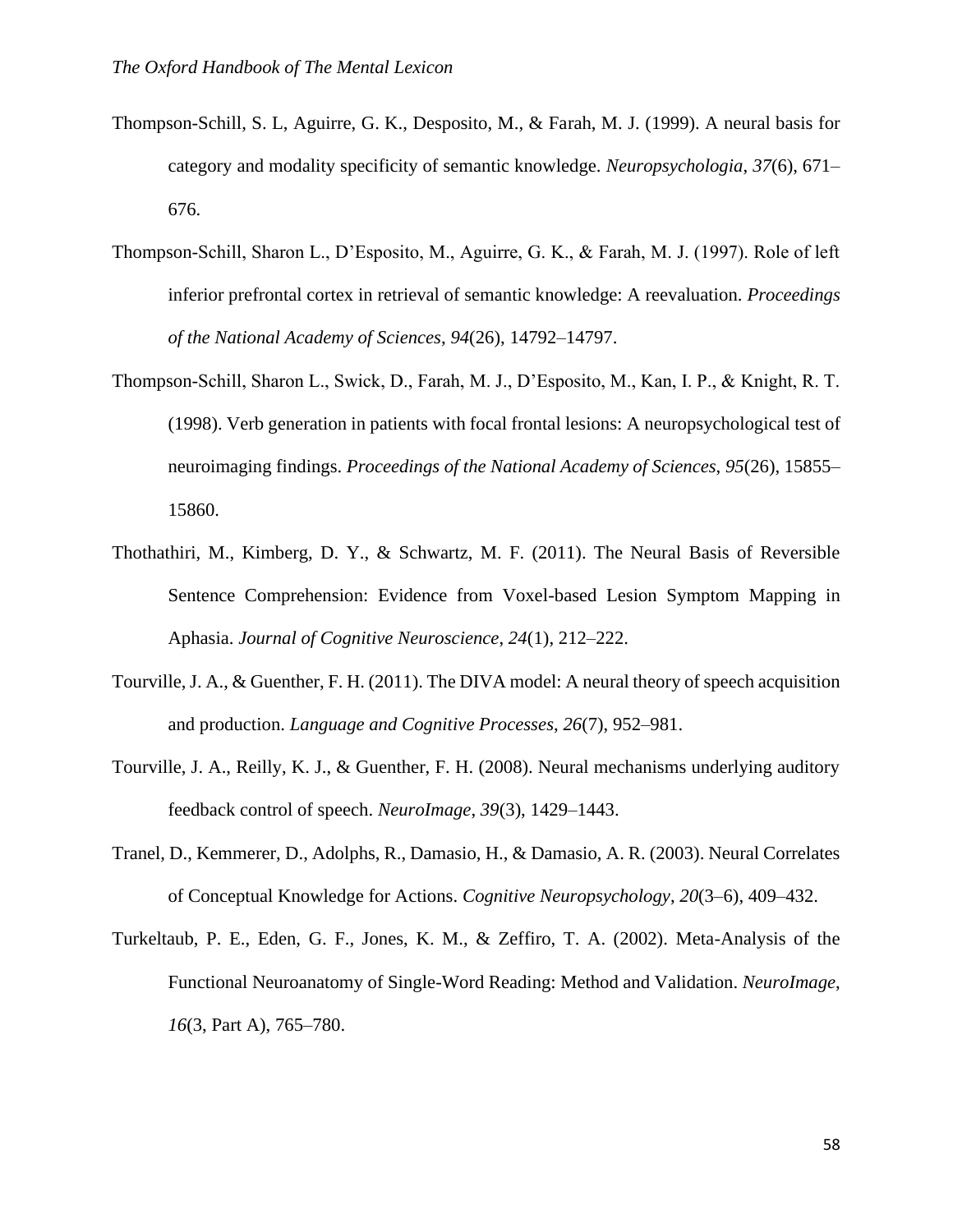- Vallar, G. & Shallice, T. (Eds.). (1990). *Neuropsychological impairments of short-term memory*. Cambridge: Cambridge University Press.
- Vandenbulcke, M., Peeters, R., Fannes, K., & Vandenberghe, R. (2006). Knowledge of visual attributes in the right hemisphere. *Nature Neuroscience*, *9*(7), 964-970.
- Wagner, A. D., Paré-Blagoev, E. J., Clark, J., & Poldrack, R. A. (2001). Recovering Meaning: Left Prefrontal Cortex Guides Controlled Semantic Retrieval. *Neuron*, *31*(2), 329–338.
- Walker, G. M., Schwartz, M. F., Kimberg, D. Y., Faseyitan, O., Brecher, A., Dell, G. S., & Coslett, H. B. (2011). Support for anterior temporal involvement in semantic error production in aphasia: New evidence from VLSM. *Brain and Language*, *117*(3), 110–122.
- Whitney, C., Kirk, M., O'Sullivan, J., Lambon Ralph, M. A., & Jefferies, E. (2011a). Executive Semantic Processing Is Underpinned by a Large-scale Neural Network: Revealing the Contribution of Left Prefrontal, Posterior Temporal, and Parietal Cortex to Controlled Retrieval and Selection Using TMS. *Journal of Cognitive Neuroscience*, *24*(1), 133–147.
- Whitney, C., Kirk, M., O'Sullivan, J., Lambon Ralph, M. A., & Jefferies, E. (2011b). The Neural Organization of Semantic Control: TMS Evidence for a Distributed Network in Left Inferior Frontal and Posterior Middle Temporal Gyrus. *Cerebral Cortex*, *21*(5), 1066– 1075.
- Xu, J., Kemeny, S., Park, G., Frattali, C., & Braun, A. (2005). Language in context: Emergent features of word, sentence, and narrative comprehension. *NeuroImage*, *25*(3), 1002–1015.
- Yee, E., & Thompson-Schill, S. L. (2016). Putting concepts into context. *Psychonomic Bulletin & Review*, *23*(4), 1015–1027.